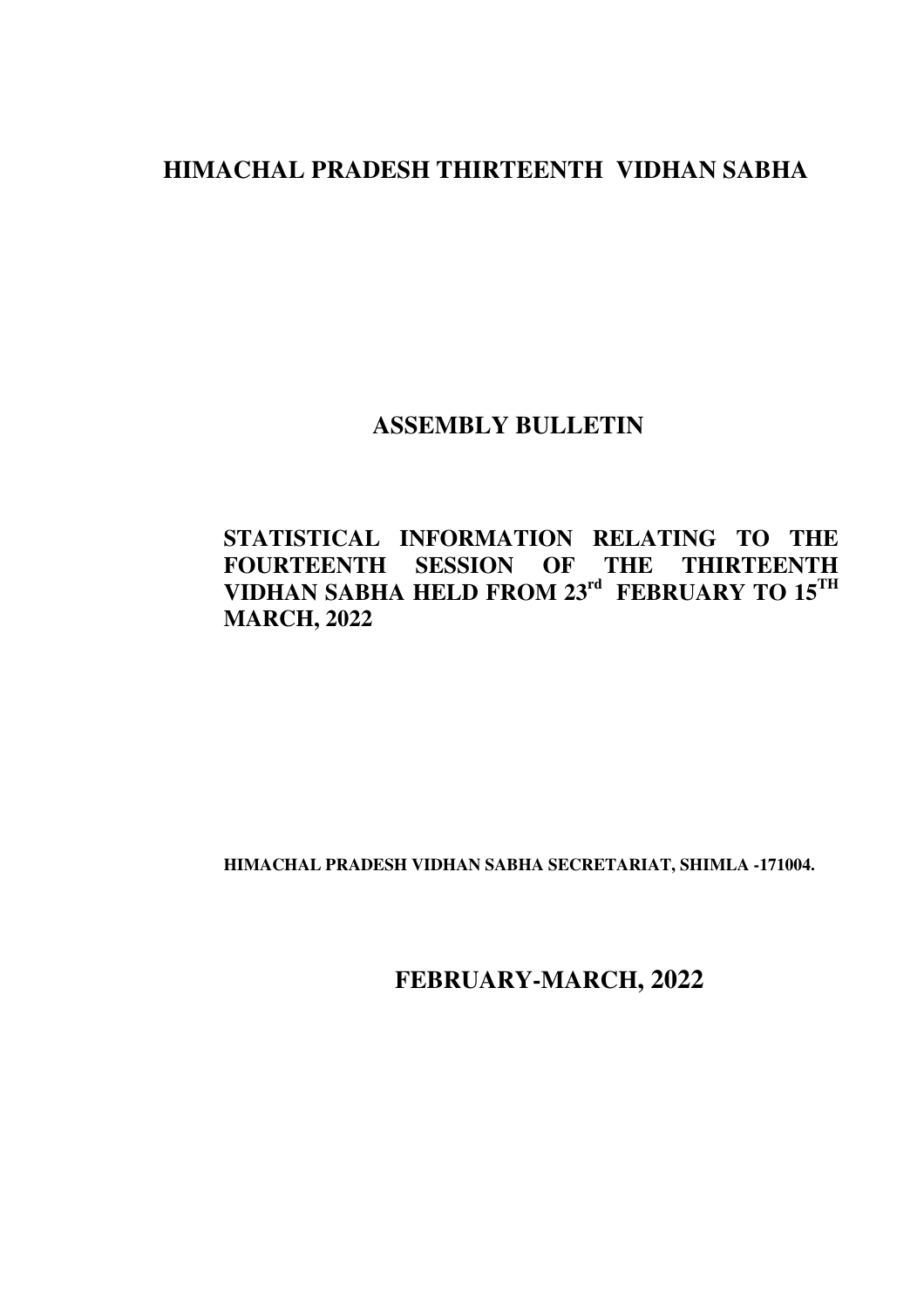# **HIMACHAL PRADESH LEGISLATIVE ASSEMBLY (THIRTEENTH VIDHAN SABHA) FOURTEENTH SESSION FEBRUARY-MARCH, 2022**

| <b>PERIOD OF SESSION</b>         |                 |
|----------------------------------|-----------------|
| Date of summoning                | 03-02-2022      |
| Date of beginning                | 23-02-2022      |
| Total sittings                   |                 |
| Total time of sittings           | 76.00 HRS.      |
| Date of adjournment of the House | $15 - 3 - 2022$ |

| П. | <b>MEETING DAYS AND BUSINESS TRANSACTED</b>    |                   |               |                                                                                                                                                                                                                                                                                                                                                                                                                         |  |  |
|----|------------------------------------------------|-------------------|---------------|-------------------------------------------------------------------------------------------------------------------------------------------------------------------------------------------------------------------------------------------------------------------------------------------------------------------------------------------------------------------------------------------------------------------------|--|--|
|    |                                                |                   |               | 11.00 A.M.                                                                                                                                                                                                                                                                                                                                                                                                              |  |  |
|    | Wednesday, the 23 <sup>rd</sup> February, 2022 |                   |               | Governor's Address                                                                                                                                                                                                                                                                                                                                                                                                      |  |  |
|    |                                                |                   |               | 11.00 A.M.                                                                                                                                                                                                                                                                                                                                                                                                              |  |  |
|    | Thursday, the 24 <sup>rd</sup> February, 2022  |                   | (I)           | Obituary references were made in the House to<br>the passing away of late Shri Kashmiri Lal Joshi<br>and Shri Chaman Lal former Members of<br>Himachal Pradesh Legislative<br>Assembly.<br>Hon'ble Chief Minister, Leader<br>The<br><sub>of</sub><br>Opposition and other Members including the<br>Hon'ble Speaker, also made obituary references<br>in honour of the departed souls.<br>Official/Legislative Business. |  |  |
|    |                                                |                   | (II)<br>(III) |                                                                                                                                                                                                                                                                                                                                                                                                                         |  |  |
|    |                                                |                   |               | Motion of thanks on Governor's Address-<br><b>Presentation and Discussion.</b>                                                                                                                                                                                                                                                                                                                                          |  |  |
|    | Friday, the $25th$ February, 2022              |                   | (I)           | Official/Legislative Business.                                                                                                                                                                                                                                                                                                                                                                                          |  |  |
|    |                                                |                   | (II)          | Motion of thanks on Governor's Address-                                                                                                                                                                                                                                                                                                                                                                                 |  |  |
|    |                                                |                   |               | Discussion.                                                                                                                                                                                                                                                                                                                                                                                                             |  |  |
|    | Saturday, the 26 <sup>th</sup> February, 2022  |                   | (I)           | Official/Legislative Business.                                                                                                                                                                                                                                                                                                                                                                                          |  |  |
|    |                                                |                   | (II)          | Presentation of Supplementary Budget (First and<br>Final Batch) for the Financial Year 2021-2022                                                                                                                                                                                                                                                                                                                        |  |  |
|    |                                                |                   |               | General Discussion.<br>(i)                                                                                                                                                                                                                                                                                                                                                                                              |  |  |
|    |                                                |                   |               | (ii)<br>Discussion and Voting on Demands; and<br>(iii) Appropriation Bill-Introduction,                                                                                                                                                                                                                                                                                                                                 |  |  |
|    |                                                |                   |               | Consideration and Passing thereof.                                                                                                                                                                                                                                                                                                                                                                                      |  |  |
|    |                                                |                   | (III)         | Motion of thanks on Governor's Address-<br>Discussion.                                                                                                                                                                                                                                                                                                                                                                  |  |  |
|    |                                                |                   |               | THE FOLLOWING SUPPLEMENTARY DEMANDS WERE VOTED AND PASSED                                                                                                                                                                                                                                                                                                                                                               |  |  |
|    | Sr. No.                                        | <b>Demand No.</b> |               | <b>Department</b>                                                                                                                                                                                                                                                                                                                                                                                                       |  |  |
|    | 1.                                             | Demand No.1       | Vidhan Sabha  |                                                                                                                                                                                                                                                                                                                                                                                                                         |  |  |
|    | 2.                                             | Demand No.2       |               | Governor and Council of Ministers                                                                                                                                                                                                                                                                                                                                                                                       |  |  |
|    | 3.                                             | Demand No.3       |               | <b>Administration of Justice</b>                                                                                                                                                                                                                                                                                                                                                                                        |  |  |
|    | $\overline{4}$ .                               | Demand No.4       |               | <b>General Administration</b>                                                                                                                                                                                                                                                                                                                                                                                           |  |  |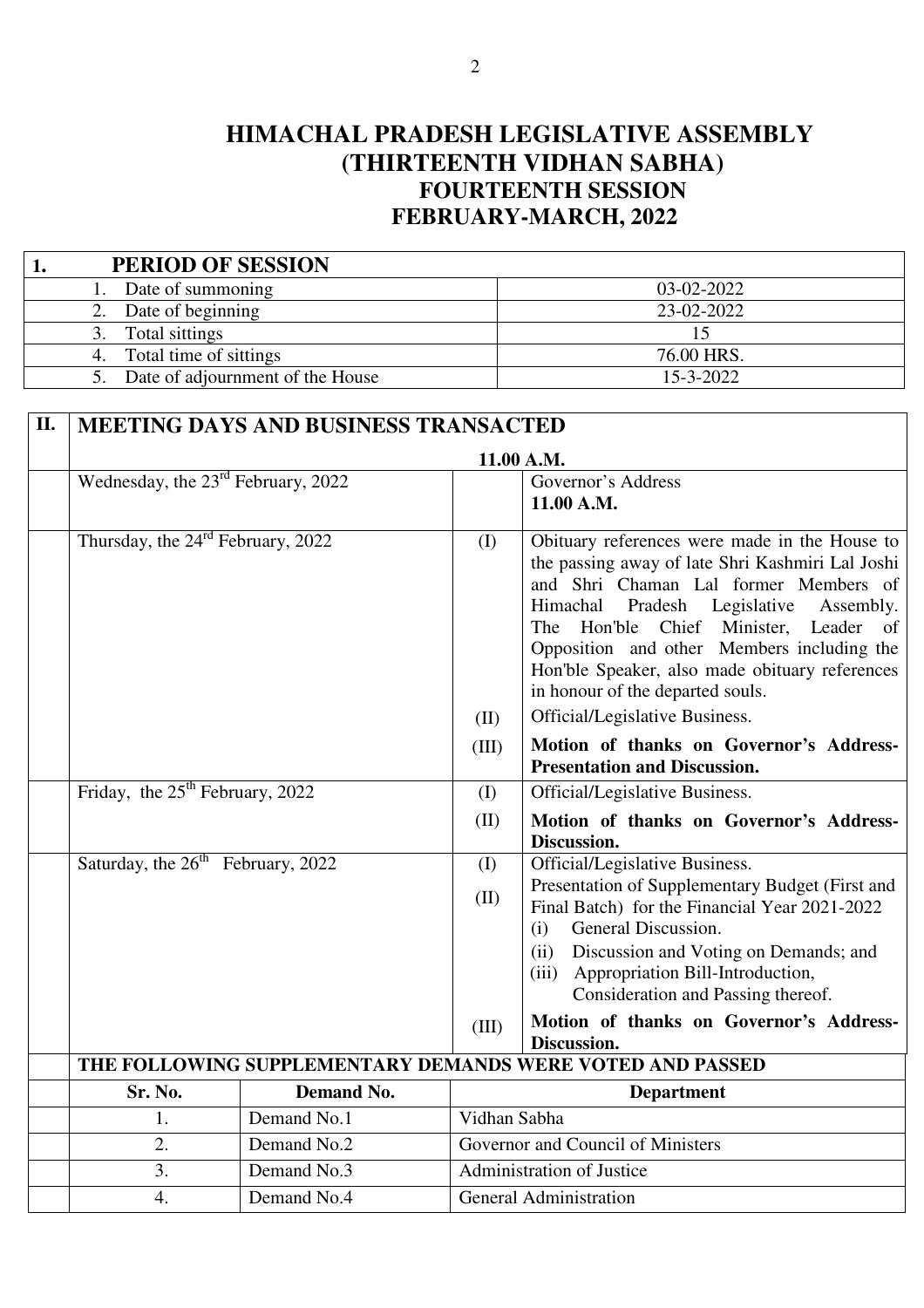| 5.                                                                               | Demand No.5   | Land Revenue and District Administration                                                                                                                                                                                                                                                                                           |
|----------------------------------------------------------------------------------|---------------|------------------------------------------------------------------------------------------------------------------------------------------------------------------------------------------------------------------------------------------------------------------------------------------------------------------------------------|
|                                                                                  | Demand No.6   |                                                                                                                                                                                                                                                                                                                                    |
| 6.<br>7.                                                                         |               | Excise & Taxation                                                                                                                                                                                                                                                                                                                  |
|                                                                                  | Demand No.7   | Police and Allied Organization<br>Education                                                                                                                                                                                                                                                                                        |
| 8.                                                                               | Demand No.8   |                                                                                                                                                                                                                                                                                                                                    |
| 9.                                                                               | Demand No.9   | Health & Family Welfare                                                                                                                                                                                                                                                                                                            |
| 10.                                                                              | Demand No.10  | Public Works-Roads, Bridges and Buildings.                                                                                                                                                                                                                                                                                         |
| 11.                                                                              | Demand No.11  | Agriculture                                                                                                                                                                                                                                                                                                                        |
| 12.                                                                              | Demand No.12  | Horticulture                                                                                                                                                                                                                                                                                                                       |
| 13.                                                                              | Demand No.13  | Irrigation, Water supply and Sanitation                                                                                                                                                                                                                                                                                            |
| 14.                                                                              | Demand No.14  | Animal Husbandry , Dairy Development and Fisheries                                                                                                                                                                                                                                                                                 |
| 15.                                                                              | Demand No.15  | Planning and Backward area Sub-Plan.                                                                                                                                                                                                                                                                                               |
| 16.                                                                              | Demand No.16  | Forest and Wildlife                                                                                                                                                                                                                                                                                                                |
| 17.                                                                              | Demand No.17  | Election                                                                                                                                                                                                                                                                                                                           |
| 18.                                                                              | Demand No.18  | Industries, Minerals and Supplies and Information<br>Technology                                                                                                                                                                                                                                                                    |
| 19.                                                                              | Demand No.19  | Social Justice and Empowerment                                                                                                                                                                                                                                                                                                     |
| 20.                                                                              | Demand No.20  | <b>Rural Development</b>                                                                                                                                                                                                                                                                                                           |
| 21.                                                                              | Demand No.21  | Co-operation                                                                                                                                                                                                                                                                                                                       |
| 22.                                                                              | Demand No.22  | Food and Civil Supplies                                                                                                                                                                                                                                                                                                            |
| 23.                                                                              | Demand No. 23 | Power Development                                                                                                                                                                                                                                                                                                                  |
| 24.                                                                              | Demand No. 24 | Printing and Stationary                                                                                                                                                                                                                                                                                                            |
| 25.                                                                              | Demand No. 25 | Road and Water Transport                                                                                                                                                                                                                                                                                                           |
| 26.                                                                              | Demand No.26  | Tourism and Civil Aviation                                                                                                                                                                                                                                                                                                         |
| 27.                                                                              | Demand No.27  | Labour Employment and Training                                                                                                                                                                                                                                                                                                     |
| 28.                                                                              | Demand No.28  | Urban Development, Town and Country Planning and<br>Housing                                                                                                                                                                                                                                                                        |
| 29.                                                                              | Demand No. 29 | Finance                                                                                                                                                                                                                                                                                                                            |
| 30.                                                                              | Demand No.30  | <b>Miscellaneous General Services</b>                                                                                                                                                                                                                                                                                              |
| 31.                                                                              | Demand No.31  | Tribal Area Development Programme                                                                                                                                                                                                                                                                                                  |
| 32.                                                                              | Demand No.32  | <b>Schedule Castes Development Programme</b>                                                                                                                                                                                                                                                                                       |
|                                                                                  |               | Legislative Business:- The Himachal Pradesh<br>(IV)<br>Appropriation Bill, 2022 (Bill No. 1 of 2022)-<br>Introduced, Considered and Passed.                                                                                                                                                                                        |
| Sunday, the $27th$ February, 2022<br>Monday, the 28 <sup>th</sup> February, 2022 |               | Holiday<br><b>Holiday</b> (According to the resolution presented by                                                                                                                                                                                                                                                                |
|                                                                                  |               | the Hon'ble Minister of Industries, after the<br>consent of the Leader of the House, Shri Jai Ram<br>Thakur and Leader of the Opposition, Shri Mukesh<br>Agnihotri and the entire honorable members, the<br>meeting of the Legislative Assembly session on<br>February 28, 2022 is postponed on the occasion of<br>Mahashivratri). |
| Tuesday, the 1 <sup>st</sup> March, 2022                                         |               | Off-Day                                                                                                                                                                                                                                                                                                                            |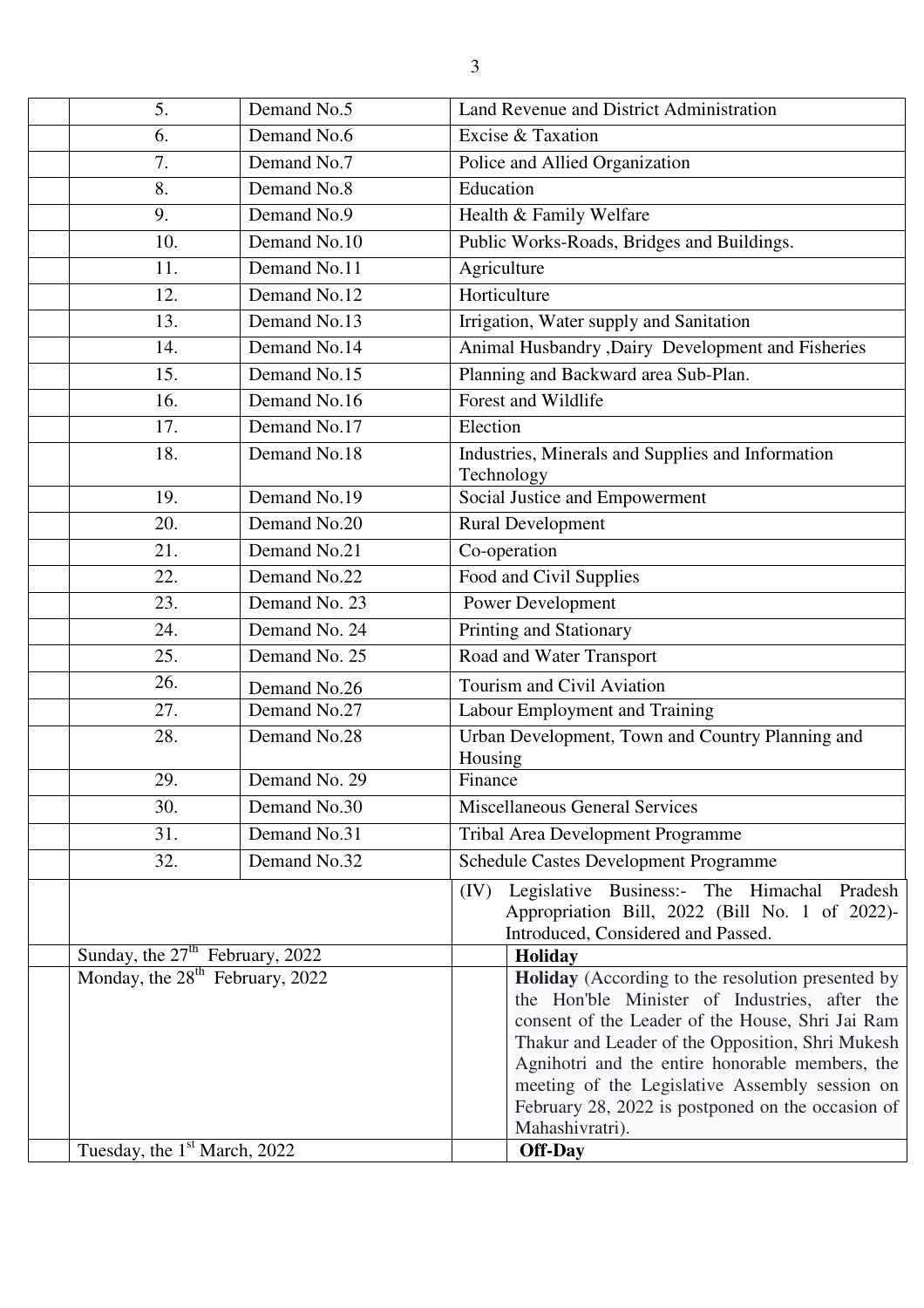| Wednesday, the $2^{nd}$ March, 2022                                       | (I)  | Official/Legislative Business.                                                                                                                                                                            |  |  |  |  |
|---------------------------------------------------------------------------|------|-----------------------------------------------------------------------------------------------------------------------------------------------------------------------------------------------------------|--|--|--|--|
|                                                                           | (II) | Motion of thanks on Governor's Address-<br><b>Discussion and Passing thereof.</b>                                                                                                                         |  |  |  |  |
| Thursday, the $3rd$ March, 2022                                           | (I)  | Official/Legislative Business.                                                                                                                                                                            |  |  |  |  |
|                                                                           | (II) | <b>Private Members' Business.</b>                                                                                                                                                                         |  |  |  |  |
| Friday, the 4 <sup>th</sup> March, 2022                                   |      | Budget Estimates for the Financial Year 2022-<br>2023-Presentation Thereof.                                                                                                                               |  |  |  |  |
| Saturday, the 5 <sup>th</sup> March, 2022                                 | (I)  | <b>Official/Legislative Business</b>                                                                                                                                                                      |  |  |  |  |
|                                                                           | (II) | Budget Estimates for the Financial Year 2022-<br>2023- General Discussion.                                                                                                                                |  |  |  |  |
| Sunday, the 6 <sup>th</sup> March, 2021                                   |      | Holiday                                                                                                                                                                                                   |  |  |  |  |
| Monday, the $7th$ March, 2022                                             | (I)  | Official/Legislative Business.                                                                                                                                                                            |  |  |  |  |
|                                                                           | (II) | Budget Estimates for the Financial Year<br>2022-2023- General Discussion.                                                                                                                                 |  |  |  |  |
| Tuesday, the 8 <sup>th</sup> March, 2022                                  | (I)  | <b>Official/Legislative Business</b>                                                                                                                                                                      |  |  |  |  |
|                                                                           | (II) | <b>Budget Estimates for the Financial Year 2022-</b><br>2023- General Discussion.                                                                                                                         |  |  |  |  |
| Wednesday, the 9 <sup>th</sup> March, 2022                                |      | <b>Official/Legislative Business</b>                                                                                                                                                                      |  |  |  |  |
|                                                                           |      | <b>Budget Estimates for the Financial Year 2022-</b><br>2023- General Discussion concluded.                                                                                                               |  |  |  |  |
| Thursday, the 10 <sup>th</sup> March, 2022                                | (I)  | Official/Legislative Business.                                                                                                                                                                            |  |  |  |  |
|                                                                           | (II) | <b>Private Members' Business.</b>                                                                                                                                                                         |  |  |  |  |
| Friday, the $11th$ March, 2022                                            |      | (i) Official/Legislative Business                                                                                                                                                                         |  |  |  |  |
|                                                                           |      | (ii) Budget Estimates for the Financial Year 2022-<br>2023- Discussion and Voting on Demands.                                                                                                             |  |  |  |  |
|                                                                           |      | The Following Demands were voted in full after<br>discussion:<br><b>Demand No. 8- Education.</b><br><b>Allied</b><br><b>Demand</b><br>No.<br>7-<br><b>Police</b><br>and<br><b>Organization</b> (Continue) |  |  |  |  |
| Saturday, the 12 <sup>th</sup> March, 2022                                |      | Holiday                                                                                                                                                                                                   |  |  |  |  |
| Sunday, the 13 <sup>th</sup> March, 2022                                  |      | <b>Off-Day</b>                                                                                                                                                                                            |  |  |  |  |
| Monday, the 14 <sup>th</sup> March, 2021                                  | (I)  | <b>Official/Legislative Business</b>                                                                                                                                                                      |  |  |  |  |
|                                                                           | (II) | Budget Estimates for the Financial Year 2022-<br>2023- Discussion and Voting on Demands.                                                                                                                  |  |  |  |  |
|                                                                           |      | The Following Demand were voted in full after<br>discussion:<br>Demand No. 10-Public Works-Roads, Bridges<br>and Buildings (Continue)                                                                     |  |  |  |  |
| Tuesday, the 15 <sup>th</sup> March, 2021                                 | (I)  | <b>Official/Legislative Business</b>                                                                                                                                                                      |  |  |  |  |
|                                                                           | (II) | Budget Estimates for the Financial Year 2022-<br>2023- Discussion and Voting on Demands.                                                                                                                  |  |  |  |  |
|                                                                           |      | The Following Demand were voted in full after<br>discussion:                                                                                                                                              |  |  |  |  |
|                                                                           |      | Demand No. 12- Horticulture                                                                                                                                                                               |  |  |  |  |
| The following Demands were voted in full: Guillotine applied at 4.00 P.M. |      |                                                                                                                                                                                                           |  |  |  |  |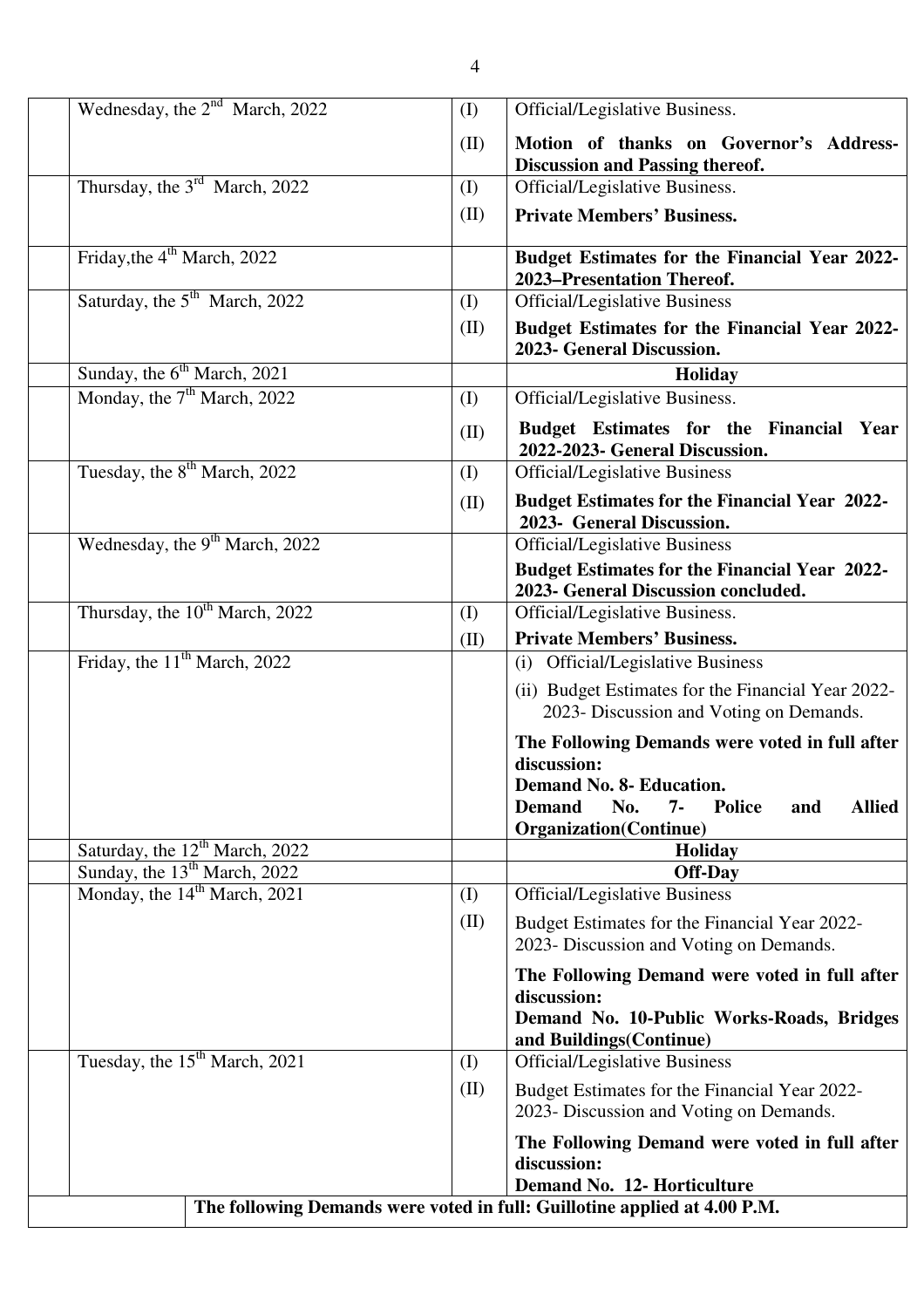|     | Sr. No. | <b>Demand No.</b>                                                                                                                          | <b>Department</b>                                            |          |  |  |
|-----|---------|--------------------------------------------------------------------------------------------------------------------------------------------|--------------------------------------------------------------|----------|--|--|
|     | 1.      | Demand No.1                                                                                                                                | Vidhan Sabha                                                 |          |  |  |
|     | 2.      | Demand No.2                                                                                                                                | Governor and Council of Ministers                            |          |  |  |
|     | 3.      | Demand No.3                                                                                                                                | <b>Administration of Justice</b>                             |          |  |  |
|     | 4.      | Demand No.4                                                                                                                                | <b>General Administration</b>                                |          |  |  |
|     | 5.      | Demand No.5                                                                                                                                | Land Revenue and District Administration                     |          |  |  |
|     | 6.      | Demand No. 6                                                                                                                               | <b>Excise and Taxation</b>                                   |          |  |  |
|     | 7.      | Demand No.9                                                                                                                                | Health & Family Welfare                                      |          |  |  |
|     | 8.      | Demand No.10                                                                                                                               | Public Works-Roads, Bridges and Buildings.                   |          |  |  |
|     | 9.      | Demand No.11                                                                                                                               | Agriculture                                                  |          |  |  |
|     | 10.     | Demand No.13                                                                                                                               | Irrigation, Water Supply and Sanitation                      |          |  |  |
|     | 11.     | Demand No.14                                                                                                                               | Animal Husbandary, Dairy Development and<br>Fisheries        |          |  |  |
|     | 12.     | Demand No.15                                                                                                                               | Planning and Backward area Sub-Plan.                         |          |  |  |
|     | 13.     | Demand No.16                                                                                                                               | Forest and Wildlife                                          |          |  |  |
|     | 14.     | Demand No. 17                                                                                                                              | Election                                                     |          |  |  |
|     | 15.     | Demand No. 18                                                                                                                              | Industries, Minerals, Supplies and Information<br>Technology |          |  |  |
|     | 16.     | Demand No. 19                                                                                                                              | Social Justice and Empowerment                               |          |  |  |
|     | 17.     | Demand No. 20                                                                                                                              | Rural Development.                                           |          |  |  |
|     | 18.     | Demand No.21                                                                                                                               | Co-operation                                                 |          |  |  |
|     | 19.     | Demand No.22                                                                                                                               | Food and Civil Supplies                                      |          |  |  |
|     | 20.     | Demand No.23                                                                                                                               | Power Development                                            |          |  |  |
|     | 21.     | Demand No.24                                                                                                                               | Printing & Stationary                                        |          |  |  |
|     | 22.     | Demand No.25                                                                                                                               | Road and Water Transport                                     |          |  |  |
|     | 23.     | Demand No.26                                                                                                                               | Tourism and Civil Aviation                                   |          |  |  |
|     | 24.     | Demand No.27                                                                                                                               | Labour, Employment and Training                              |          |  |  |
|     | 25.     | Demand No. 28                                                                                                                              | Urban Development, Town & Country Planning<br>and Housing.   |          |  |  |
|     | 26.     | Demand No. 29                                                                                                                              | Finance                                                      |          |  |  |
|     | 27.     | Demand No.30                                                                                                                               | <b>Miscellaneous General Services</b>                        |          |  |  |
|     | 28.     | Demand No.31                                                                                                                               | <b>Tribal Development</b>                                    |          |  |  |
|     | 29.     | Demand No.32                                                                                                                               | <b>Schedule Caste Sub-Plan</b>                               |          |  |  |
|     |         | (ii) Legislative Business-The Himachal Pradesh<br>Appropriation (No.2) Bill, 2022(Bill No.4 of<br>2022)-Introduced, Considered and Passed. |                                                              |          |  |  |
| III |         | <b>BUSINESS TRANSACTED : Official/Legislative Business</b>                                                                                 |                                                              |          |  |  |
|     | (1)     | Number of sitting days                                                                                                                     |                                                              | 15 days  |  |  |
|     | (2)     | Number of days on which Government Business transacted                                                                                     |                                                              | 15 days  |  |  |
|     | (3)     | Number of days on which Private Members' Business transacted                                                                               |                                                              | Two days |  |  |
| IV  |         | <b>QUESTIONS:</b>                                                                                                                          |                                                              |          |  |  |
|     | (1)     | Number of days on which Questions Hour was held                                                                                            |                                                              | 12 days  |  |  |
|     | (2)     |                                                                                                                                            | Number of notices of questions received:-                    |          |  |  |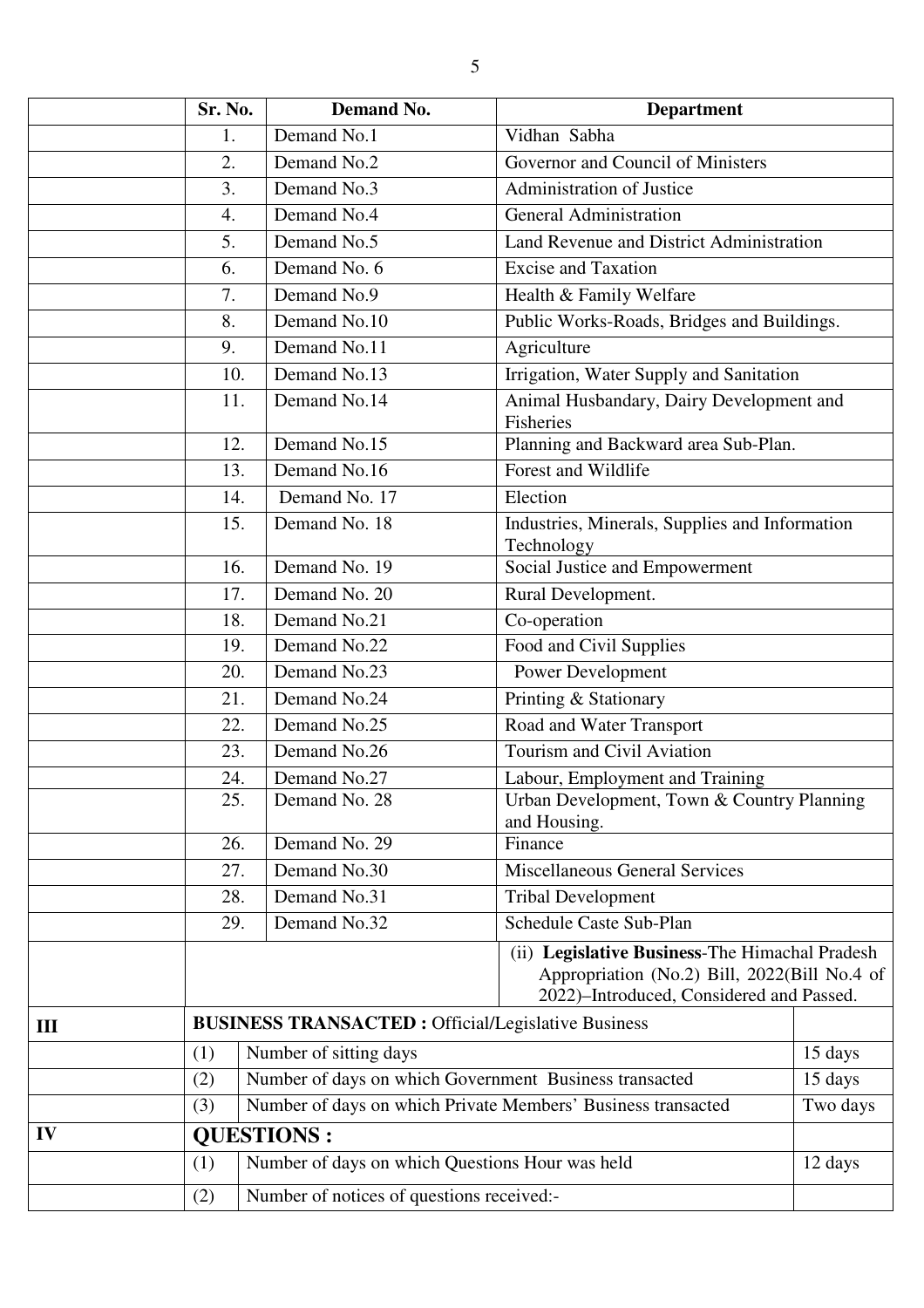|      | (a)                        | <b>Short Notice</b>                                                                                     |                                                                                                                                                                                                                                          | <b>NIL</b>                                               |
|------|----------------------------|---------------------------------------------------------------------------------------------------------|------------------------------------------------------------------------------------------------------------------------------------------------------------------------------------------------------------------------------------------|----------------------------------------------------------|
|      | (b)                        | <b>Starred</b>                                                                                          |                                                                                                                                                                                                                                          | 616                                                      |
|      | (c)                        | Unstarred                                                                                               |                                                                                                                                                                                                                                          | 362                                                      |
| (3)  | admitted:-                 | Number of notices of questions not                                                                      |                                                                                                                                                                                                                                          |                                                          |
|      | (a)                        | Short notice                                                                                            |                                                                                                                                                                                                                                          | <b>NIL</b>                                               |
|      | (b)                        | <b>Starred</b>                                                                                          |                                                                                                                                                                                                                                          | 96                                                       |
|      | (c)                        | Unstarred                                                                                               |                                                                                                                                                                                                                                          | 31                                                       |
| (4)  |                            | Number of notices of questions admitted :-                                                              |                                                                                                                                                                                                                                          |                                                          |
|      | (a)                        | Short notice                                                                                            | Nil                                                                                                                                                                                                                                      |                                                          |
|      | (b)                        | $\ast$<br>Starred                                                                                       | <b>Starred Question:</b><br>i) Admit= $616$<br>ii) Rejected $=113$<br>iii) Bracketed=24<br>iv) Classification Change<br>(Starred<br>Unstarred)=47<br>v) Withdrawn=2<br>vi) Excess=23<br>vii) Time Barred=NIL<br><b>Total Notices=825</b> | to                                                       |
|      | (c)                        | **Unstarred                                                                                             | <b>Unstarred</b><br>$\mathbf{i}$<br>$\mathbf{ii}$<br>iii)<br>iv)<br><b>Total Notices= 472</b>                                                                                                                                            | Admit= $362$<br>Rejected=58<br>Bracketed=29<br>Excess=23 |
| (5)  | Session under Rule-21      | Number of questions postponed from previous                                                             |                                                                                                                                                                                                                                          |                                                          |
|      | (a)                        | Short notice                                                                                            |                                                                                                                                                                                                                                          |                                                          |
|      | (b)                        | <b>Starred</b>                                                                                          |                                                                                                                                                                                                                                          | 5                                                        |
|      | (c)                        | Unstarred                                                                                               |                                                                                                                                                                                                                                          | 6                                                        |
| (6)  |                            | Number of questions withdrawn by Members :-                                                             |                                                                                                                                                                                                                                          |                                                          |
|      | (a)                        | Short notice                                                                                            |                                                                                                                                                                                                                                          | <b>NIL</b>                                               |
|      | (b)                        | <b>Starred Question</b>                                                                                 |                                                                                                                                                                                                                                          | $\overline{2}$                                           |
|      | (c)                        | Unstarred                                                                                               |                                                                                                                                                                                                                                          | $\mbox{NIL}$                                             |
| (7)  |                            | Total number of Starred (including postponed) questions on which<br>supplementary questions were asked. |                                                                                                                                                                                                                                          | 154                                                      |
| (8)  |                            | Number of Members from whom the notices of questions received                                           |                                                                                                                                                                                                                                          | 50                                                       |
| (9)  | were put down per sitting. | Average number of Starred (including Short Notice) questions that                                       |                                                                                                                                                                                                                                          |                                                          |
|      | Short notice<br>(a)        |                                                                                                         |                                                                                                                                                                                                                                          | $\text{NIL}$                                             |
|      | Starred<br>(b)             |                                                                                                         |                                                                                                                                                                                                                                          |                                                          |
|      | Unstarred<br>(c)           |                                                                                                         |                                                                                                                                                                                                                                          |                                                          |
| (10) | was orally answered        | Average time taken on each question (Including short notice) which                                      |                                                                                                                                                                                                                                          | 1.5<br>Minutes                                           |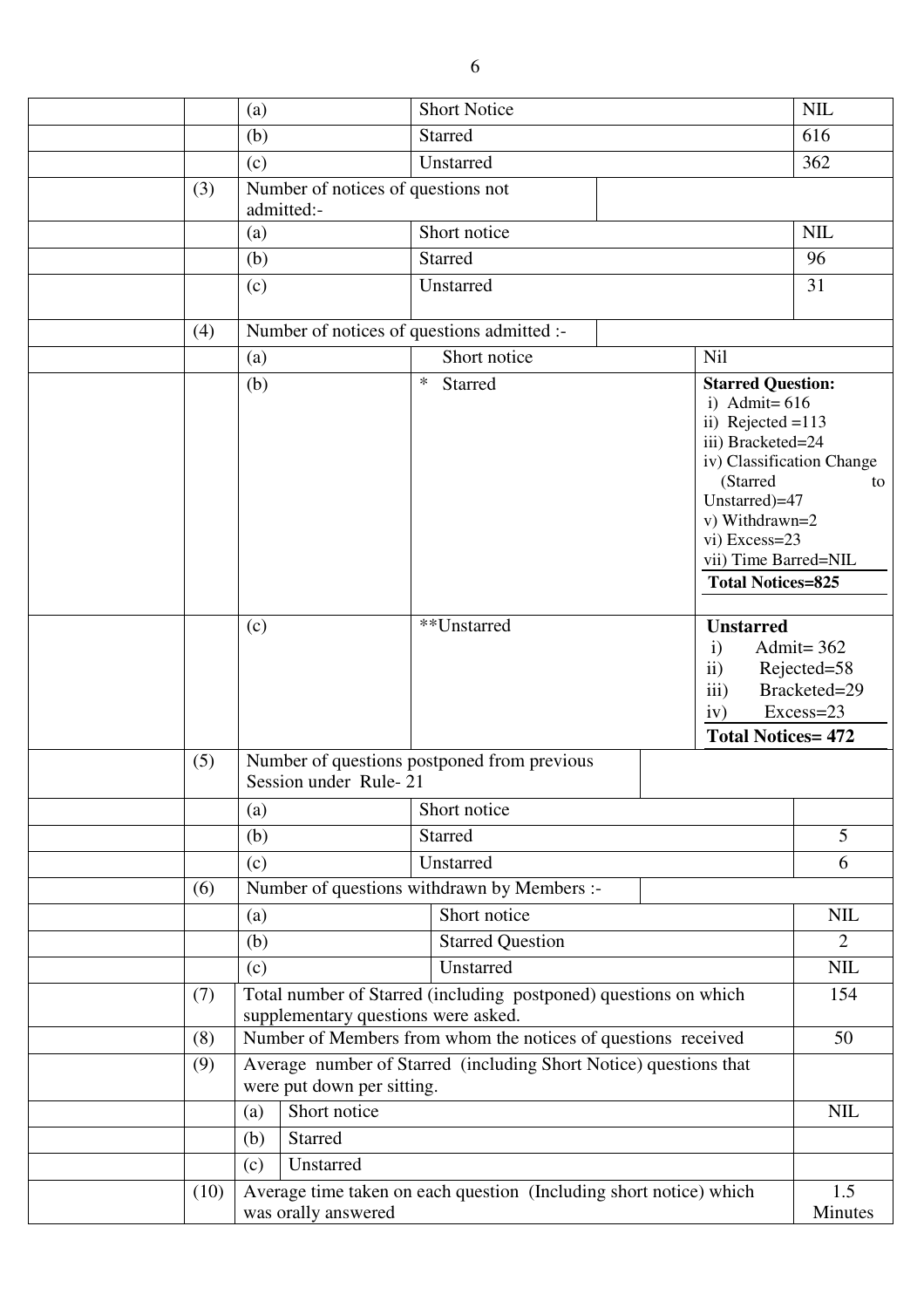| V.  |     | <b>FINANCIAL BUSINESS</b>                                                                                      |                |  |  |  |
|-----|-----|----------------------------------------------------------------------------------------------------------------|----------------|--|--|--|
| A.  |     | Budget Estimates for the Financial year 2022-2023:-                                                            |                |  |  |  |
|     | 1.  | Number of days allotted for General Discussion                                                                 | 4 days         |  |  |  |
|     | 2.  | Actual Number of days on which General Discussion took place.                                                  | 4 days         |  |  |  |
|     | 3.  | Number of Members who took part in the General Discussion Including<br>Finance Minister etc:                   | 34             |  |  |  |
|     |     | Ruling (including Finance Minister)<br>(i)                                                                     |                |  |  |  |
|     |     | Opposition<br>(ii)                                                                                             |                |  |  |  |
|     |     | (iii)<br>Others                                                                                                |                |  |  |  |
|     |     |                                                                                                                |                |  |  |  |
|     |     | (Total time taken 18.33 hrs. including reply by the Hon'ble<br><b>Chief Minister)</b>                          |                |  |  |  |
|     | 4.  | Number of Demands presented                                                                                    |                |  |  |  |
|     | 5.  | Number of days allotted for voting on demands.                                                                 | 3 days         |  |  |  |
|     | 6.  | Actual number of days on which voting on demands took place.                                                   | 3 days         |  |  |  |
|     | 7.  | Number of demands actually discussed $(7, 8 \& 12)$                                                            | 3              |  |  |  |
|     | 8.  | <b>Cut Motions:-</b>                                                                                           |                |  |  |  |
|     |     | Notices tabled<br>(a)                                                                                          |                |  |  |  |
|     |     | Admitted<br>(b)                                                                                                |                |  |  |  |
|     |     | Not Admitted<br>(c)                                                                                            | <b>NIL</b>     |  |  |  |
|     |     | Moved<br>(d)                                                                                                   | <b>NIL</b>     |  |  |  |
|     |     | Negatived<br>(e)                                                                                               | <b>NIL</b>     |  |  |  |
|     |     | Withdrawn by the leave<br>(f)                                                                                  | <b>NIL</b>     |  |  |  |
|     |     | Neither moved nor withdrawn or negatived due to application<br>(g)<br>of guillotine.                           |                |  |  |  |
|     | 9.  | Number of Members who took part in the discussion (including Minister                                          | --             |  |  |  |
|     |     | etc.) on voting on demands.                                                                                    |                |  |  |  |
|     | 10. | Number of Demands which were guillotined/voted by the House.                                                   | 29             |  |  |  |
|     | 11. | The Himachal Pradesh Appropriation (No. 4) Bill, 2021 (Bill No. 4 of<br>2021) Introduced, Considered & Passed. |                |  |  |  |
| VI. |     | <b>ADJOURNMENT MOTION (RULE-67)</b>                                                                            |                |  |  |  |
|     |     | <b>Notices :-</b>                                                                                              |                |  |  |  |
|     | (1) | Received                                                                                                       | 1              |  |  |  |
|     | (2) | Admitted                                                                                                       | <b>NIL</b>     |  |  |  |
|     | (3) | Converted from Under Rule 130                                                                                  | <b>NIL</b>     |  |  |  |
|     | (4) | Converted from Under Rule 63                                                                                   | <b>NIL</b>     |  |  |  |
| VII |     | <b>HALF-AN-HOUR DISCUSSION (RULE-61)</b>                                                                       |                |  |  |  |
|     | (1) | Received                                                                                                       | $\overline{3}$ |  |  |  |
|     | (2) | Admitted                                                                                                       | <b>NIL</b>     |  |  |  |
|     | (3) | Not admitted                                                                                                   | <b>NIL</b>     |  |  |  |
|     | (4) | Not raised in the House                                                                                        | <b>NIL</b>     |  |  |  |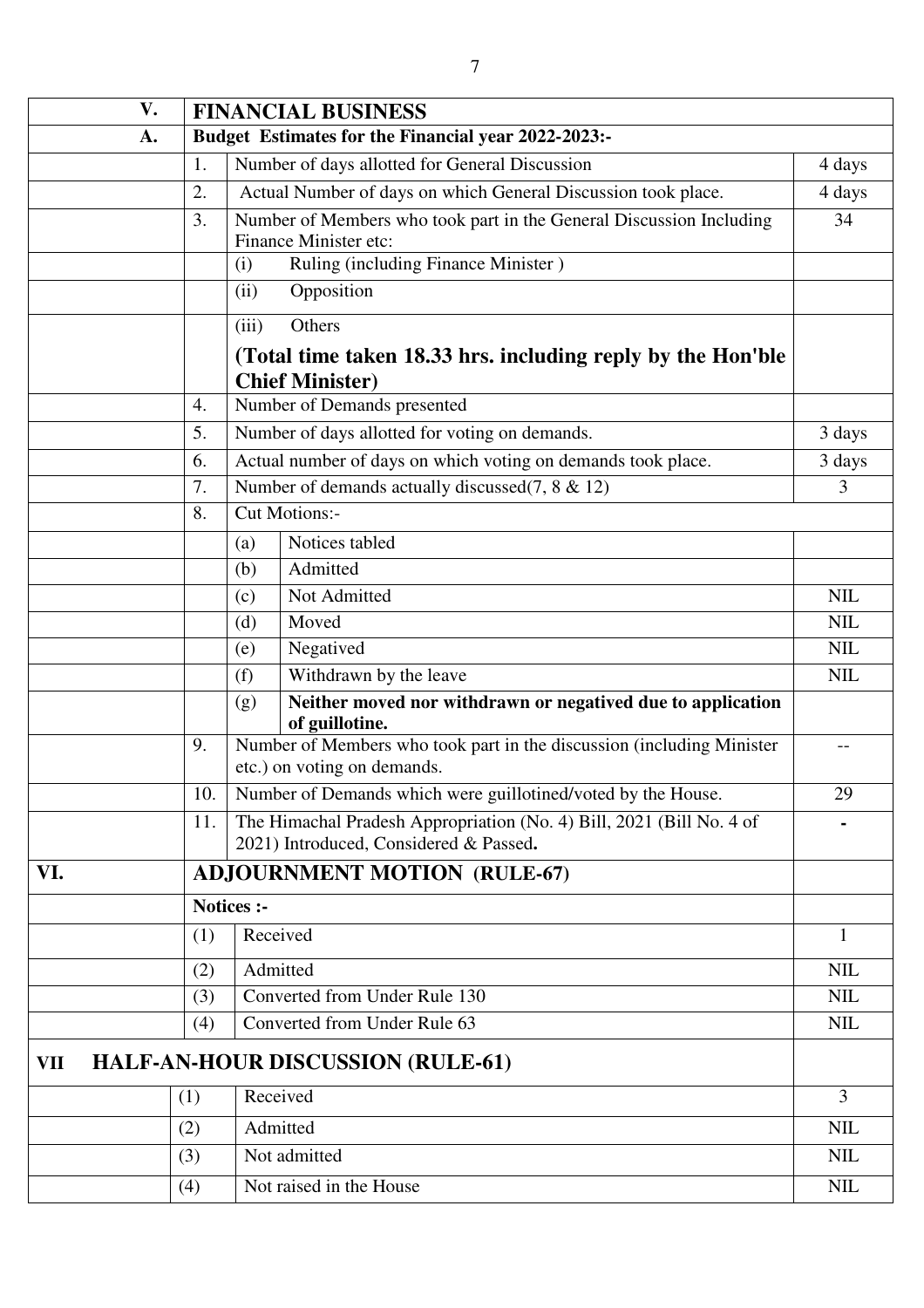|                                                                                               | <b>IMPORTANCE (RULE-62)</b> |                       |                              | VIII. CALLING ATTENTION TO MATTER OF URGENT PUBLIC                                                                    |                     |  |  |
|-----------------------------------------------------------------------------------------------|-----------------------------|-----------------------|------------------------------|-----------------------------------------------------------------------------------------------------------------------|---------------------|--|--|
|                                                                                               | (1)                         | Received              |                              |                                                                                                                       | 6                   |  |  |
|                                                                                               | (2)                         | Admitted              |                              |                                                                                                                       | $\overline{2}$      |  |  |
|                                                                                               | (3)                         | Not admitted          |                              |                                                                                                                       | $\overline{4}$      |  |  |
|                                                                                               | (4)                         |                       | Actually raised in the House |                                                                                                                       |                     |  |  |
|                                                                                               | (5)                         |                       | Converted from Under Rule-67 |                                                                                                                       |                     |  |  |
|                                                                                               | (6)                         | Withdrawn             |                              |                                                                                                                       | <b>NIL</b>          |  |  |
|                                                                                               | (7)                         |                       |                              | Due to absence of Member not raised in the House                                                                      | <b>NIL</b>          |  |  |
| IX                                                                                            |                             | <b>DISCUSSION</b>     |                              | <b>MATTERS</b><br><b>PUBLIC</b><br>ON<br><b>OF</b><br><b>URGENT</b><br><b>IMPORTANCE FOR SHORT DURATION (RULE-63)</b> |                     |  |  |
|                                                                                               | (1)                         | Received              |                              |                                                                                                                       | 2                   |  |  |
|                                                                                               | (2)                         | Admitted              |                              |                                                                                                                       | <b>NIL</b>          |  |  |
|                                                                                               | (3)                         |                       |                              | Converted from Under Rule-67                                                                                          | NIL                 |  |  |
|                                                                                               | (4)                         | Not admitted          |                              |                                                                                                                       | <b>NIL</b>          |  |  |
| $\mathbf{X}$<br>DISCUSSION ON MATTERS OF PUBLIC INTEREST BY<br><b>MOTION UNDER RULE-117:-</b> |                             |                       |                              |                                                                                                                       |                     |  |  |
|                                                                                               |                             | (1)                   |                              | Received                                                                                                              | <b>NIL</b>          |  |  |
|                                                                                               |                             | (2)                   |                              | Admitted                                                                                                              | NIL                 |  |  |
| (3)                                                                                           |                             |                       | Not admitted                 | <b>NIL</b>                                                                                                            |                     |  |  |
|                                                                                               | (4)                         |                       |                              | Actually raised in the House                                                                                          | <b>NIL</b>          |  |  |
|                                                                                               |                             |                       |                              | REFERENCE TO SUBJECT MATTER ETC.                                                                                      |                     |  |  |
| Sr. No.                                                                                       |                             | <b>By whom Raised</b> |                              | <b>Text</b>                                                                                                           | <b>Remarks</b>      |  |  |
| XI                                                                                            |                             | <b>RULE-130:</b>      |                              | -NIL-<br>DISCUSSION ON MATTERS OF PUBLIC INTEREST BY MOTION UNDER                                                     |                     |  |  |
|                                                                                               |                             | (a)                   | Received                     |                                                                                                                       | 9                   |  |  |
|                                                                                               |                             |                       |                              |                                                                                                                       |                     |  |  |
|                                                                                               |                             | (b)<br>(c)            | Admitted                     | Not Admitted                                                                                                          | $\overline{2}$<br>7 |  |  |
|                                                                                               |                             | (d)                   |                              | Actually taken up for discussion in the House                                                                         | $\overline{2}$      |  |  |
|                                                                                               |                             | (e)                   | Converted from Under Rule-67 |                                                                                                                       | <b>NIL</b>          |  |  |
|                                                                                               |                             |                       |                              | REFERENCE TO SUBJECT MATTER ETC.                                                                                      |                     |  |  |
| Sr. No.                                                                                       |                             | By Whom moved         |                              | <b>Text</b>                                                                                                           | <b>Remarks</b>      |  |  |
| 1.                                                                                            |                             | 2.                    |                              | 3.                                                                                                                    | 4.                  |  |  |
|                                                                                               |                             |                       |                              | $-NIL-$                                                                                                               |                     |  |  |
| XII                                                                                           | ETC.                        |                       |                              | STATEMENT BY MINISTERS ON MATTERS OF PUBLIC IMPORTANCE                                                                |                     |  |  |
|                                                                                               | Received<br>(a)             |                       |                              |                                                                                                                       | 7                   |  |  |
|                                                                                               |                             |                       |                              |                                                                                                                       |                     |  |  |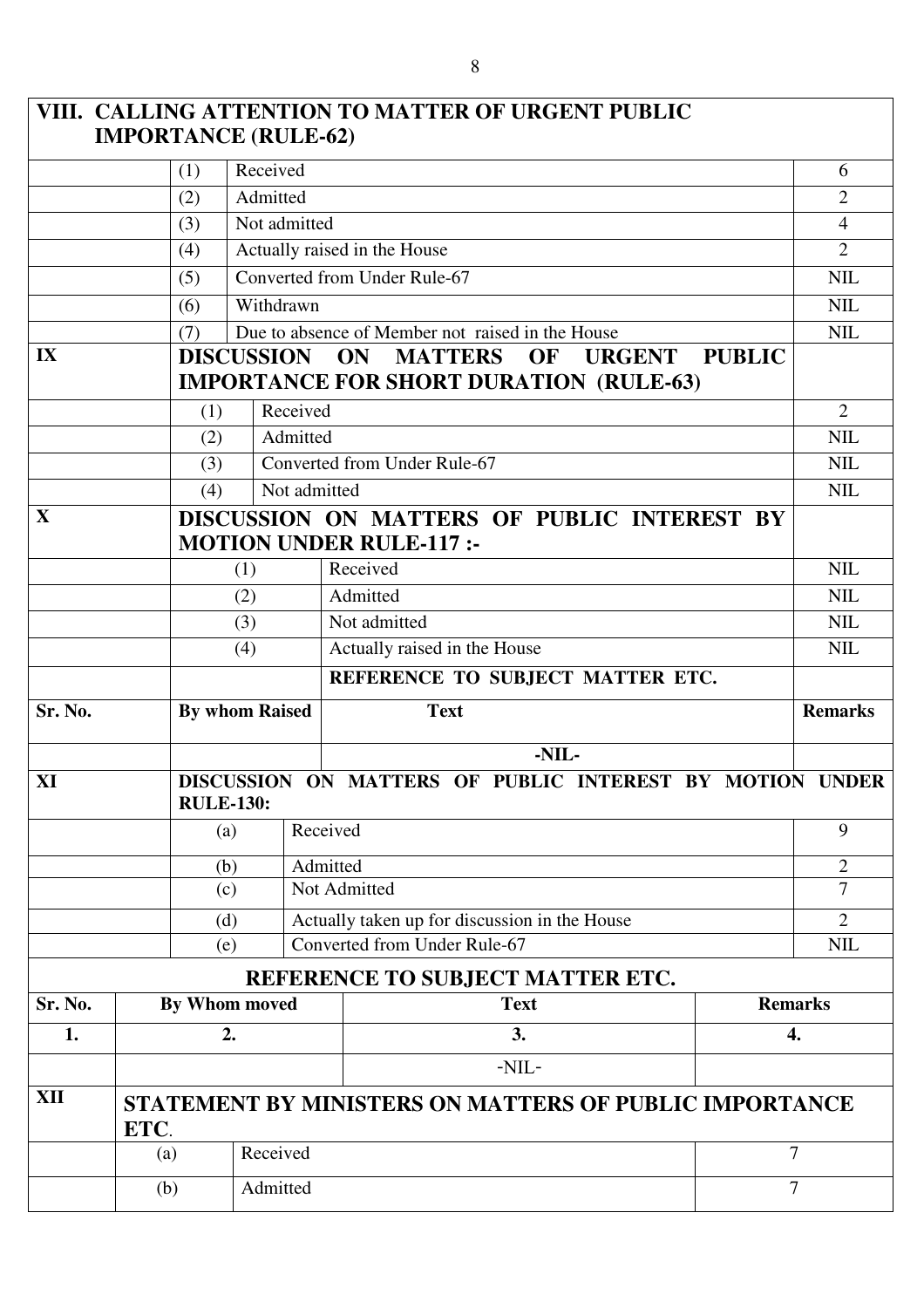|        | (c)                                                   | Not admitted                                          | <b>NIL</b>                     |                                                                                                                                                                                                                                                                  |                              |  |  |
|--------|-------------------------------------------------------|-------------------------------------------------------|--------------------------------|------------------------------------------------------------------------------------------------------------------------------------------------------------------------------------------------------------------------------------------------------------------|------------------------------|--|--|
|        | (d)                                                   | $\overline{7}$                                        |                                |                                                                                                                                                                                                                                                                  |                              |  |  |
|        |                                                       |                                                       |                                |                                                                                                                                                                                                                                                                  |                              |  |  |
| Sr. No | By Whom Made                                          |                                                       |                                | <b>Subject</b>                                                                                                                                                                                                                                                   | Date on which<br><b>Made</b> |  |  |
| 1.     |                                                       |                                                       | 2.                             | 3.                                                                                                                                                                                                                                                               | 4.                           |  |  |
| 1.     |                                                       | Shri Jai Ram Thakur,<br><b>Hon'ble Chief Minister</b> |                                | "यूक्रेन में फंसे हिमाचली छात्रों  में से कुछेक छात्रों<br>को दो विमानों के माध्यम से सुरक्षित वापिस लाये                                                                                                                                                        | 26-2-2022                    |  |  |
|        |                                                       |                                                       |                                | जाने बारे।"                                                                                                                                                                                                                                                      |                              |  |  |
| 2.     | Shri Jai Ram Thakur,<br><b>Hon'ble Chief Minister</b> |                                                       |                                | "यूक्रेन में फंसे हुए हिमाचल के बच्चों व लोगों<br>की सकुशल वापसी हेतु सरकार द्वारा किए जा रहे<br>प्रयासों बारे विस्तृत ।"                                                                                                                                        | $3 - 3 - 2022$               |  |  |
| 3.     | Shri Jai Ram Thakur,<br><b>Hon'ble Chief Minister</b> |                                                       |                                | "यूक्रेन में फंसे भारतीयों को सुरक्षित स्वदेश<br>वापिस लाने हेतु चलाये जा रहे अभियान<br>"ऑपरेशन गंगा" के बारे में वस्तुस्थिति स्पष्ट<br>करते हुए।"                                                                                                               | $5 - 3 - 2022$               |  |  |
| 4.     | Shri Jai Ram Thakur,<br><b>Hon'ble Chief Minister</b> |                                                       |                                | केन्द्र सरकार रूस और यूक्रेन के साथ बार-बार<br>मामला उठा रही है तथा विदेश मंत्रालय भी<br>लगातार प्रयासरत है कि हमारे भारत का एक-एक<br>नागरिक चाहे उसमें बच्चे हैं या कोई अन्य लोग<br>जो वहां पर व्यवसाय करने के लिए गए हैं, उनकी<br>सुरक्षित वतन वापसी हो बारे।" | $5 - 3 - 2022$               |  |  |
| 5.     | Shri Jai Ram Thakur,                                  |                                                       | <b>Hon'ble Chief Minister</b>  | "यूक्रेन में फंसे भारतीयों  को सुरक्षित भारत लाने<br>हेतू किए जा रहे प्रयासों बारे ।"                                                                                                                                                                            | $7 - 3 - 2022$               |  |  |
| 6.     | Shri Jai Ram Thakur,<br><b>Hon'ble Chief Minister</b> |                                                       |                                | "यूक्रेन में फंसे बच्चों की सकुशल घर वापसी हेतु<br>भारत सरकार किये जा रहे प्रयासों तथा काफी<br>संख्या में छात्रों के स्वदेश पहुंचने बारे ।"                                                                                                                      | $9 - 3 - 2022$               |  |  |
| 7.     | Shri Jai Ram Thakur,<br><b>Hon'ble Chief Minister</b> |                                                       |                                | "यूक्रेन में फंसे सभी हिमाचलियों की सुरक्षित घर<br>वापसी बारे ।"                                                                                                                                                                                                 | 14-3-2022                    |  |  |
| XIII   | <b>OFFICIAL MOTION:</b>                               |                                                       |                                |                                                                                                                                                                                                                                                                  |                              |  |  |
|        | (a)                                                   | Received                                              |                                |                                                                                                                                                                                                                                                                  | <b>NIL</b>                   |  |  |
|        | (b)                                                   |                                                       | Not Admitted                   |                                                                                                                                                                                                                                                                  | <b>NIL</b>                   |  |  |
|        | (c)                                                   | Admitted                                              |                                |                                                                                                                                                                                                                                                                  | <b>NIL</b>                   |  |  |
|        | (d)                                                   |                                                       | Actually taken up in the House |                                                                                                                                                                                                                                                                  | <b>NIL</b>                   |  |  |
|        |                                                       | REFERENCE TO SUBJECT MATTER ETC.                      |                                |                                                                                                                                                                                                                                                                  |                              |  |  |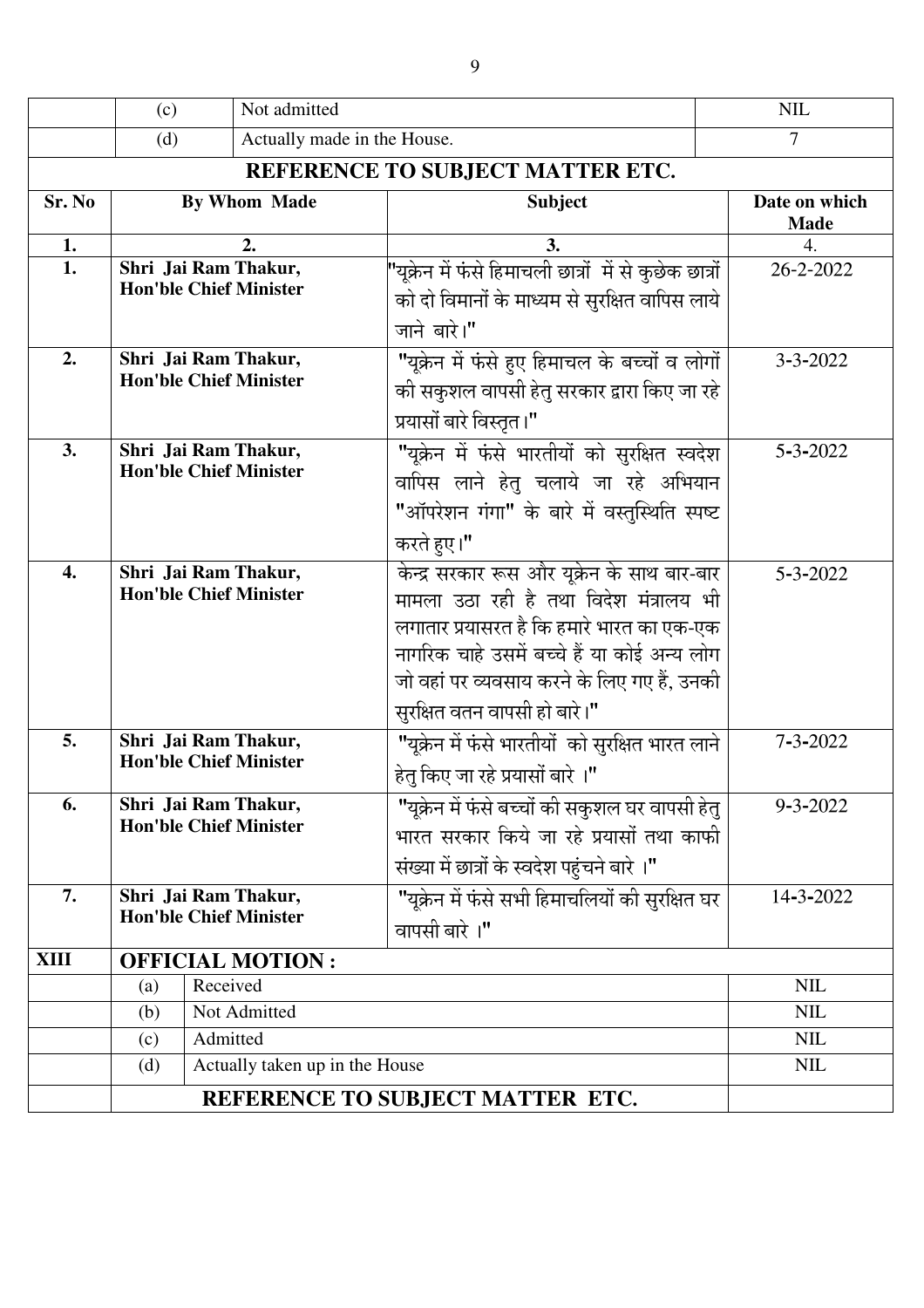| Sr. No     | By whom Moved                   | <b>Text</b>                                                        | <b>Remarks</b>                                                                                                                                                                                         |
|------------|---------------------------------|--------------------------------------------------------------------|--------------------------------------------------------------------------------------------------------------------------------------------------------------------------------------------------------|
| 1.         | 2.                              | 3.                                                                 | 4.                                                                                                                                                                                                     |
|            | <b>NIL</b>                      | <b>NIL</b>                                                         | <b>NIL</b>                                                                                                                                                                                             |
| <b>XIV</b> | <b>GOVERNMENT RESOLUTION :-</b> |                                                                    |                                                                                                                                                                                                        |
|            | <b>NOTICES:</b>                 |                                                                    |                                                                                                                                                                                                        |
|            | (1)                             | Received                                                           | <b>NIL</b>                                                                                                                                                                                             |
|            | (2)                             | Admitted                                                           | <b>NIL</b>                                                                                                                                                                                             |
|            | (3)                             | Not Admitted                                                       | <b>NIL</b>                                                                                                                                                                                             |
|            | (4)                             | Actually taken up and passed by the House                          | <b>NIL</b>                                                                                                                                                                                             |
|            |                                 | <b>BRIEF SUBJECT MATTER OF RESOLUTION</b>                          |                                                                                                                                                                                                        |
| Sr. No     | By whom Moved                   | <b>Text of Resolution</b>                                          | <b>Remarks</b>                                                                                                                                                                                         |
| 1.         | 2.                              | 3.                                                                 | 4.                                                                                                                                                                                                     |
|            |                                 | -NIL-                                                              |                                                                                                                                                                                                        |
| XV.        |                                 | <b>PRIVATE MEMBERS BUSINESS RESOLUTIONS:-</b>                      |                                                                                                                                                                                                        |
|            | (a)                             | Number of notices received                                         | 13                                                                                                                                                                                                     |
|            | (b)                             | Number of notices rejected                                         | 1                                                                                                                                                                                                      |
|            | (c)                             | Number of notices gained priority in the ballot                    | 8                                                                                                                                                                                                      |
|            | (d)                             | Number of notices which could not gain priority in<br>ballot       | 4                                                                                                                                                                                                      |
|            | (e)                             | Number of notices admitted                                         | 8                                                                                                                                                                                                      |
|            | (f)                             | <b>Bracketed</b>                                                   | 1                                                                                                                                                                                                      |
|            | (g)                             | Number of resolutions pending from previous<br>Session             | $\mathbf{1}$                                                                                                                                                                                           |
|            | (h)                             | Number of resolutions kept pending (postponed)<br>for next Session | $\mathbf{1}$                                                                                                                                                                                           |
|            | (i)                             | Number of notices lapsed under Rule-112                            | 4                                                                                                                                                                                                      |
|            | (j)                             | Number of notices withdrawn by Members(Time<br>barred)             | <b>NIL</b>                                                                                                                                                                                             |
|            |                                 | REFERENCE TO SUBJECT MATTER ETC.                                   |                                                                                                                                                                                                        |
| Sr. No.    | By whom moved                   | <b>Text</b>                                                        | <b>Remarks</b>                                                                                                                                                                                         |
| 1.         | 2.                              | 3.                                                                 | 4.                                                                                                                                                                                                     |
|            | Shri Jagat Singh<br>Negi:       | "बदलते परिवेश में विधायको की भूमिका पर यह सदन विचार<br>करे।        | Moved on 14-12-2021 &<br>Discussed on 3-3-2022<br>and withdrawn by leave<br>the<br>of<br>House.<br>11<br>Members took part in the<br>debate including reply by<br>Hon'ble<br>Chief<br>the<br>Minister. |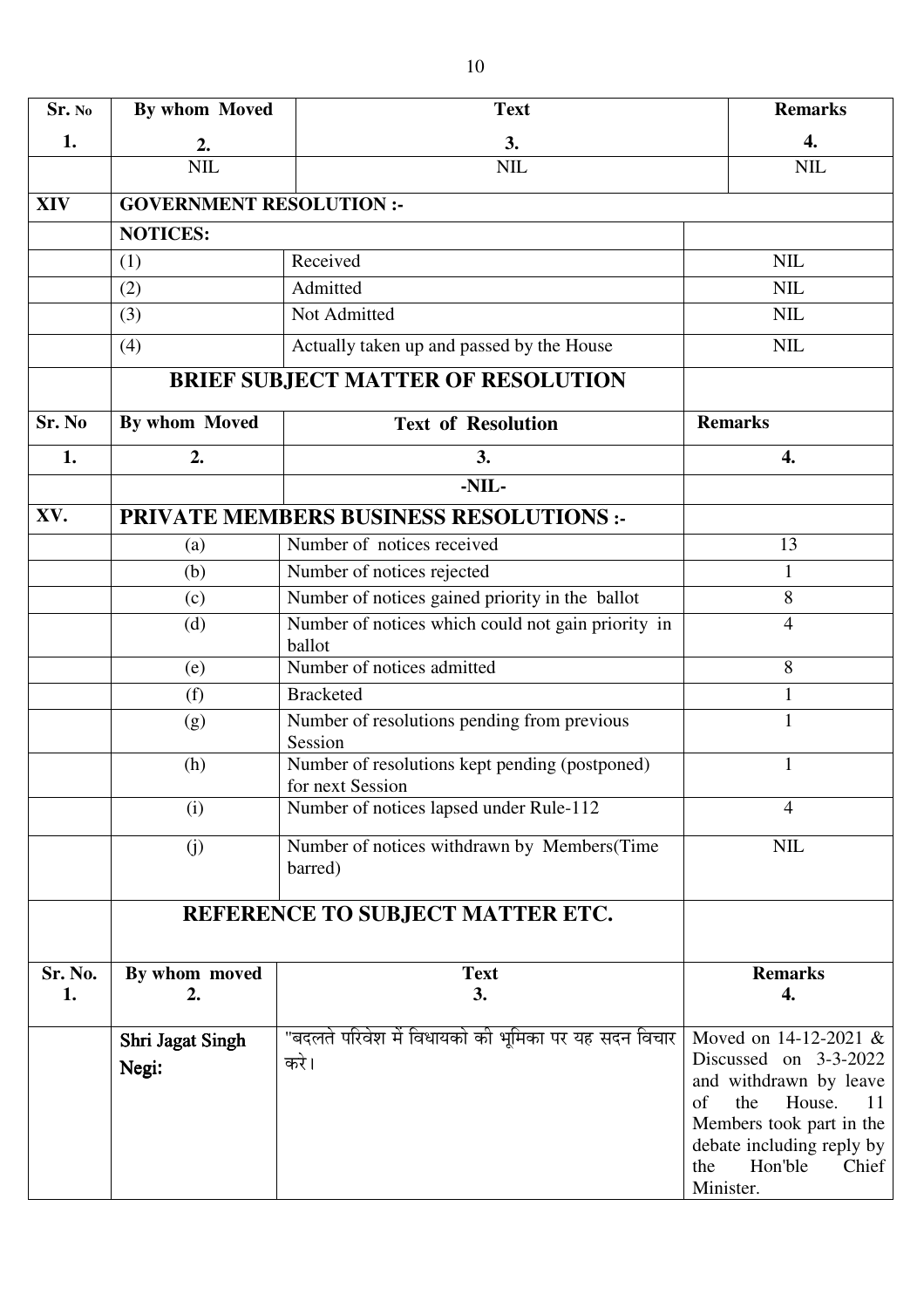|         | Shri Jeet Ram<br>Katwal:<br>Shri Narinder<br>Thakur:<br>Shri Rakesh<br>Singha: | "श्रीमद् भगवत् गीता को स्कूली पाठ्यक्रम में शामिल करने बारे<br>यह सदन विचार करे ।"<br>"This House may frame a policy to grant relief<br>amounting to 50% of the loss incurred due to natural<br>calamities on agricultural and horticultural produce and<br>enhance the relief amount to Five Lacs on the<br>destruction of the house due to fire" | Minister.<br>Minister.                                                                                                                                                                  | Moved & Discussed on<br>3-3-2022 and withdrawn<br>by leave of the House. 6<br>Members took part in the<br>debate including reply by<br>the Hon'ble Education<br>Moved on $3-3-2022$ &<br>Discussed on<br>$10-3-$<br>2022 and withdrawn by<br>leave of the House. 6<br>Members took part in the<br>debate including reply by<br>the Hon'ble Jal Shakti |  |
|---------|--------------------------------------------------------------------------------|----------------------------------------------------------------------------------------------------------------------------------------------------------------------------------------------------------------------------------------------------------------------------------------------------------------------------------------------------|-----------------------------------------------------------------------------------------------------------------------------------------------------------------------------------------|-------------------------------------------------------------------------------------------------------------------------------------------------------------------------------------------------------------------------------------------------------------------------------------------------------------------------------------------------------|--|
| 2.      | Shri Ramesh<br><b>Chand Dhwala</b><br>Shri Balbir Singh<br>Verma               | "प्लास्टिक से बढ़ते प्रदूषण व उसके खाने से पशुओं की हो रही<br>अकाल मृत्यु तथा बेसहारा पशुओं के लिए बनाए गए गौ-सदनों<br>के रख-रखाव हेतू नीति बनाने पर यह सदन विचार करे।"                                                                                                                                                                            | debate                                                                                                                                                                                  | Moved & Discussed on<br>10-03-2022<br>13<br>and<br>Members took part in the<br>will<br>and<br>be<br>replied by the Minister<br>during the next Session.                                                                                                                                                                                               |  |
| XVI.    | <b>WALKOUT IN THE HOUSE:</b>                                                   |                                                                                                                                                                                                                                                                                                                                                    |                                                                                                                                                                                         |                                                                                                                                                                                                                                                                                                                                                       |  |
| Sr. No. | <b>Dated</b>                                                                   | Name of the Party                                                                                                                                                                                                                                                                                                                                  | <b>Subject of Walkout</b>                                                                                                                                                               |                                                                                                                                                                                                                                                                                                                                                       |  |
| 1.      | 23-2-2022                                                                      | भारतीय राष्ट्रीय कांग्रेस                                                                                                                                                                                                                                                                                                                          | माननीय राज्यपाल महोदय के अभिभाषण का झूठ<br>का पुलिन्दा बताते हुए ।                                                                                                                      |                                                                                                                                                                                                                                                                                                                                                       |  |
| 2.      | $7 - 3 - 2022$                                                                 | भारतीय राष्ट्रीय कांग्रेस                                                                                                                                                                                                                                                                                                                          | माननीय अध्यक्ष द्वारा दी गई व्यवस्था से असंतुष्ट<br>होने पर ।                                                                                                                           |                                                                                                                                                                                                                                                                                                                                                       |  |
| 3.      | $8 - 3 - 2022$                                                                 | भारतीय राष्ट्रीय कांग्रेस                                                                                                                                                                                                                                                                                                                          | माननीय जल-शक्ति मन्त्री द्वारा की गई टिप्पणी पर<br>विरोध व्यक्त करने पर ।                                                                                                               |                                                                                                                                                                                                                                                                                                                                                       |  |
| 4.      | $9 - 3 - 2022$                                                                 | भारतीय राष्ट्रीय  कांग्रेस                                                                                                                                                                                                                                                                                                                         | श्री मुकेश अग्निहोत्री, नेता प्रतिपक्ष द्वारा यह पूछने<br>पर कि 15 मार्च से 31 मार्च, 2022 तक और कितना<br>कर्ज़ा लिया जायेगा, पर माननीय मुख्य मन्त्री के उत्तर<br>से असंतुष्ट होने पर । |                                                                                                                                                                                                                                                                                                                                                       |  |
| 5.      | 14-3-2022                                                                      | भारतीय राष्ट्रीय  कांग्रेस                                                                                                                                                                                                                                                                                                                         | हिमाचल प्रदेश स्लम वासी(साम्पत्तिक अधिकारी)<br>विधेयक, 2022(2022 का विधेयक संख्यांक 5) को<br>पुर:स्थापित किए जाने से असंतुष्ट होने पर ।                                                 |                                                                                                                                                                                                                                                                                                                                                       |  |
| XVII.   |                                                                                | <b>SPECIAL MENTIONS UNDER RULE-324:-</b>                                                                                                                                                                                                                                                                                                           |                                                                                                                                                                                         |                                                                                                                                                                                                                                                                                                                                                       |  |
|         | <b>Notices :-</b>                                                              |                                                                                                                                                                                                                                                                                                                                                    |                                                                                                                                                                                         |                                                                                                                                                                                                                                                                                                                                                       |  |
|         | (a)                                                                            | Received                                                                                                                                                                                                                                                                                                                                           |                                                                                                                                                                                         | 13                                                                                                                                                                                                                                                                                                                                                    |  |
|         | (b)                                                                            | Not Admitted                                                                                                                                                                                                                                                                                                                                       |                                                                                                                                                                                         | <b>NIL</b>                                                                                                                                                                                                                                                                                                                                            |  |
|         | (c)                                                                            | Admitted 13                                                                                                                                                                                                                                                                                                                                        |                                                                                                                                                                                         | 13                                                                                                                                                                                                                                                                                                                                                    |  |
|         | (d)                                                                            | <b>Bracketed</b>                                                                                                                                                                                                                                                                                                                                   |                                                                                                                                                                                         | $\text{NIL}$                                                                                                                                                                                                                                                                                                                                          |  |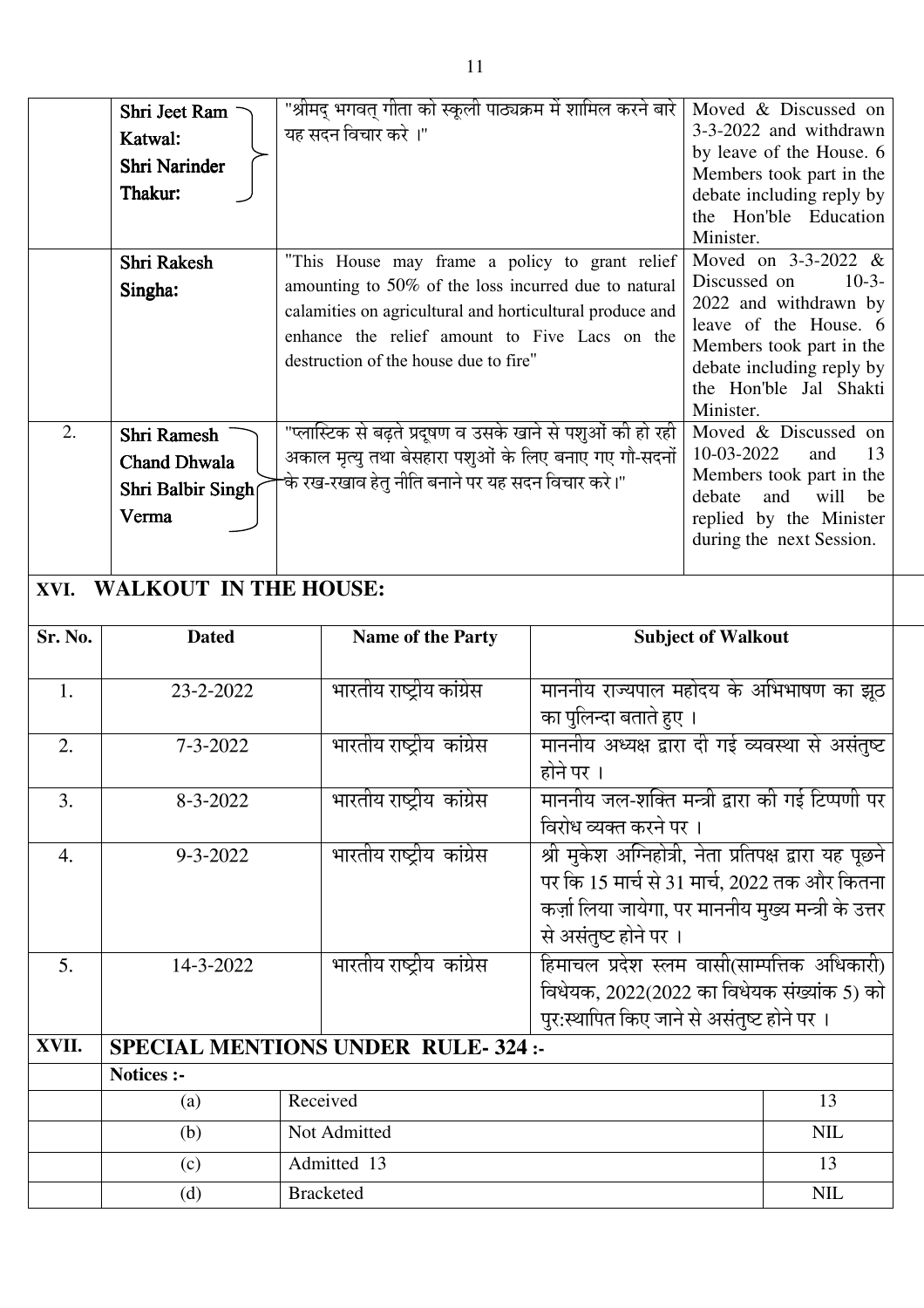|         | (e)                                                     |                                                                                  | Actually raised in the House                                                                                                                                                                        | 13                      |
|---------|---------------------------------------------------------|----------------------------------------------------------------------------------|-----------------------------------------------------------------------------------------------------------------------------------------------------------------------------------------------------|-------------------------|
|         | (f)                                                     | Number of listed notices is not raised due to absence of<br>Members or otherwise |                                                                                                                                                                                                     | <b>NIL</b>              |
|         | (g)                                                     | Number of notices lapsed under Rule 327(1)                                       | <b>NIL</b>                                                                                                                                                                                          |                         |
|         | (h)                                                     |                                                                                  | Withdrawn by the Member                                                                                                                                                                             | <b>NIL</b>              |
|         | BRIEF SUBJECT MATTER OF EACH MATTER RAISED IN THE HOUSE |                                                                                  |                                                                                                                                                                                                     |                         |
| Sr. No. | <b>By Whom Raised</b>                                   |                                                                                  | <b>Subject Matter</b>                                                                                                                                                                               | Date on which<br>raised |
| 1.      | 2.                                                      |                                                                                  | 3.                                                                                                                                                                                                  | 4.                      |
| 1.      | श्री रोहित ठाकुर                                        |                                                                                  | प्रदेश में वैज्ञानिक तरीके से बर्फ हटाने  हेतु अमेरिकन                                                                                                                                              | 15-3-2022               |
|         | (65-जुब्बल कोटखाई),                                     |                                                                                  | स्नो कटर मशीनों को क्रय करने बारे विशेष उल्लेख<br>करेंगे ।                                                                                                                                          |                         |
| 2.      | श्री रोहित ठाकुर<br>(65-जुब्बल कोटखाई),                 |                                                                                  | राजबन-शिलाई-मीनस-हाटकोटी राष्ट्रीय राजमार्ग-707<br>सनैल से हाटकोटी के कार्य को शीघ्रातिशीघ्र प्रारम्भ<br>करवाने बारे विशेष उल्लेख करेंगे ।                                                          | 15-3-2022               |
| 3.      | श्री रोहित ठाकुर<br>(65-जुब्बल कोटखाई),                 |                                                                                  | जुब्बल-कोटखाई विधान सभा निर्वाचन क्षेत्र के<br>अन्तर्गत उप-तहसील कलबोग हेतु कार्यालय व<br>आवास की व्यवस्था जनहित में शीघ्रातिशीघ्र करने बारे<br>विशेष उल्लेख करेंगे ।                               | 15-3-2022               |
| 4.      | श्री नरेन्द्र ठाकुर(38-हमीरपुर),                        |                                                                                  | मै0 पैन इण्डिया कंसल्टैंटस प्राईवेट लिमिटेड की<br>लगभग दो वर्षों से लम्बित पड़ी धनराशि की अदायगी<br>शीघ्रातिशीघ्र करने बारे विशेष उल्लेख करेंगे ।                                                   | 15-3-2022               |
| 5.      | श्री<br>रोहित<br>(65-जुब्बल कोटखाई),                    | ठाकुर                                                                            | जुब्बल-कोटखाई विधान सभा निर्वाचन क्षेत्र के<br>अन्तर्गत एंटी हेल नेट्स को मुख्यमन्त्री ग्रीनहाऊस<br>नवीनीकरण/नूतन पॉलीहाऊस योजनाओं की तर्ज़ पर<br>पुन: उपदान प्रदान करने बारे विशेष उल्लेख करेंगे । | 15-3-2022               |
| 6.      | श्री राकेश सिंघा(61-ठियोग),                             |                                                                                  | शिमला शहर में विक्ट्री टनल से लक्कड़ बाज़ार की ओर<br>कार्टरोड पर लग रही रिटेनिंग वॉल पर शीघ्रातिशीघ्र<br>रेलिंग लगवाने बारे  विशेष उल्लेख करेंगे ।                                                  | 15-3-2022               |
| 7.      | श्री<br>रोहित<br>(65-जुब्बल कोटखाई),                    | ठाकुर                                                                            | किसानों-बागवानों को  मांग अनुरूप खाद उपलब्ध<br>करवाने, मूल्यवृद्धि वापस लेने तथा अप्रमाणित खाद पर<br>कार्रवाई करने बारे विशेष उल्लेख करेंगे ।                                                       | 15-3-2022               |
| 8.      | श्री<br>रोहित<br>(65-जुब्बल कोटखाई),                    | ठाकुर                                                                            | हिमाचल पथ परिवहन निगम, बस अड्डा, कोटखाई,<br>जिला शिमला की अद्यतन स्थिति  बारे विशेष उल्लेख<br>करेंगे ।                                                                                              | 15-3-2022               |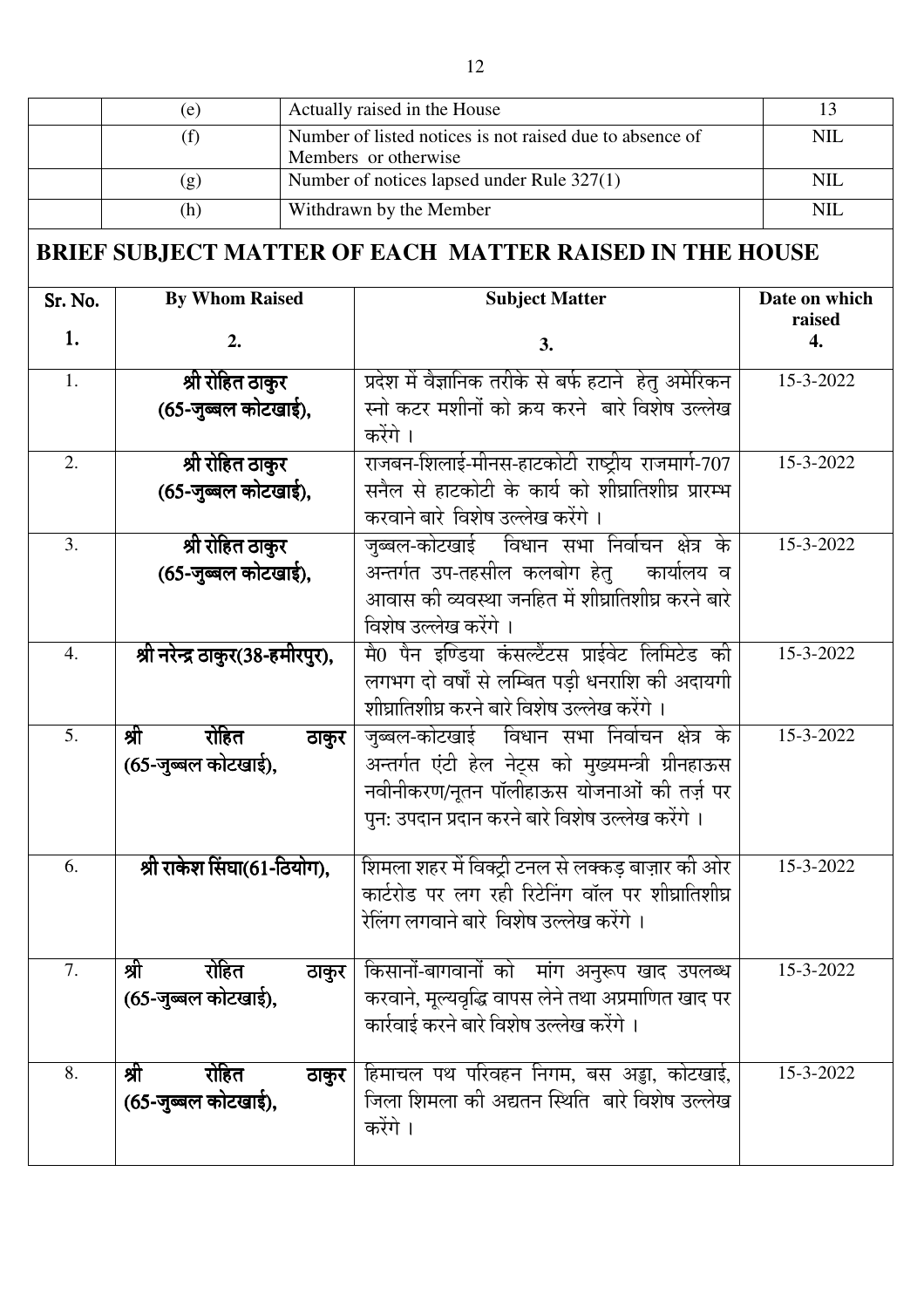| 9.  | श्रीमती रीता देवी(7-इन्दौरा), | विधान सभा निर्वाचन क्षेत्र इंदौरा के अन्तर्गत हिमाचल           | 15-3-2022 |
|-----|-------------------------------|----------------------------------------------------------------|-----------|
|     |                               | पथ परिवहन निगम की रूटवार बसों की जानकारी                       |           |
|     |                               | उपलब्ध करवाने बारे विशेष उल्लेख करेंगी ।                       |           |
| 10. | श्रीमती रीता देवी(7-इन्दौरा), | इंदौरा क्षेत्र में शिक्षण संस्थानों को बिल्डिंग फण्ड           | 15-3-2022 |
|     |                               | शीघ्रातिशीघ्र प्रदान करने बारे विशेष उल्लेख करेंगी ।           |           |
| 11. | श्री सतपाल सिंह रायजादा       | प्रदेश के सरकारी शिक्षण संस्थानों में पंजाबी भाषा              | 15-3-2022 |
|     | (44-ऊना),                     | अध्यापकों की पदपूर्ति तथा कार्यरत्त अध्यापको को                |           |
|     |                               | नियमित करने बारे विशेष उल्लेख करेंगे ।                         |           |
| 12. | श्री रोहित ठाकुर              | जुब्बल-कोटखाई  विधान सभा निर्वाचन क्षेत्र के विद्युत           | 15-3-2022 |
|     | (65-जुब्बल कोटखाई),           | उप-मण्डल सरस्वती नगर के अन्तर्गत दूर-दराज़ व                   |           |
|     |                               | उत्तराखण्ड के सीमावर्ती क्षेत्रों/पंचायतों में विद्युत आपूर्ति |           |
|     |                               | सुचारू रूप से करने बारे विशेष उल्लेख करेंगे ।                  |           |
| 13. | श्री रोहित ठाकुर              | ऊपरी शिमला में बिज़ली के ट्रांसफार्मरों की चोरी रोकने          | 15-3-2022 |
|     | (65-जुब्बल कोटखाई),           | व विद्युत उठाऊ पेयजल/सिंचाई योजनाओं की सुरक्षा                 |           |
|     |                               | करने बारे विशेष उल्लेख करेंगे।                                 |           |
|     |                               |                                                                |           |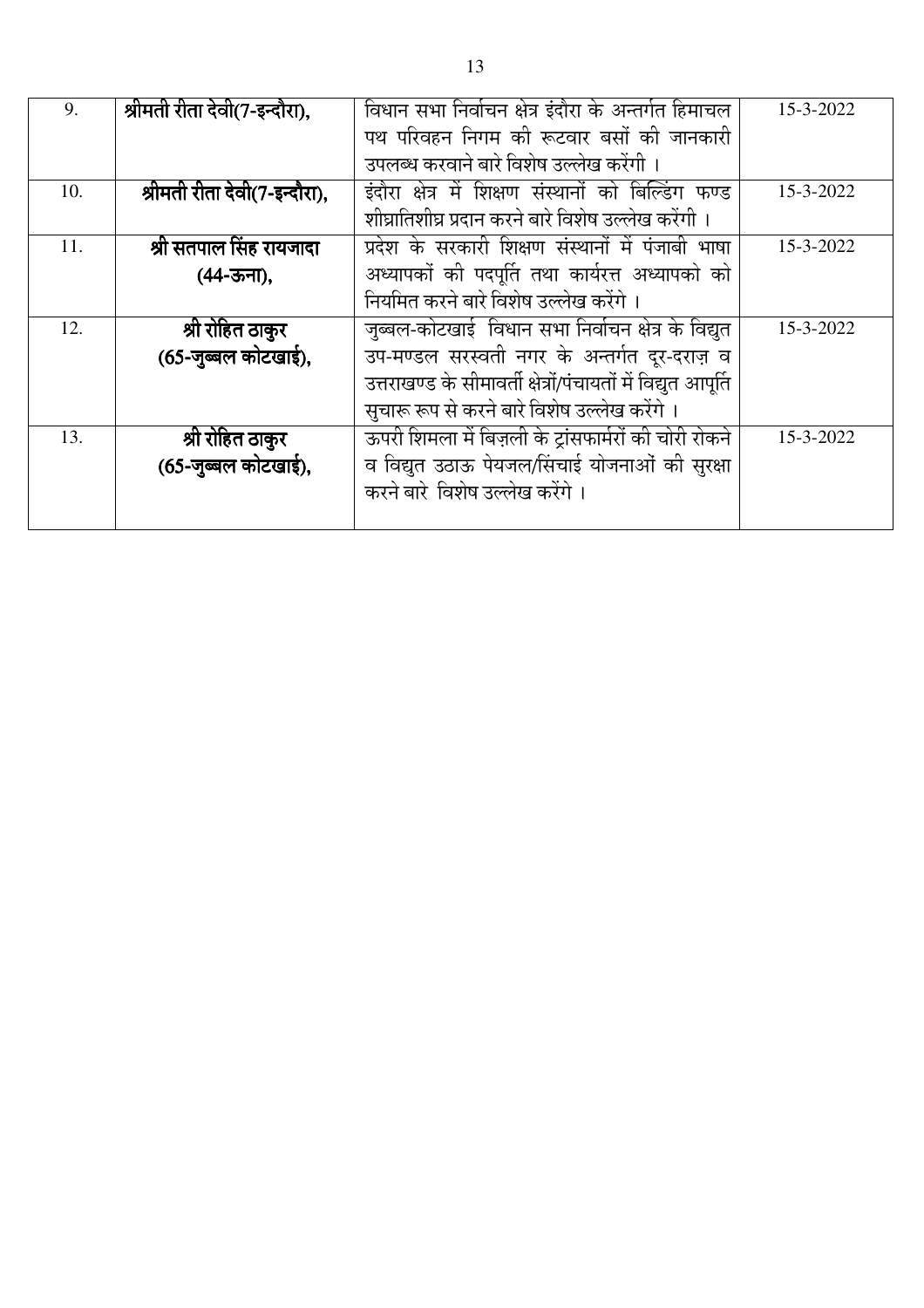| VIII. | DOCUMENTS LAID ON THE TABLE OF THE HOUSE |
|-------|------------------------------------------|
|       | <b>DURING THE SESSION</b>                |

| Sr. No. | <b>Description</b>                                                                                                                                                                         | Date on which<br>laid | Provision under which<br>laid                                                                                                        |
|---------|--------------------------------------------------------------------------------------------------------------------------------------------------------------------------------------------|-----------------------|--------------------------------------------------------------------------------------------------------------------------------------|
| 1.      | 2.                                                                                                                                                                                         | 3.                    | 4.                                                                                                                                   |
| 1.1.    | हिमाचल प्रदेश पूर्व सैनिक निगम, हमीरपुर की 40वीं<br>वार्षिक प्रशासनिक विवरणिका, वर्ष 2020-21 ।                                                                                             | 25-2-2022             | हिमाचल प्रदेश<br>पूर्व<br>सैनिक निगम अधिनियम,<br>1979 की धारा 23(6) के<br>अन्तर्गत।                                                  |
| 2.      | अधिसूचना 61/2017-राज्य कर संख्या:ई0एक्स0एन0-<br>एफ(10)-20/2016-वॉल-1 दिनांक 15.11.2017 द्वारा<br>अधिसूचित तथा शासकीय राजपत्र<br>- मे<br>दिनांक 18.11.2017 व 10.08.2018 को प्रकाशित।        | 26-2-2022             | हिमाचल प्रदेश माल और<br>अधिनियम,<br>सेवा<br>कर<br>(2017)<br>2017<br>का<br>अधिनियम संख्यांक 10)<br>की<br>के<br>धारा-168<br>अन्तर्गत।  |
| 3.      | अधिसूचना 62/2017-राज्य कर संख्या:ई0एक्स0एन0-<br>एफ(10)-20/2016-वॉल-1 दिनांक 15.11.2017 द्वारा<br>अधिसूचित तथा शासकीय राजपत्र में दिनांक<br>18.11.2017 व 10.08.2018 को प्रकाशित             | 26-2-2022             | हिमाचल प्रदेश माल और<br>कर अधिनियम,<br>सेवा<br>2017<br>(2017)<br>का<br>अधिनियम संख्यांक 10)<br>की<br>के<br>धारा-168<br>अन्तर्गत ।    |
| 4.      | अधिसूचना 63/2017-राज्य कर संख्या:ई0एक्स0एन0-<br>एफ(10)-20/2016-वॉल-1 दिनांक 15.11.2017 द्वारा<br>अधिसूचित   तथा  शासकीय  राजपत्र  में  दिनांक<br>18.11.2017 व 10.08.2018 को प्रकाशित ।     | 26-2-2022             | हिमाचल प्रदेश माल और<br>अधिनियम,<br>सेवा<br>कर<br>(2017)<br>2017<br>का<br>अधिनियम संख्यांक 10)<br>को<br>धारा-168<br>के<br>अन्तर्गत । |
| 5.      | अधिसूचना 64/2017-राज्य कर संख्या:ई0एक्स0एन0-<br>एफ(10)-20/2016-वॉल-1 दिनांक 15.11.2017 द्वारा<br>अधिसूचित   तथा  शासकीय  राजपत्र  में  दिनांक<br>$18.11.2017$ व $10.08.2018$ को प्रकाशित । | 26-2-2022             | हिमाचल प्रदेश माल और<br>सेवा कर अधिनियम,<br>$(2017$ का<br>2017<br>अधिनियम संख्यांक 10)<br>की धारा-128 के<br>अन्तर्गत ।               |
| 6.      | अधिसूचना 65/2017-राज्य कर संख्या:ई0एक्स0एन0-<br>एफ(10)-20/2016-वॉल-1 दिनांक 15.11.2017 द्वारा<br>अधिसूचित तथा शासकीय राजपत्र में दिनांक<br>$18.11.2017$ व 10.08.2018 को प्रकाशित ।         | 26-2-2022             | हिमाचल प्रदेश माल और<br>सेवा कर अधिनियम,<br>$(2017$ का<br>2017<br>अधिनियम संख्यांक 10)<br>को धारा-23 के अन्तर्गत ।                   |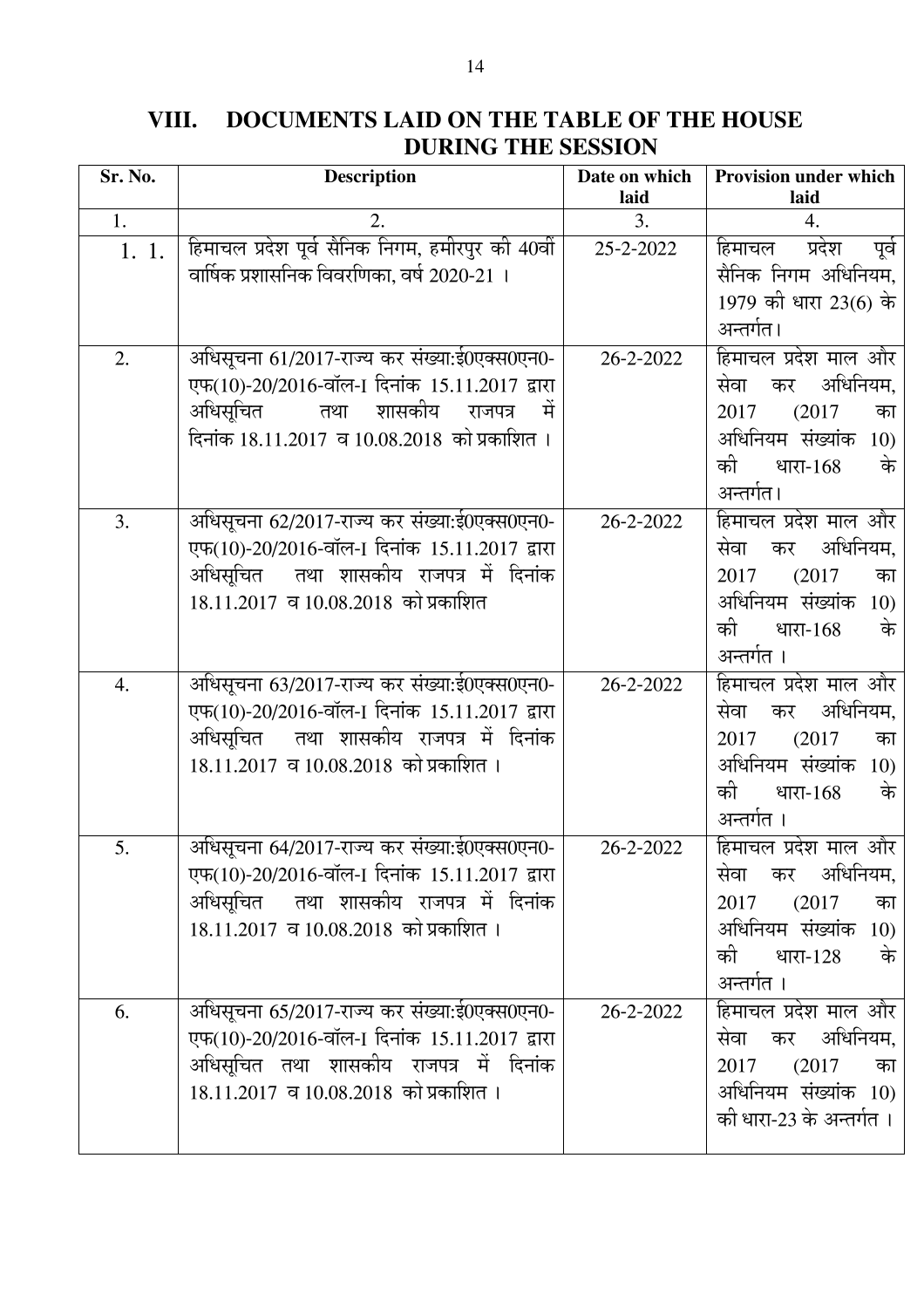| 7.  | अधिसूचना 66/2017-राज्य कर संख्या:ई0एक्स0एन0-<br>एफ(10)-20/2016-वॉल-1 दिनांक 15.11.2017 द्वारा<br>अधिसूचित तथा शासकीय राजपत्र में दिनांक<br>$18.11.2017$ व 10.08.2018 को प्रकाशित ।                                                                                     | 26-2-2022      | हिमाचल प्रदेश माल और<br>कर अधिनियम,<br>सेवा<br>(2017)<br>का<br>2017<br>अधिनियम संख्यांक 10)<br>के<br>की<br>धारा-148<br>अन्तर्गत ।    |
|-----|------------------------------------------------------------------------------------------------------------------------------------------------------------------------------------------------------------------------------------------------------------------------|----------------|--------------------------------------------------------------------------------------------------------------------------------------|
| 8.  | अधिसूचना 70/2017-राज्य कर संख्या:ई0एक्स0एन0-<br>एफ(10)-43/2017 दिनांक 27.12.2017<br>द्वारा<br>अधिसूचित तथा शासकीय राजपत्र में दिनांक<br>29.12.2017 को प्रकाशित ।                                                                                                       | 26-2-2022      | हिमाचल प्रदेश माल और<br>अधिनियम,<br>सेवा<br>कर<br>(2017)<br>2017<br>का<br>अधिनियम संख्यांक 10)<br>की<br>के<br>धारा-164<br>अन्तर्गत । |
| 9.  | हिमाचल प्रदेश सिविल सेवाएं(समयपूर्व सेवानिवृत्ति)<br>नियम, 2022 जोकि अधिसूचना संख्या: पर(एपी-बी)-<br>ए(3)-3/2019 दिनांक 19.01.2022 द्वारा अधिसूचित<br>तथा शासकीय राजपत्र में 31.01.2022 को प्रकाशित ।                                                                  | 26-2-2022      | भारत के संविधान के<br>के<br>अनुच्छेद<br>309<br>अन्तर्गत ।                                                                            |
| 10. | जे0पी0 विश्वविद्यालय, वाकनाघाट, जिला सोलन का<br>वार्षिक प्रतिवेदन, वर्ष 2020-21 ।                                                                                                                                                                                      | 26-2-2022      | जे0पी0 सूचना प्रोद्यौगिकी<br>विश्वविद्यालय अधिनियम,<br>2002<br>(2002)<br>का<br>अधिनियम संख्यांक 14)<br>के अन्तर्गत ।                 |
| 11. | हिमाचल प्रदेश उद्यान उपज़ विपणन एवं विधायन निगम<br>सीमित का 46वां वार्षिक प्रतिवेदन वर्ष 2019-20<br>(विलम्ब के कारणों सहित) ।                                                                                                                                          | $3 - 3 - 2022$ | कम्पनी अधिनियम, 1956<br>की धारा 619(4) के<br>अन्तर्गत ।                                                                              |
| 12. | हिमाचल प्रदेश पंचायती राज (जिला परिषद् में तकनीकी<br>सहायक की नियुक्ति एवं सेवा शर्ते)<br>नियम, 2020<br>जोकि अधिसूचना संख्या:पीसीएच-एचबी (1)1/2019-<br>टीए-II-49761-882 दिनांक 17.08.2020 द्वारा<br>अधिसूचित तथा शासकीय राजपत्र में दिनांक<br>29.08.2020 को प्रकाशित । | $3 - 3 - 2022$ | हिमाचल प्रदेश पंचायती<br>राज अधिनियम, 1994 को<br>धारा 186 को उप-<br>धारा (4) के अन्तर्गत।                                            |
| 13. | हिमाचल प्रदेश राज्य वित्त आयोग का छठा अंतरिम<br>प्रतिवेदन, वर्ष 2022-23 ।                                                                                                                                                                                              | $5 - 3 - 2022$ | भारत के संविधान के<br>अनुच्छेद 243-1 व 243-<br>$Y$ की धारा-98(1) के<br>अन्तर्गत ।                                                    |
| 14. | बाल अधिकार संरक्षण राज्य आयोग का  वाषिक<br>प्रतिवेदन, वर्ष 2019-20 ।                                                                                                                                                                                                   | $7 - 3 - 2022$ | बाल अधिकार संरक्षण<br>अधिनियम, 2005 को धारा<br>$23(2)$ के अन्तर्गत ।                                                                 |
| 15. | हिमाचल प्रदेश राज्य बीज़ एवं जैविक उत्पादन<br>प्रमाणीकरण अभिकरण का वार्षिक प्रतिवेदन, वर्ष<br>2020-21 (विलम्ब के कारणों सहित) ।                                                                                                                                        | $7 - 3 - 2022$ | बीज़ अधिनियम, 1966 के<br>अन्तर्गत।                                                                                                   |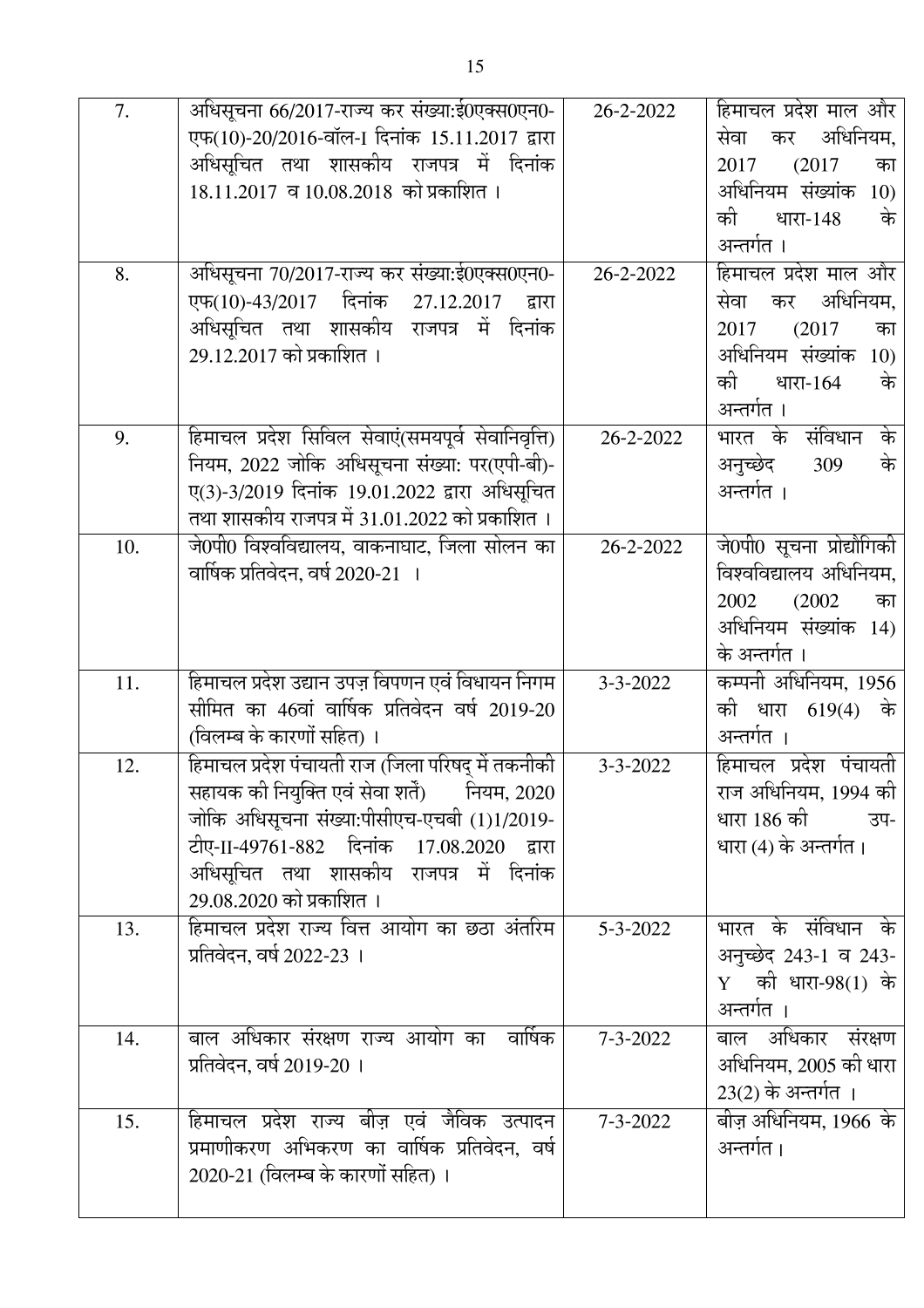| 16. | हिमाचल प्रदेश विद्युत संचार निगम सीमित का 12वां                                                     | $7 - 3 - 2022$ | कम्पनी अधिनियम, 2013                     |
|-----|-----------------------------------------------------------------------------------------------------|----------------|------------------------------------------|
|     | वार्षिक  प्रतिवेदन, वर्ष 2019-20 (विलम्ब के कारणों                                                  |                | को धारा 143(6)(b) के                     |
|     | सहित) ।                                                                                             |                | अन्तर्गत।                                |
|     |                                                                                                     |                |                                          |
| 17. | हिमाचल प्रदेश राज्य उपभोक्ता विवाद प्रतितोष आयोग                                                    | $7 - 3 - 2022$ | उपभोक्ता<br>संरक्षण                      |
|     | का वार्षिक प्रशासनिक प्रतिवेदन वर्ष 2019-20 ।                                                       |                | अधिनियम, 1986 (1986)                     |
|     |                                                                                                     |                | का अधिनियम संख्यांक                      |
|     |                                                                                                     |                | 68) के अन्तर्गत।                         |
| 18. | हिमाचल प्रदेश राज्य उपभोक्ता विवाद  प्रतितोष आयोग                                                   | $7 - 3 - 2022$ | उपभोक्ता<br>संरक्षण                      |
|     | का वार्षिक प्रशासनिक प्रतिवेदन वर्ष 2020-21 ।                                                       |                | अधिनियम, 1986 (1986                      |
|     |                                                                                                     |                | का अधिनियम संख्यांक                      |
|     |                                                                                                     |                | 68) के अन्तर्गत।                         |
| 19. | हिमाचल प्रदेश विज्ञान प्रौद्यागिकी एवं पर्यावरण परिषद्                                              | $8 - 3 - 2022$ | संस्था अधिनियम, 1860                     |
|     | के वार्षिक लेखे वर्ष 2014-15, 2015-16, 2016-17                                                      |                | के अन्तर्गत।                             |
|     | व 2017-18 एवं लेखा परीक्षा प्रतिवेदन वर्ष 2013-15,                                                  |                |                                          |
|     | 2015-16 व 2016-18 ।                                                                                 |                |                                          |
| 20. | हिमाचल प्रदेश परिवहन विभाग, क्षेत्रीय परिवहन<br>अधिकारी, वर्ग-1(राजपत्रित) भर्ती और प्रोन्नति नियम, | $8 - 3 - 2022$ | संविधान के अनुच्छेद 309<br>के अन्तर्गत । |
|     | 2021 जोकि अधिसूचना संख्या:टी0पी0टी0-बी0(6)-                                                         |                |                                          |
|     | 1/2000-II दिनांक 06.12.2021 द्वारा अधिसूचित तथा                                                     |                |                                          |
|     | शासकीय राजपत्र में 09.12.2021 को प्रकाशित ।                                                         |                |                                          |
| 21. | हिमाचल प्रदेश उद्योग विभाग, दफतरी, वर्ग-                                                            | $8 - 3 - 2022$ | संविधान के अनुच्छेद 309                  |
|     | IV(अराजपत्रित) भर्ती और प्रोन्नति<br>(प्रथम संशोधन)                                                 |                | के अन्तर्गत।                             |
|     | नियम, 2021 जोकि अधिसूचना संख्या:इण्ड-II(बी)2-                                                       |                |                                          |
|     | 3/2020 दिनांक 06.12.2021 द्वारा अधिसूचित तथा                                                        |                |                                          |
|     | शासकीय राजपत्र में 08.12.2021 को प्रकाशित।                                                          |                |                                          |
| 22. | हिमाचल प्रदेश भवन एवं अन्य सन्निर्माण कर्मकार                                                       | $8 - 3 - 2022$ | भवन एवं अन्य सन्निर्माण                  |
|     | कल्याण बोर्ड का 10वां वार्षिक प्रतिवेदन, वर्ष 2018-                                                 |                | कर्मकार (रोजगार के                       |
|     | 19 की प्रति सभा पटल पर रखेंगे (विलम्ब के कारणों                                                     |                | एवं शर्ते)<br>नियमन                      |
|     | सहित) ।                                                                                             |                | अधिनियम, 1996 को धारा                    |
|     |                                                                                                     |                | 27(5) के अन्तर्गत।                       |
| 23. | महात्मा गान्धी राष्ट्रीय ग्रामीण रोजगार गारंटी योजना के                                             | $9 - 3 - 2022$ | महात्मा गान्धी राष्ट्रीय                 |
|     | सोशल लेखा प्रतिवेदन, वर्ष 2017-18 व 2018-19                                                         |                | ग्रामीण रोजगार गारंटी                    |
|     | (विलम्ब के कारणों सहित) ।                                                                           |                | अधिनियम, 2005 के                         |
|     |                                                                                                     |                | अन्तर्गत।                                |
| 24. | हिमऊर्जा (हिमाचल प्रदेश ऊर्जा विकास अभिकरण)                                                         | $9 - 3 - 2022$ | संस्था अधनियम, 1860 के                   |
|     | हिमाचल प्रदेश का वार्षिक  प्रशासनिक प्रतिवेदन, वर्ष                                                 |                | अन्तर्गत ।                               |
|     | 2020-21 1                                                                                           |                |                                          |
|     |                                                                                                     |                |                                          |
|     |                                                                                                     |                |                                          |
|     |                                                                                                     |                |                                          |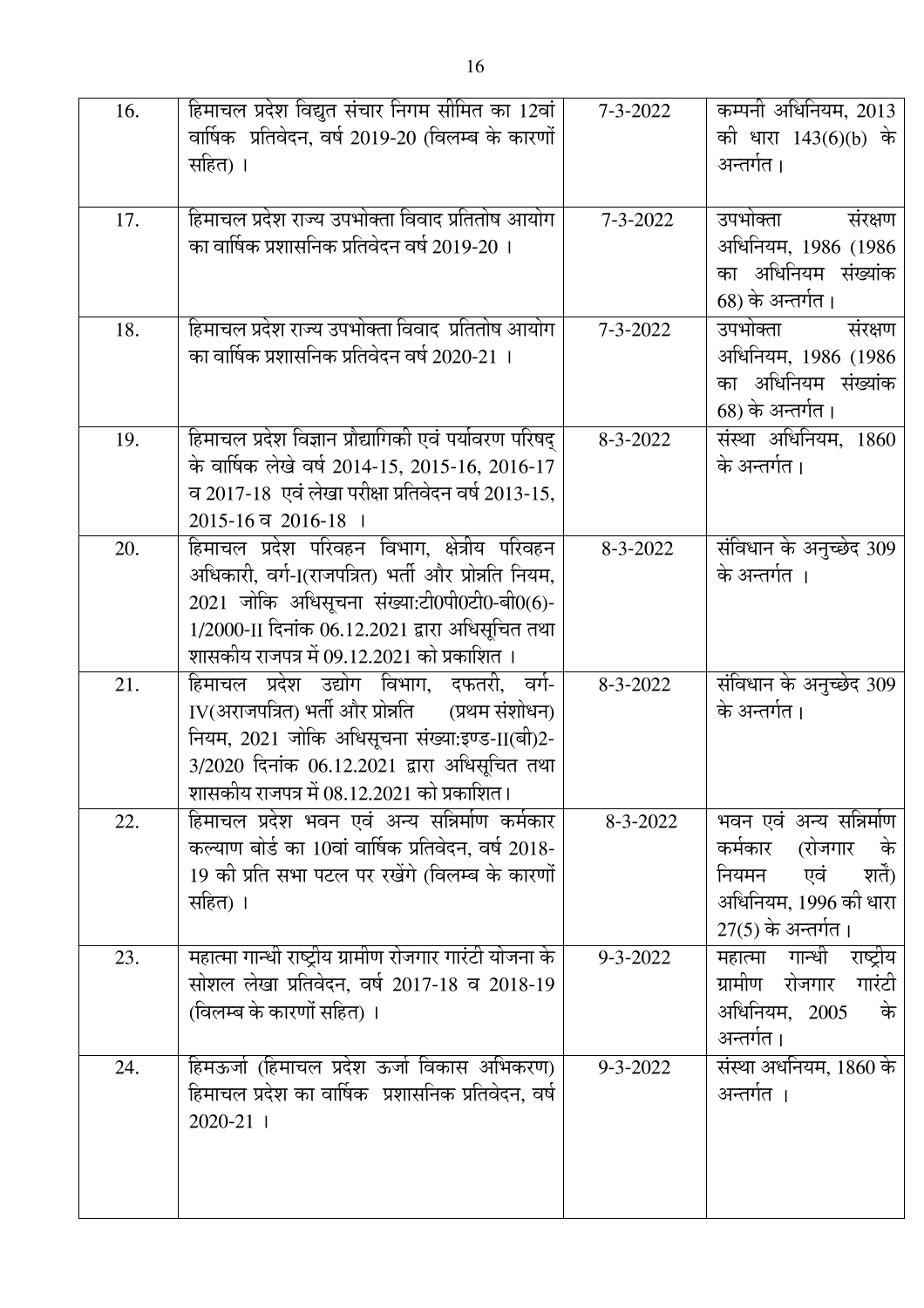| 25.<br>26. | हिमाचल प्रदेश कार्मिक विभाग(सचिवालय प्रशासन  <br>सेवाएं), वरिष्ठ सहायक, वर्ग-III(अराजपत्रित) भर्ती<br>और प्रोन्नति नियम, 2022 जोकि अधिसूचना<br>संख्या:पीईआर-(एसएएस-I)ए(3)-1/2020<br>दिनांक<br>28.02.2022 द्वारा अधिसूचित तथा शासकीय राजपत्र<br>में 28.02.2022 को प्रकाशित ।<br>हिमाचल प्रदेश मेडिकल एजुकेशन सर्विस(बारहवां  | $10-3-2022$<br>$10-3-2022$ | संविधान के अनुच्छेद 309<br>के अन्तर्गत।<br>संविधान के अनुच्छेद 309                                |
|------------|-----------------------------------------------------------------------------------------------------------------------------------------------------------------------------------------------------------------------------------------------------------------------------------------------------------------------------|----------------------------|---------------------------------------------------------------------------------------------------|
|            | संशोधन, रूल्ज़, 2021 जोकि अधिसूचना<br>संख्या:एच0एफ0डब्ल्यू0-बी(ए)3-6/2019<br>दिनांक<br>12.04.2021 द्वारा अधिसूचित तथा शासकीय राजपत्र<br>में दिनांक 12.04.2021 को प्रकाशित ।                                                                                                                                                 |                            | के अन्तर्गत।                                                                                      |
| 27.        | हिमाचल प्रदेश राज्य वन विकास निगम सीमित के 44वें  <br>वार्षिक प्रतिवेदन एवं लेखे वर्ष 2017-18 (विलम्ब के<br>कारणों सहित) ।                                                                                                                                                                                                  | $11-3-2022$                | कम्पनी अधिनियम, 2013<br>को धारा 143(6)(b) के<br>अन्तर्गत।                                         |
| 28.        | भारत के नियन्त्रक एवं महालेखापरीक्षक के प्रतिवेदन  <br>31 मार्च, 2020 को समाप्त वर्ष के लिए (सामाजिक,<br>सामान्य एवं आर्थिक क्षेत्रों) हिमाचल प्रदेश सरकार ।                                                                                                                                                                | 15-3-2022                  |                                                                                                   |
| 29.        | हिमाचल प्रदेश कार्मिक विभाग, वरिष्ठ वेतनमान<br>आशुलिपिक, वर्ग-III (अराजपत्रित), लिपिक वर्गीय<br>सेवाएं, सामान्य भर्ती और प्रोन्नति(प्रथम संशोधन)<br>2022 जोकि अधिसूचना<br>नियम,<br>संख्या:पी0ई0आर0(ए0पी0)-सी-ए(3)-5/2017-लूज़<br>दिनांक 26.02.2022 द्वारा अधिसूचित तथा शासकीय<br>राजपत्र में दिनांक 04.03.2022 को प्रकाशित। | 15-3-2022                  | भारत के संविधान के<br>अनुच्छेद 309 के अन्तर्गत।                                                   |
| 30.        | पंचायतों के लेखों की संपरीक्षा रिपोर्ट, वर्ष 2020-21<br>(विलम्ब के कारणों सहित) ।                                                                                                                                                                                                                                           | 15-3-2022                  | हिमाचल प्रदेश पंचायती<br>राज अधिनियम, 1994 को<br>धारा- $118(5)$<br>के<br>अन्तर्गत।                |
| 31.        | हिमाचल प्रदेश सामान्य उद्योग निगम के 46वें वार्षिक  <br>प्रतिवेदन एवं लेखे वर्ष 2018-19 (विलम्ब के कारणों<br>सहित) ।                                                                                                                                                                                                        | 15-3-2022                  | कम्पनी अधिनियम, 2013<br>को धारा 143(6)(b) के<br>अन्तर्गत।                                         |
| 32.        | हिमाचल प्रदेश स्कूल  शिक्षा बोर्ड, धर्मशाला का वार्षिक  <br>प्रशासनिक प्रतिवेदन वर्ष 2020-21 ।                                                                                                                                                                                                                              | 15-3-2022                  | हिमाचल प्रदेश स्कूल<br>शिक्षा बोर्ड अधिनियम,<br>1968 को<br>धारा<br>$15(1)$ और (4) के<br>अन्तर्गत। |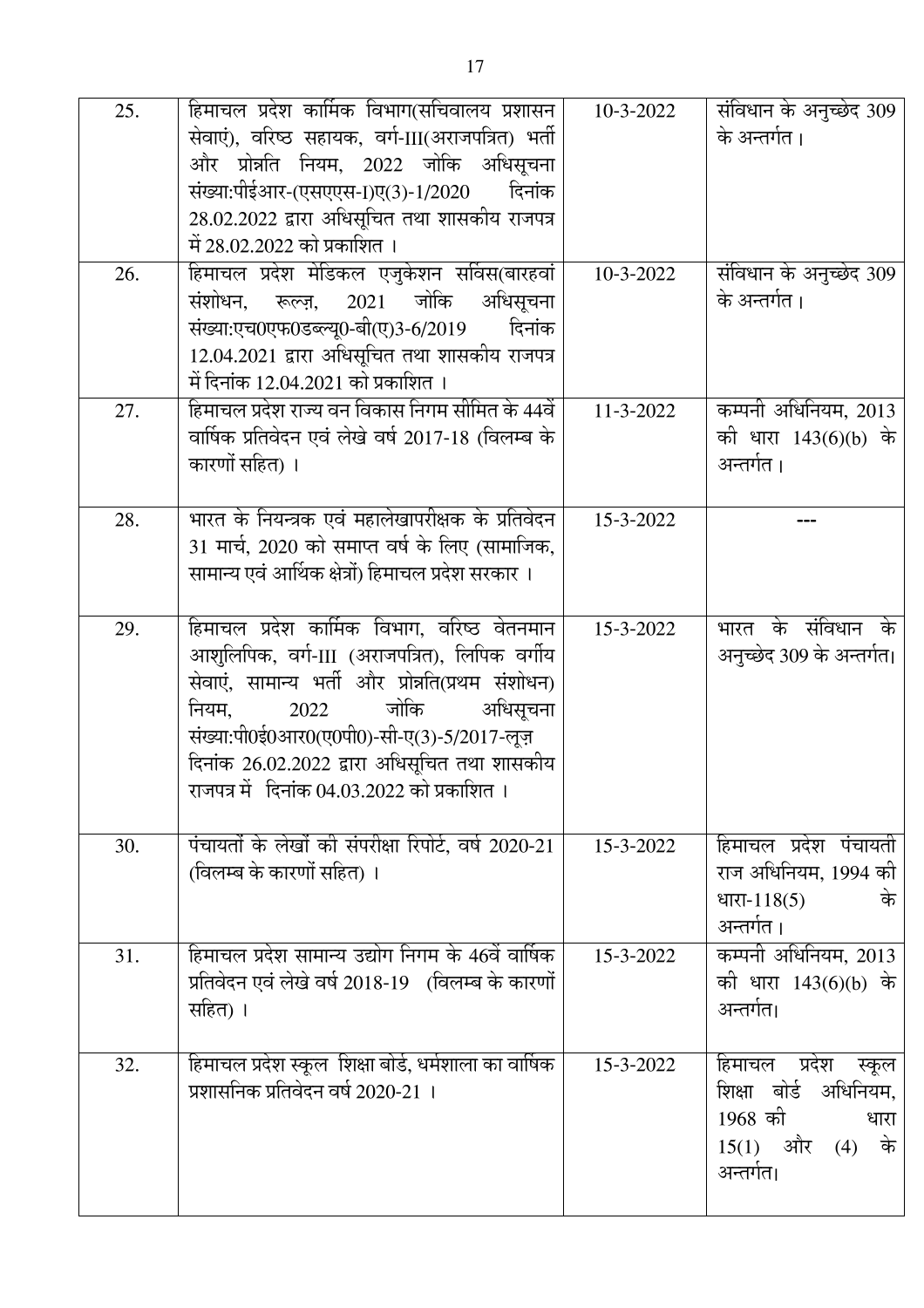| 33. | हिमाचल प्रदेश स्कूल शिक्षा बोर्ड, धर्मशाला का लेखा    | 15-3-2022 | हिमाचल प्रदेश स्कूल     |
|-----|-------------------------------------------------------|-----------|-------------------------|
|     | कथन प्रतिवेदन,  वर्ष 2020-21 (01-04-2020 से 31-       |           | शिक्षा बोर्ड अधिनियम,   |
|     | $03-2021$ तक) ।                                       |           | $1968$ की धारा $15(1)$  |
|     |                                                       |           | और (4) के अन्तर्गत।     |
|     |                                                       |           |                         |
| 34. | हिमाचल प्रदेश राज्य विद्युत परिषद् लिमिटेड का वार्षिक | 15-3-2022 | कम्पनी अधिनियम, 2013    |
|     | प्रशासनिक प्रतिवेदन, वर्ष 2020-21 ।                   |           | के अनुच्छेद 394-395 के  |
|     |                                                       |           | अन्तर्गत ।              |
|     |                                                       |           |                         |
| 35. | हिमाचल प्रदेश राज्य विद्युत परिषद् लिमिटेड का 12वां   | 15-3-2022 | कम्पनी अधिनियम, 2013    |
|     | वार्षिक प्रतिवेदन, वर्ष 2020-21 ।                     |           | के की धारा 143(6)(b) के |
|     |                                                       |           | अन्तर्गत ।              |
|     |                                                       |           |                         |
| 36. | हिमाचल प्रदेश विद्युत विनियामक आयोग मूल्यांकन         | 15-3-2022 | विद्युत अधिनियम, 2003   |
|     | समिति का गठन जोकि अधिसूचना संख्या: HPERC-             |           | की<br>धारा-182<br>के    |
|     | H(1)-32/2020-42525/2021 दिनांक 23.03.2021             |           | अन्तर्गत ।              |
|     | द्वारा अधिसूचित तथा शासकीय राजपत्र में दिनांक         |           |                         |
|     | 26.03.2021 को प्रकाशित ।                              |           |                         |
| 37. | हिमाचल प्रदेश विद्युत विनियामक आयोग निगरानी           | 15-3-2022 | विद्युत अधिनियम, 2003   |
|     | समिति का गठन जोकि अधिसूचना संख्या: HPERC-             |           | की<br>धारा-182<br>के    |
|     | H(1)-32/2020-43224/2021 दिनांक 23.03.2021             |           | अन्तर्गत ।              |
|     | द्वारा अधिसूचित तथा शासकीय राजपत्र में दिनांक         |           |                         |
|     | 26.03.2021 को प्रकाशित ।                              |           |                         |
| 38. | हिमाचल प्रदेश विद्युत विनियामक आयोग(व्यापार का        | 15-3-2022 | विद्युत अधिनियम, 2003   |
|     | आचरण) (ग्यारहवां संशोधन) विनियम, 2021 जोकि            |           | को<br>धारा-182<br>के    |
|     | अधिसूचना संख्या: HPERC/151/Vol-III दिनांक             |           | अन्तर्गत ।              |
|     | 30.03.2021 द्वारा अधिसूचित तथा शासकीय राजपत्र         |           |                         |
|     | में दिनांक 31.03.2021 को प्रकाशित ।                   |           |                         |
| 39. | हिमाचल प्रदेश विद्युत विनियामक आयोग(क्रॉस             | 15-3-2022 | विद्युत अधिनियम, 2003   |
|     | सब्सिडी सरचार्ज, अतिरिक्त सरचार्ज और क्रॉस            |           | की<br>धारा-182<br>के    |
|     | सब्सिडी की चरणबद्धता) (द्वितीय संशोधन) विनिमय,        |           | अन्तर्गत ।              |
|     | 2021 जोकि अधिसूचना संख्या: HPERC/391                  |           |                         |
|     | दिनांक 9.04.2021 द्वारा अधिसूचित तथा शासकीय           |           |                         |
|     | राजपत्र में दिनांक 12.04.2021 को प्रकाशित ।           |           |                         |
| 40. | हिमाचल प्रदेश विद्युत विनियामक आयोग ग्रिड कोड         | 15-3-2022 | विद्युत अधिनियम, 2003   |
|     | समीक्षा समिति का पुर्नगठन जोकि अधिसूचना संख्या:       |           | की<br>धारा-182<br>के    |
|     | HPERC-H(1)-10/Vol-1/2020-754<br>दिनांक                |           | अन्तर्गत ।              |
|     | 30.06.2021 द्वारा अधिसूचित तथा शासकीय राजपत्र         |           |                         |
|     | में दिनांक 01.07.2021 को प्रकाशित ।                   |           |                         |
|     |                                                       |           |                         |
|     |                                                       |           |                         |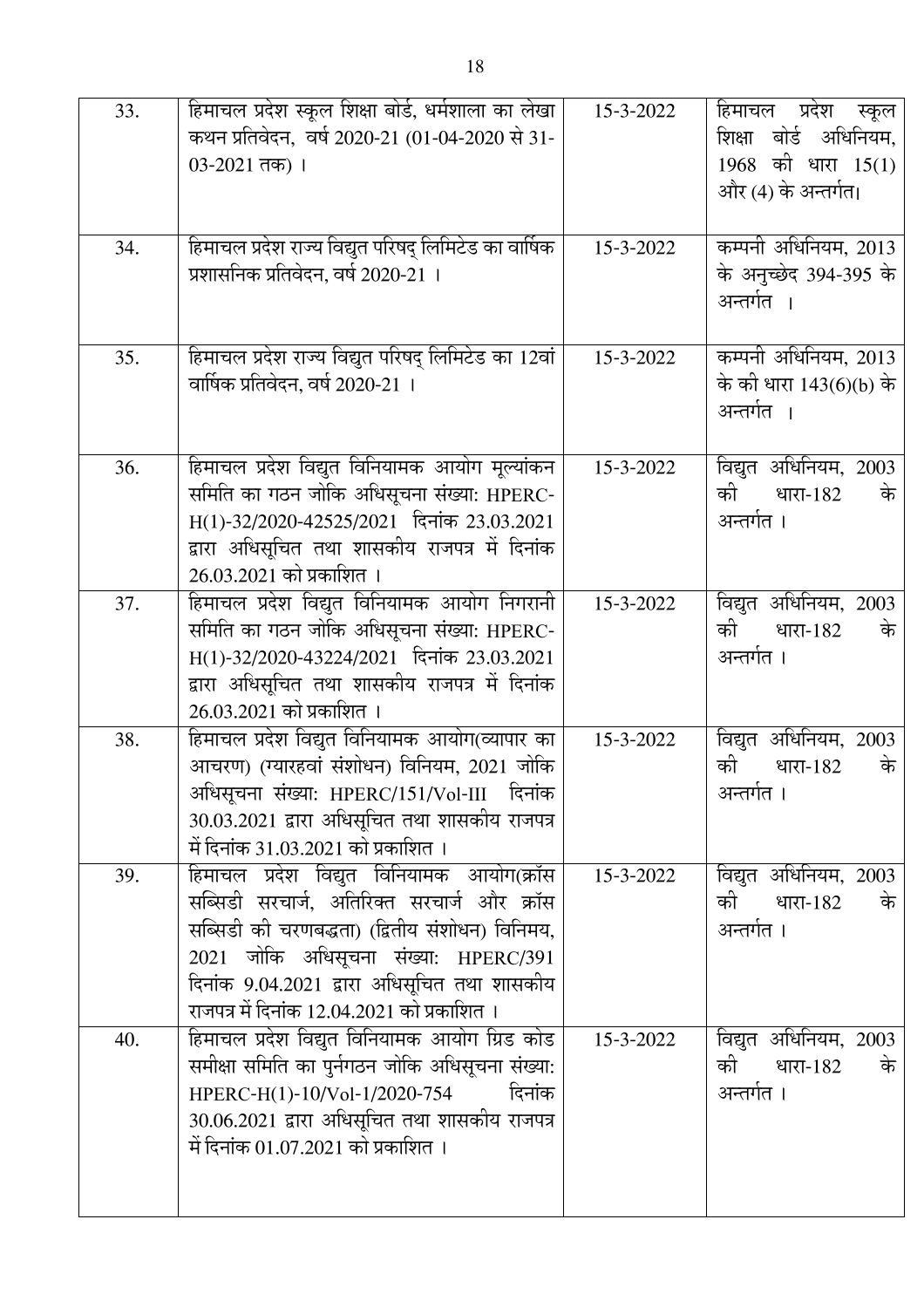| 41. | हिमाचल प्रदेश विद्युत विनियामक आयोग (सुरक्षा जमा)  <br>(चतुर्थ संशोधन) विनिमय, 2021 जोकि अधिसूचना<br>संख्या: HPERC-414/(Security Deposit) दिनांक<br>09.07.2021 द्वारा अधिसूचित तथा शासकीय राजपत्र<br>में दिनांक 14.07.2021 को प्रकाशित ।                                                                    | 15-3-2022 | विद्युत अधिनियम, 2003<br>की धारा-182<br>के<br>अन्तर्गत ।    |
|-----|-------------------------------------------------------------------------------------------------------------------------------------------------------------------------------------------------------------------------------------------------------------------------------------------------------------|-----------|-------------------------------------------------------------|
| 42. | हिमाचल प्रदेश विद्युत विनियामक आयोग (नवीकरणीय<br>विद्युत खरीद दायित्व और उसका अनुपालन)(सातवां<br>संशोधन)विनियम, 2021 जोकि अधिसूचना संख्या:<br>HPERC-H(1)-438 दिनांक 15.07.2021 द्वारा<br>अधिसूचित तथा शासकीय राजपत्र में दिनांक<br>19.07.2021 को प्रकाशित ।                                                 | 15-3-2022 | विद्युत अधिनियम, 2003<br>को धारा-182<br>के<br>अन्तर्गत ।    |
| 43. | हिमाचल प्रदेश विद्युत विनियामक आयोग<br>(कनेक्टिविटी का अनुदान, दीर्घकालिक और मध्यम<br>अवधि के इंट्रा-स्टेट ओपन एक्सेस और संबंधित<br>मामले)(द्वितीय संशोधन)विनियम, 2021 जोकि<br>अधिसूचना संख्या: HPERC/418<br>दिनांक<br>11.08.2021 द्वारा अधिसूचित तथा शासकीय राजपत्र<br>में दिनांक 16.08.2021 को प्रकाशित । | 15-3-2022 | विद्युत अधिनियम, 2003<br>की<br>धारा-182<br>के<br>अन्तर्गत । |
| 44. | हिमाचल प्रदेश विद्युत विनियामक आयोग<br>(विचलन निपटान तंत्र) और संबंधित मामले) (द्वितीय<br>विनिमय,2021 जोकि<br>अधिसूचना<br>संशोधन)<br>संख्या:HPERC/H(1)-25 दिनांक<br>08.09.2021<br>द्वारा अधिसूचित तथा शासकीय राजपत्र में<br>दिनांक 10.09.2021 को प्रकाशित ।                                                 | 15-3-2022 | विद्युत अधिनियम, 2003<br>की<br>के<br>धारा-182<br>अन्तर्गत । |
| 45. | हिमाचल प्रदेश विद्युत विनियामक आयोग (कर्मचारियों  <br>की सेवा के लिए नियम और शर्तें) (तृतीय संशोधन)<br>विनिमय, 2021 जोकि अधिसूचना संख्या:HPERC-<br>B(3)-1/2020-705-Vol-VII दिनांक 02.12.2021<br>द्वारा अधिसूचित तथा शासकीय राजपत्र में<br>दिनांक 04.12.2021 को प्रकाशित ।                                   | 15-3-2022 | विद्युत अधिनियम, 2003<br>की धारा-182 के<br>अन्तर्गत ।       |
| 46. | हिमाचल प्रदेश विद्युत विनियामक आयोग सप्लाई कोड<br>(पांचवा संशोधन)जोकि अधिसूचना<br>संख्या:<br>HPERC/Secy/438 दिनांक 14.01.2022 द्वारा<br>अधिसूचित तथा शासकीय राजपत्र<br>में<br>दिनांक 21.01.2022 को प्रकाशित ।                                                                                               | 15-3-2022 | विद्युत अधिनियम, 2003<br>को धारा-182<br>के<br>अन्तर्गत ।    |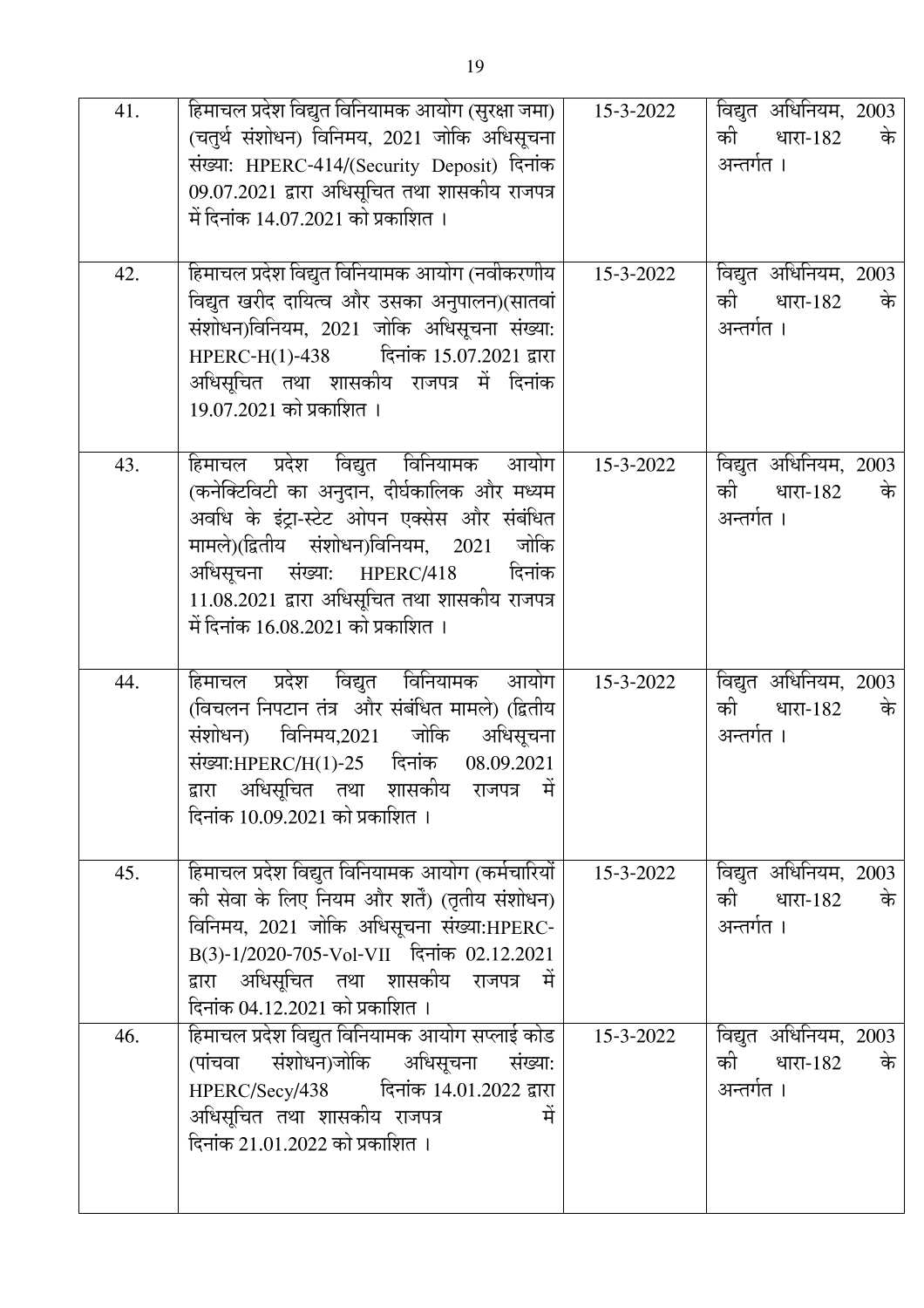| 47. | हिमाचल प्रदेश विद्युत विनियामक आयोग वितरण कोड<br>समीक्षा पैनल का पुनर्गठन जोकि अधिसूचना संख्या:<br>HPERC/392-Vol(III)-2022 दिनांक 17.01.2022<br>द्वारा अधिसूचित तथा शासकीय राजपत्र में<br>दिनांक 21.01.2022 को प्रकाशित ।                                    | 15-3-2022 | विद्युत अधिनियम, 2003<br>की धारा-182<br>के<br>अन्तर्गत । |
|-----|--------------------------------------------------------------------------------------------------------------------------------------------------------------------------------------------------------------------------------------------------------------|-----------|----------------------------------------------------------|
| 48. | हिमाचल प्रदेश विद्युत विनियामक आयोग (उपभोक्ता<br>शिकायत निवारण फोरम और लोकायुक्त)(द्वितीय<br>संशोधन)विनियम, 2022 जोकि अधिसूचना संख्या:<br>HPERC-(H)(1)-1/2012 दिनांक 20.01.2022<br>द्वारा अधिसूचित तथा शासकीय राजपत्र में दिनांक<br>27.01.2022 को प्रकाशित । | 15-3-2022 | विद्युत अधिनियम, 2003<br>की धारा-182<br>के<br>अन्तर्गत । |
| 49. | हिमाचल प्रदेश विद्युत विनियामक आयोग राज्य<br>सलाहकार समिति का पुनर्गठन जोकि अधिसूचना<br>HPERC/A04/1/2022-HPERC-GoHP<br>संख्या:<br>दिनांक 01.02.2022 द्वारा अधिसूचित तथा शासकीय<br>राजपत्र में दिनांक 07.02.2022 को प्रकाशित ।                                | 15-3-2022 | विद्युत अधिनियम, 2003<br>की धारा-182<br>के<br>अन्तर्गत । |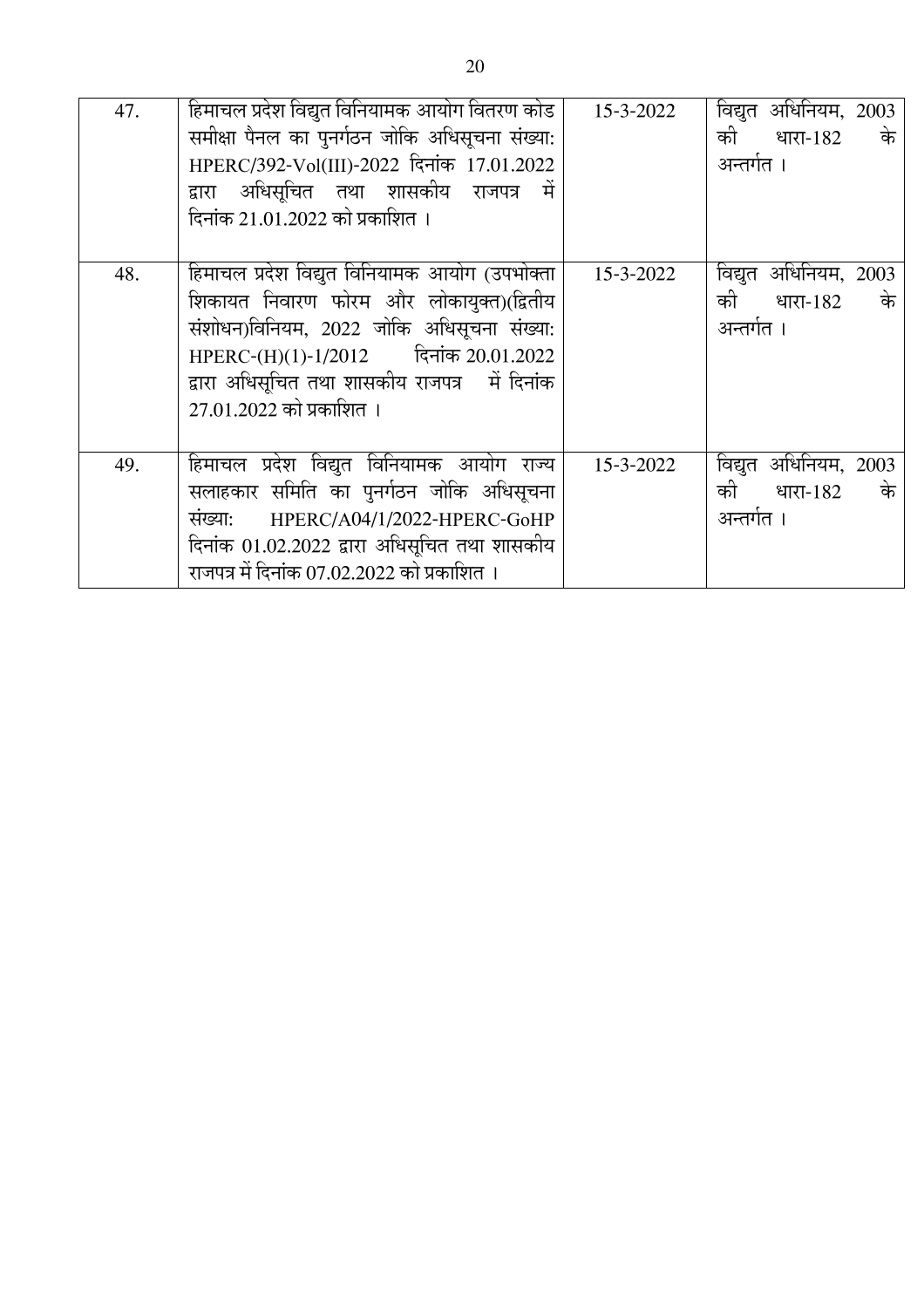## IX. REPORTS OF THE HOUSE COMMITTEES PRESENTED AND LAID ON THE TABLE OF THE HOUSE DURING THE **SESSION**

| Sr. No. | Name of the      | Ref. of report                            | <b>Presented</b>            | <b>Remarks</b> |
|---------|------------------|-------------------------------------------|-----------------------------|----------------|
|         | <b>Committee</b> |                                           | and laid on<br>the Table of |                |
|         |                  |                                           | the House                   |                |
| 1.      | 2.               | 3.                                        | 4.                          | 5.             |
| 1.      | कल्याण समिति     | समिति का 37वां मूल प्रतिवेदन              | $3 - 3 - 2022$              | मूल प्रतिवेदन  |
|         |                  | जोकि प्रदेश<br>में<br>संचालित             |                             |                |
|         |                  | "प्रधानमन्त्री मातृ वन्दना योजना" से      |                             |                |
|         |                  | सम्बन्धित गतिविधियों की संवीक्षा पर       |                             |                |
|         |                  | आधारित तथा <b>सामाजिक न्याय एवं</b>       |                             |                |
|         |                  | अधिकारिता<br>विभाग<br>से                  |                             |                |
|         |                  | सम्बन्धित है ।                            |                             |                |
| 2.      | कल्याण समिति     | समिति का 38वां कार्रवाई प्रतिवेदन         | $3 - 3 - 2022$              | कार्रवाई       |
|         |                  | (तेरहवीं विधान सभा)<br>जोकि               |                             | प्रतिवेदन      |
|         |                  | समिति के 25वां मूल प्रतिवेदन              |                             |                |
|         |                  | (तेरहवीं विधान सभा)<br>(वर्षे             |                             |                |
|         |                  | 2020-21) में अन्तर्विष्ट सिफारिशों        |                             |                |
|         |                  | पर आधारित तथा <b>सामाजिक न्याय</b>        |                             |                |
|         |                  | <b>एवं अधिकारिता विभाग</b> से             |                             |                |
|         |                  | सम्बन्धित है।                             |                             |                |
| 3.      | कल्याण समिति     | समिति का <b>39वां कार्रवाई प्रतिवेदन</b>  | $3 - 3 - 2022$              | कारेवाई        |
|         |                  | (तेरहवीं विधान सभा) जोकि                  |                             | प्रतिवेदन      |
|         |                  | समिति के 33वें मूल प्रतिवेदन              |                             |                |
|         |                  | (तेरहवीं विधान सभा)<br>(वर्षे             |                             |                |
|         |                  | 2020-21) में अन्तर्विष्ट सिफारिशों        |                             |                |
|         |                  | पर आधारित तथा <b>सामाजिक न्याय</b>        |                             |                |
|         |                  | <b>एवं अधिकारिता विभाग</b> के अन्तर्गत    |                             |                |
|         |                  | "अनुसूचित जाति एवं जनजाति                 |                             |                |
|         |                  | <b>विकास निगम की योजनाओं"</b> से          |                             |                |
|         |                  | सम्बन्धित है।                             |                             |                |
| 4.      | कल्याण समिति     | समिति का 40 <b>वां कार्रवाई प्रतिवेदन</b> | $3 - 3 - 2022$              | कारेवाई        |
|         |                  | (तेरहवीं विधान सभा)<br>जोकि               |                             | प्रतिवेदन      |
|         |                  | समिति के 22वें मूल प्रतिवेदन              |                             |                |
|         |                  | (तेरहवीं विधान सभा)<br>(वर्ष              |                             |                |
|         |                  | 2019-20) में अन्तर्विष्ट सिफारिशों        |                             |                |
|         |                  | पर आधारित तथा <b>सामाजिक न्याय</b>        |                             |                |
|         |                  | एवं अधिकारिता विभाग के अन्तर्गत           |                             |                |
|         |                  | " <b>बेटी है अनमोल योजना</b> " से         |                             |                |
|         |                  | सम्बन्धित है ।                            |                             |                |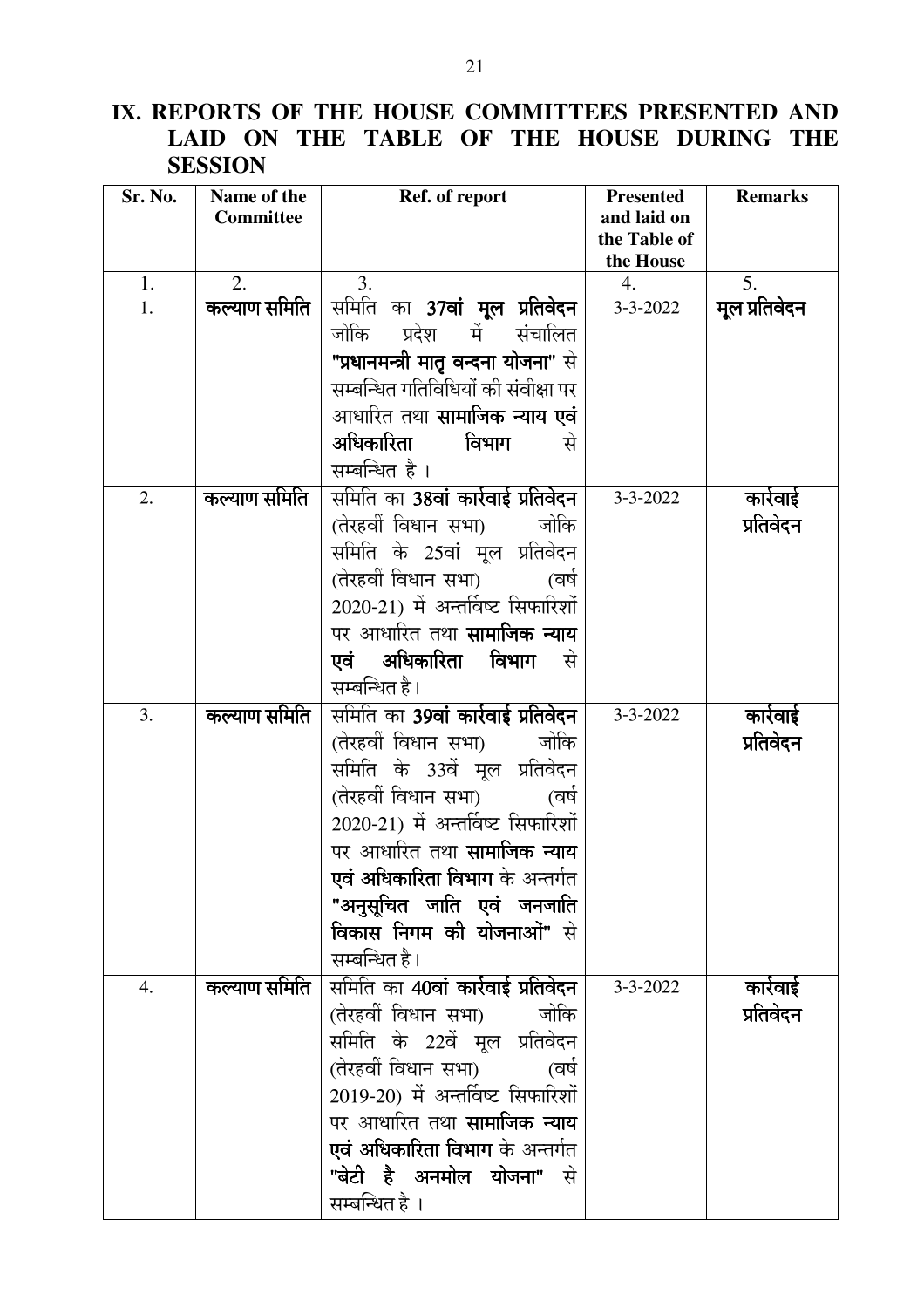| 5. | सामान्य विकास  | समिति का <b>28वां मूल प्रतिवेदन</b>       | $3 - 3 - 2022$ | मूल प्रतिवेदन      |
|----|----------------|-------------------------------------------|----------------|--------------------|
|    | समिति          | जोकि <b>परिवहन विभाग</b><br>की            |                |                    |
|    |                | गतिविधियों/कार्यों की संवीक्षा पर         |                |                    |
|    |                | आधारित है।                                |                |                    |
| 6. | सामान्य विकास  | समिति का 2 <b>9वां कार्रवाई प्रतिवेदन</b> | $3 - 3 - 2022$ | कार्रवाई           |
|    | समिति          | (तेरहवीं विधान सभा)<br>जोकि               |                | प्रतिवेदन          |
|    |                | समिति के 20वें मूल प्रतिवेदन              |                |                    |
|    |                | (तेरहवीं विधान सभा) (वर्ष 2020-           |                |                    |
|    |                | 21) में अन्तर्विष्ट सिफारिशों पर          |                |                    |
|    |                | आधारित तथा <b>परिवहन विभाग</b> से         |                |                    |
|    |                | सम्बन्धित है ।                            |                |                    |
| 7. | ग्रामीण नियोजन | समिति के अष्टम् मूल प्रतिवेदन             | $3 - 3 - 2022$ | अग्रेत्तर कारेवाई  |
|    | समिति          | (बारहवीं विधान<br>सभा)                    |                | विवरण              |
|    |                | (वर्ष 2014-15) में अन्तर्विष्ट            |                |                    |
|    |                | सिफारिशों पर बना 18वां कार्रवाई           |                |                    |
|    |                | प्रतिवेदन (बारहवीं विधान सभा) (वर्ष       |                |                    |
|    |                | 2015-16) में निहित सिफारिशों पर           |                |                    |
|    |                | सरकार द्वारा कृत कार्रवाई पर              |                |                    |
|    |                | आधारित <b>अग्रेत्तर कार्रवाई विवरण</b>    |                |                    |
|    |                | जोकि <b>उद्योग</b><br>विभाग<br>र से       |                |                    |
|    |                | सम्बन्धित है।                             |                |                    |
| 8. | ग्रामीण नियोजन | समिति के अष्टम् मूल प्रतिवेदन             | $3 - 3 - 2022$ | अग्रेत्तर कार्रवाई |
|    | समिति          | (तेरहवीं विधान<br>सभा)                    |                | विवरण              |
|    |                | (वर्ष 2018-19) में अन्तर्विष्ट            |                |                    |
|    |                | सिफारिशों पर बना 21वां कार्रवाई           |                |                    |
|    |                | प्रतिवेदन (तेरहवीं विधान सभा) (वर्ष       |                |                    |
|    |                | 2020-21) में निहित सिफारिशों पर           |                |                    |
|    |                | सरकार द्वारा कृत कार्रवाई पर              |                |                    |
|    |                | आधारित अ <b>ग्रेत्तर कार्रवाई विवरण</b>   |                |                    |
|    |                | जोकि <b>ग्रामीण विकास विभाग</b> से        |                |                    |
|    |                | सम्बन्धित है ।                            |                |                    |
| 9. | कार्य-सलाहकार  | अठारहवां<br>प्रतिवेदन                     | $3 - 3 - 2022$ | मूल प्रतिवेदन      |
|    | समिति          | (तेरहवीं विधान सभा) ।                     |                |                    |
|    |                |                                           |                |                    |
|    |                |                                           |                |                    |
|    |                |                                           |                |                    |
|    |                |                                           |                |                    |
|    |                |                                           |                |                    |
|    |                |                                           |                |                    |
|    |                |                                           |                |                    |
|    |                |                                           |                |                    |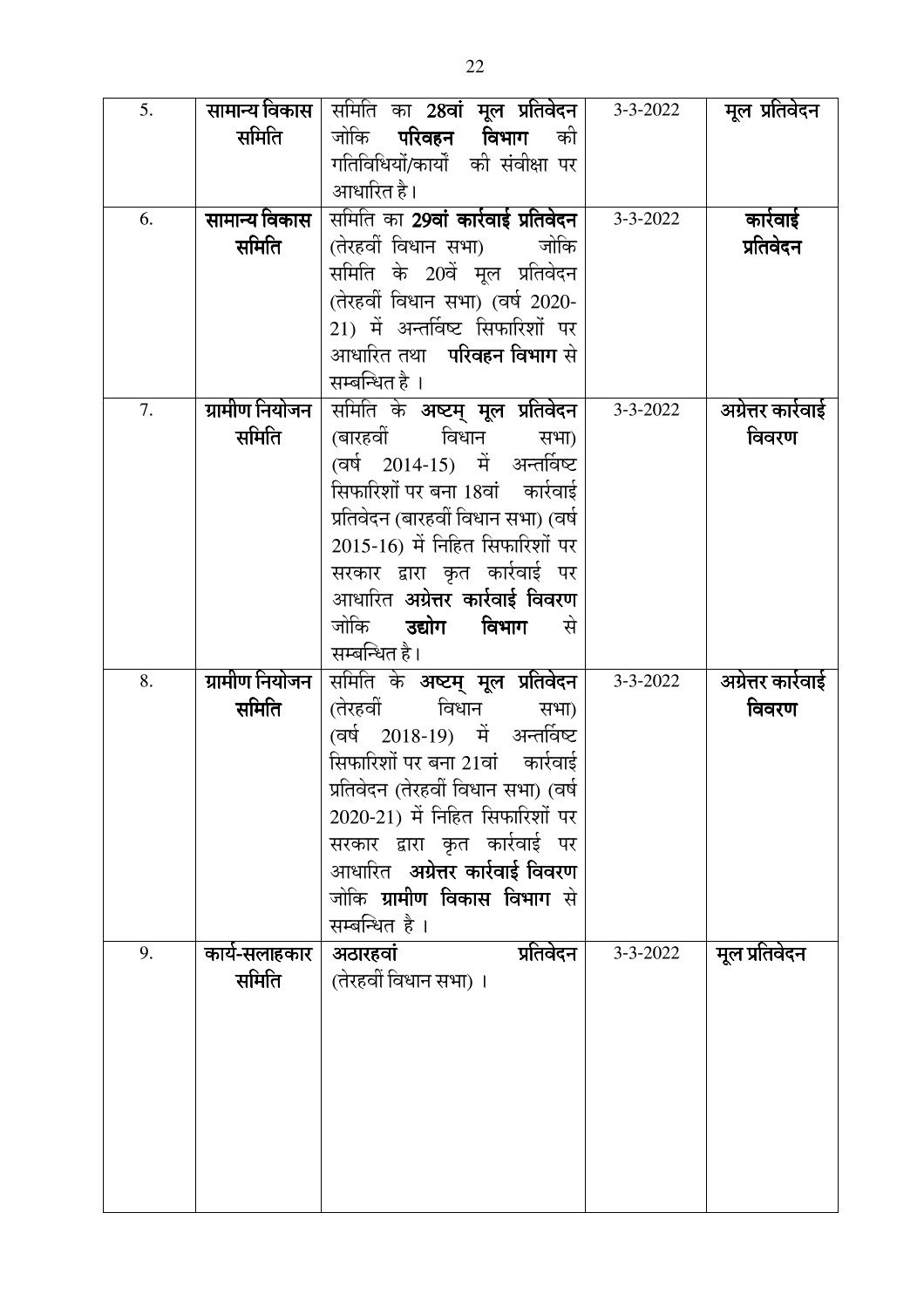| 10. | कल्याण समिति | समिति का 41 <b>वां कार्रवाई प्रतिवेदन</b>          | $5 - 3 - 2022$ | कार्रवाई           |
|-----|--------------|----------------------------------------------------|----------------|--------------------|
|     |              | (तेरहवीं विधान सभा)<br>जोकि                        |                | प्रतिवेदन          |
|     |              | समिति के 23वें मूल प्रतिवेदन                       |                |                    |
|     |              | (तेरहवीं विधान सभा) (वर्ष 2019-                    |                |                    |
|     |              | 20) में अन्तर्विष्ट सिफारिशों पर                   |                |                    |
|     |              | आधारित तथा <b>सामाजिक न्याय एवं</b>                |                |                    |
|     |              | <b>अधिकारिता विभाग</b> के अन्तर्गत                 |                |                    |
|     |              | "अनुसूचित जाति विकास कार्यक्रम                     |                |                    |
|     |              | (SCDP)" से सम्बन्धित है।                           |                |                    |
| 11. | कल्याण समिति | समिति का 4 <b>2वां कार्रवाई प्रतिवेदन</b>          | $5 - 3 - 2022$ | कारेवाई            |
|     |              | (तेरहवीं विधान<br>सभा)                             |                | प्रतिवेदन          |
|     |              | जोकि समिति के 37वें मूल प्रतिवेदन                  |                |                    |
|     |              | (तेरहवीं विधान<br>सभा)                             |                |                    |
|     |              | (वर्ष 2017-18) में अन्तर्विष्ट                     |                |                    |
|     |              | सिफारिशों पर आधारित तथा                            |                |                    |
|     |              | सामाजिक न्याय एवं अधिकारिता                        |                |                    |
|     |              | <b>विभाग</b> के अन्तर्गत     " <b>मुख्यमन्त्री</b> |                |                    |
|     |              | <b>आदर्श ग्राम योजना"</b> से सम्बन्धित है।         |                |                    |
| 12. | कल्याण समिति | समिति के 14 <b>वें मूल प्रतिवेदन</b>               | $5 - 3 - 2022$ | अग्रेत्तर कार्रवाई |
|     |              | (तेरहवीं)<br>विधान<br>सभा)                         |                | विवरण              |
|     |              | (वर्ष 2019-20) में अन्तर्विष्ट                     |                |                    |
|     |              | सिफारिशों पर बना 27वां कार्रवाई                    |                |                    |
|     |              | प्रतिवेदन (तेरहवीं विधान सभा)                      |                |                    |
|     |              | (वर्ष 2020-21) में निहित सिफारिशों                 |                |                    |
|     |              | पर सरकार द्वारा कृत कार्रवाई पर                    |                |                    |
|     |              | आधारित <b>अग्रेत्तर कार्रवाई विवरण</b>             |                |                    |
|     |              | जोकि <b>सामाजिक न्याय एवं</b>                      |                |                    |
|     |              | अधिकारिता विभाग से सम्बन्धित है।                   |                |                    |
| 13. | लोक उपक्रम   | समिति का <b>49वां</b><br>मूल                       | $7 - 3 - 2022$ | मूल प्रतिवेदन      |
|     | समिति        | <b>प्रतिवेदन</b> (तेरहवीं विधान सभा)               |                |                    |
|     |              | जोकि भारत के नियन्त्रक एवं                         |                |                    |
|     |              | महालेखापरीक्षक के प्रतिवेदन                        |                |                    |
|     |              | सार्वजनिक क्षेत्र के उपक्रम(आर्थिक                 |                |                    |
|     |              | क्षेत्र) (वर्ष 2017-18) 31 मार्च,                  |                |                    |
|     |              | 2018 के ऑडिट पैरा 5.3 की संवीक्षा                  |                |                    |
|     |              | पर आधारित तथा <b>हिमाचल प्रदेश</b>                 |                |                    |
|     |              | समान्य उद्योग निगम सीमित  से                       |                |                    |
|     |              | सम्बन्धित है।                                      |                |                    |
|     |              |                                                    |                |                    |
|     |              |                                                    |                |                    |
|     |              |                                                    |                |                    |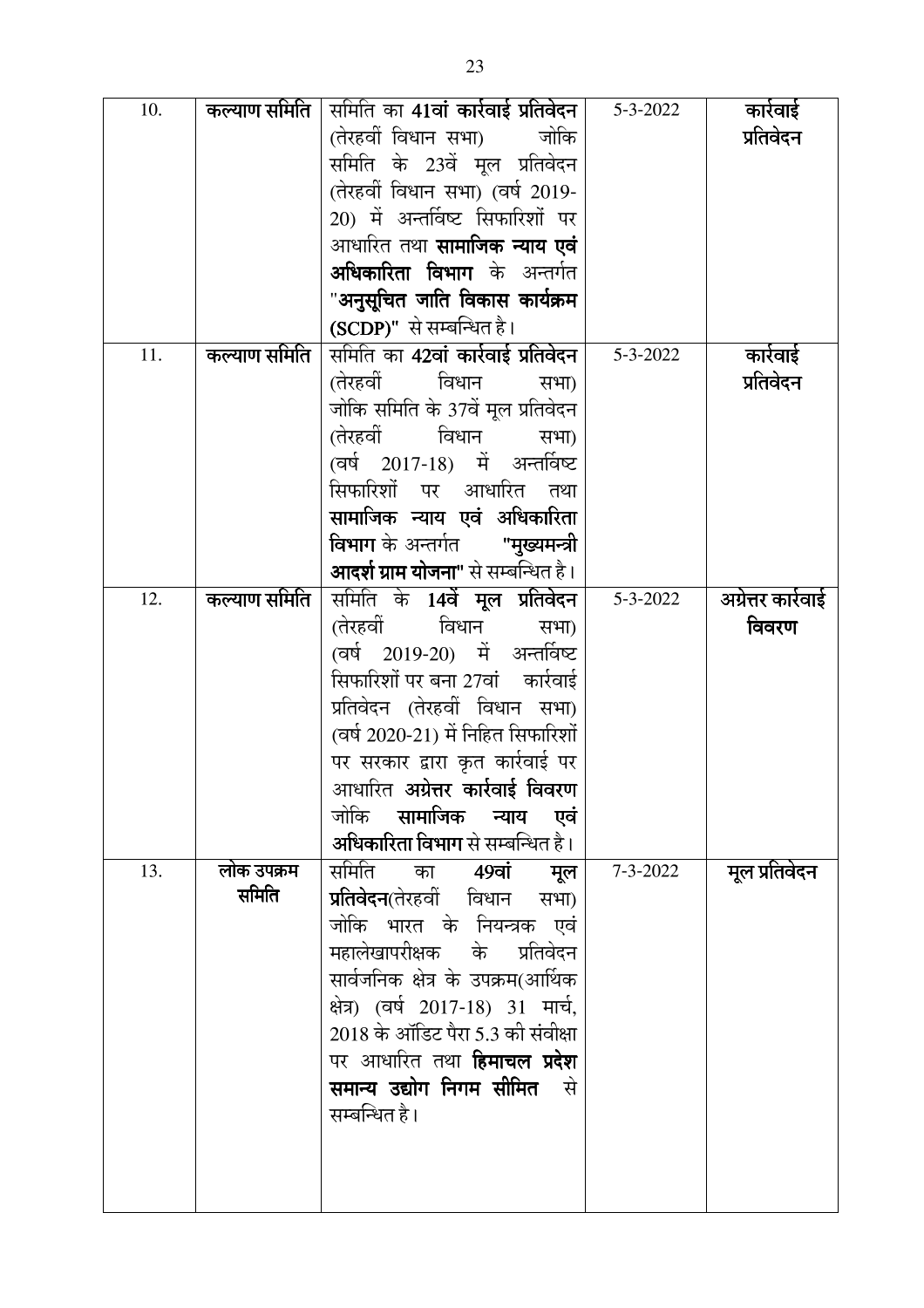| 14. | लोक उपक्रम<br>समिति | समिति का 50वां मूल प्रतिवेदन  <br>(तेरहवीं विधान सभा)         जोकि<br>भारत के नियन्त्रक एवं<br>महालेखापरीक्षक के प्रतिवेदन<br>सार्वजनिक क्षेत्र के उपक्रम (आर्थिक<br>क्षेत्र) (वर्ष 2017-18)           31 मार्च,<br>2018 के ऑडिट पैरा 5.4 की<br>संवीक्षा पर आधारित तथा <b>हिमाचल</b><br>प्रदेश राज्य हस्तकला एवं हथकरघा<br>निगम से सम्बन्धित है । | $7 - 3 - 2022$ | मूल प्रतिवेदन |
|-----|---------------------|---------------------------------------------------------------------------------------------------------------------------------------------------------------------------------------------------------------------------------------------------------------------------------------------------------------------------------------------------|----------------|---------------|
| 15. | लोक लेखा<br>समिति   | समिति का 207 <b>वां मूल प्रतिवेदन</b>  <br>(तेरहवीं विधान सभा) जोकि<br>भारत के नियन्त्रक एवं<br>महालेखापरीक्षक के प्रतिवेदन<br>वर्ष 2008-09 (राज्य के वित्त/राजस्व<br>क्षेत्र) पर आधारित तथा <b>आबकारी</b><br><b>एवं कराधान विभाग</b> से सम्बन्धित है।                                                                                            | 8-3-2022       | मूल प्रतिवेदन |
| 16. | लोक लेखा<br>समिति   | समिति का 208 <b>वां मूल प्रतिवेदन</b><br>(तेरहवीं विधान सभा) जोकि<br>भारत के नियन्त्रक एवं<br>महालेखापरीक्षक के प्रतिवेदन<br>वर्ष 2009-10 (राज्य के वित्त/राजस्व<br>क्षेत्र) पर आधारित तथा <b>आबकारी</b><br>एवं कराधान विभाग से सम्बन्धित है।                                                                                                     | 8-3-2022       | मूल प्रतिवेदन |
| 17. | लोक लेखा<br>समिति   | समिति का 209 <b>वां मूल प्रतिवेदन</b> ।<br>(तेरहवीं विधान सभा)         जोकि<br>भारत के नियन्त्रक एवं<br>महालेखापरीक्षक के प्रतिवेदन वर्ष<br>2010-11 (राज्य के वित्त/राजस्व<br>क्षेत्र) पर आधारित तथा <b>आबकारी</b><br>विभाग<br>एवं कराधान<br>से<br>सम्बन्धित है।                                                                                  | 8-3-2022       | मूल प्रतिवेदन |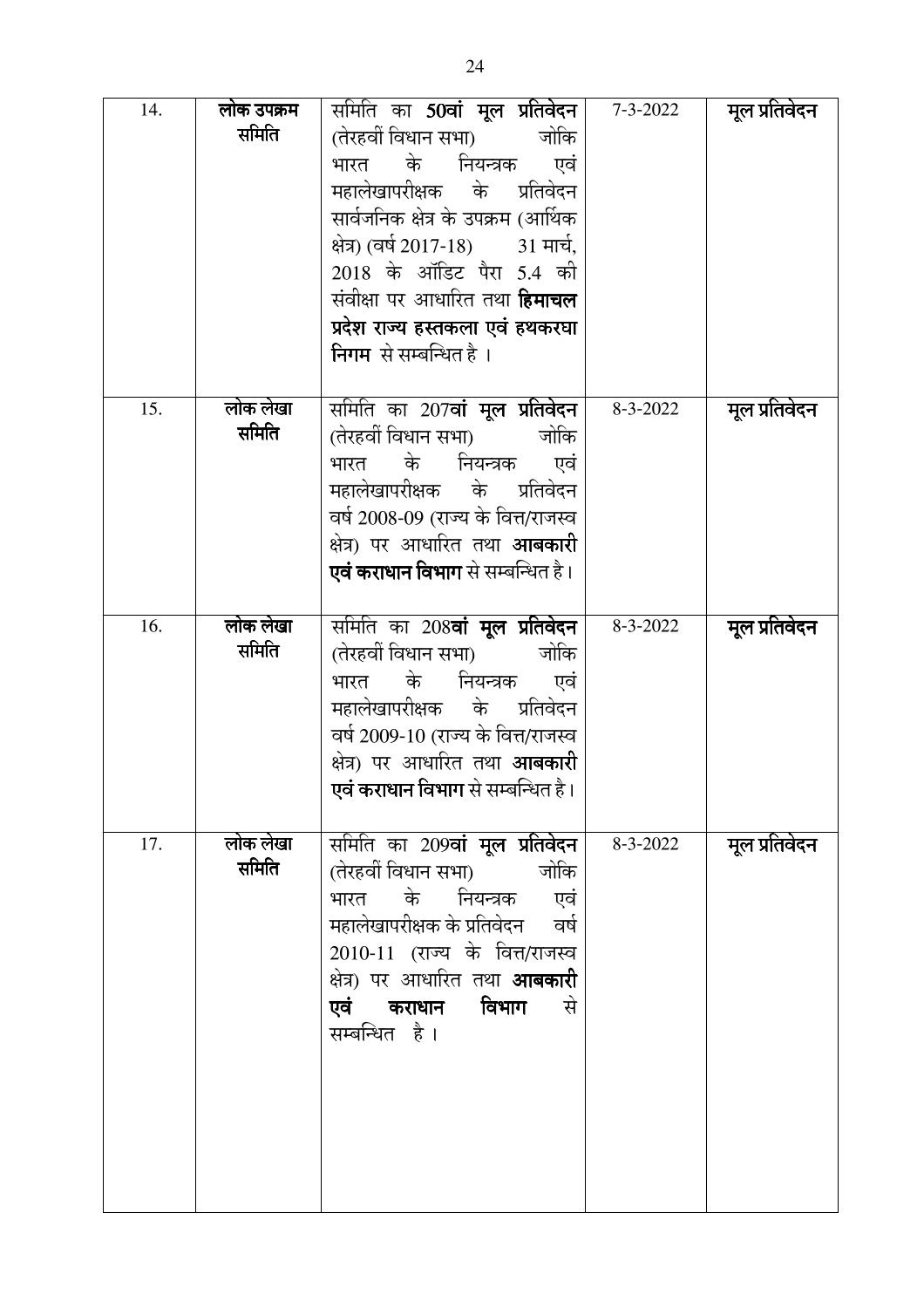| 18. | लोक उपक्रम<br>समिति | समिति का <b>51वां मूल</b><br><b>प्रतिवेदन</b> (तेरहवीं विधान सभा)<br>जोकि भारत के नियन्त्रक एवं<br>महालेखापरीक्षक के प्रतिवेदन<br>सार्वजनिक क्षेत्र के उपक्रम(आर्थिक<br>क्षेत्र) (वर्ष 2017-18)         31 मार्च,<br>2018 के ऑडिट पैरा 3.1 की<br>संवीक्षा पर आधारित   तथा <b>हिमाचल</b><br>प्रदेश ब्यास घाटी विद्युत निगम<br><b>सीमित</b> से सम्बन्धित है। | 8-3-2022       | मूल प्रतिवेदन        |
|-----|---------------------|------------------------------------------------------------------------------------------------------------------------------------------------------------------------------------------------------------------------------------------------------------------------------------------------------------------------------------------------------------|----------------|----------------------|
| 19. | लोक उपक्रम<br>समिति | समिति का <b>52वां मूल प्रतिवेदन</b><br>(तेरहवीं विधान सभा)         जोकि<br>भारत के नियन्त्रक एवं<br>महालेखापरीक्षक के प्रतिवेदन<br>सार्वजनिक क्षेत्र के उपक्रम (आर्थिक<br>क्षेत्र) (वर्ष 2017-18)         31 मार्च,<br>2016 के ऑडिट पैरा 3.1 से 3.7<br>को संवीक्षा पर आधारित तथा<br><b>हिमाचल प्रदेश राज्य विद्युत बोर्ड</b> से<br>सम्बन्धित है ।          | 8-3-2022       | मूल प्रतिवेदन        |
| 20. | जन-प्रशासन<br>समिति | समिति का 22वां कार्रवाई प्रतिवेदन<br>(तेरहवीं विधान सभा) जोकि समिति<br>के दशम् मूल प्रतिवेदन (तेरहवीं<br>विधान सभा) (वर्ष 2019-20) में<br>अन्तर्विष्ट सिफारिशों पर आधारित<br>तथा <b>खाद्य, नागरिक आपूर्ति एवं</b><br><b>उपभोक्ता मामले विभाग</b> से<br>सम्बन्धित                                                                                           | 8-3-2022       | कारेवाई<br>प्रतिवेदन |
| 21. | लोक लेखा<br>समिति   | समिति का 210 <b>वां मूल प्रतिवेदन</b><br>(तेरहवीं विधान सभा) जोकि<br>भारत के नियन्त्रक एवं<br>महालेखापरीक्षक के प्रतिवेदन<br>वर्ष 2011-12 (राज्य के वित्त/राजस्व<br><b>क्षेत्र)</b> पर आधारित तथा <b>आबकारी</b><br><b>एवं कराधान विभाग</b> से सम्बन्धित है।                                                                                                | $9 - 3 - 2022$ | मूल प्रतिवेदन        |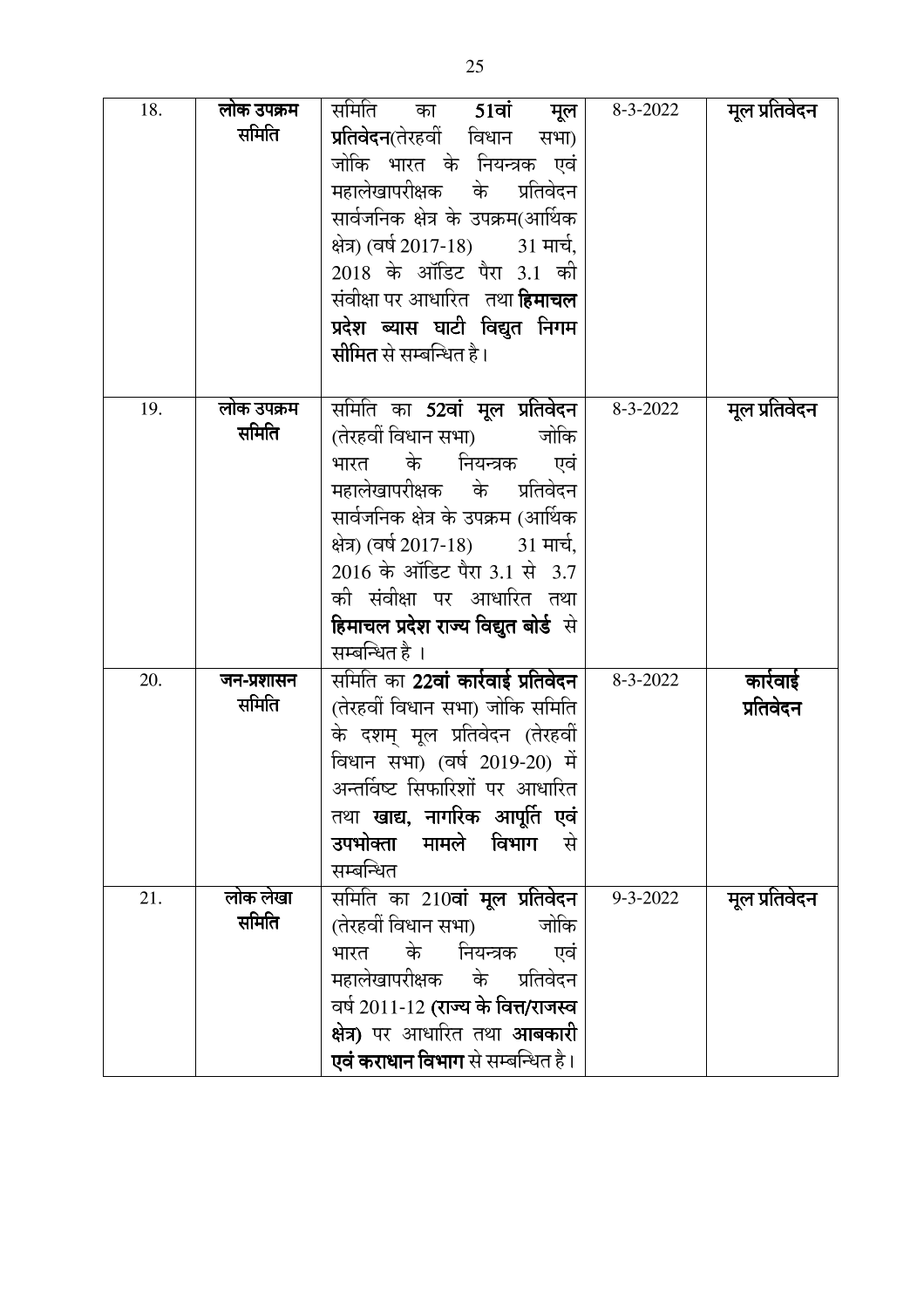| 22. | लोक लेखा   | समिति का 211 <b>वां मूल प्रतिवेदन</b>      | 9-3-2022       | मूल प्रतिवेदन |
|-----|------------|--------------------------------------------|----------------|---------------|
|     | समिति      | (तेरहवीं विधान सभा) जोकि भारत              |                |               |
|     |            | के नियन्त्रक एवं महालेखापरीक्षक के         |                |               |
|     |            | प्रतिवेदन वर्ष 2012-13 <b>(राज्य के</b>    |                |               |
|     |            | <b>वित्त/राजस्व क्षेत्र)</b> पर आधारित तथा |                |               |
|     |            | आबकारी एवं कराधान विभाग से                 |                |               |
|     |            | सम्बन्धित है।                              |                |               |
| 23. | लोक लेखा   | समिति का 212 <b>वां मूल प्रतिवेदन</b>      | $9 - 3 - 2022$ | मूल प्रतिवेदन |
|     | समिति      | (तेरहवीं विधान सभा) कि भारत के             |                |               |
|     |            | नियन्त्रक एवं महालेखापरीक्षक के            |                |               |
|     |            | प्रतिवेदन वर्ष 2013-14 (राज्य के           |                |               |
|     |            | <b>वित्त/राजस्व क्षेत्र)</b> पर आधारित तथा |                |               |
|     |            | <b>आबकारी एवं कराधान विभाग</b> से          |                |               |
|     |            | सम्बन्धित है।                              |                |               |
| 24. | लोक उपक्रम | समिति का <b>53वां कार्रवाई प्रतिवेदन</b>   | $9 - 3 - 2022$ | कार्रवाई      |
|     | समिति      | (तेरहवीं विधान सभा) जोकि समिति             |                | प्रतिवेदन     |
|     |            | के 18वें मूल प्रतिवेदन (तेरहवीं            |                |               |
|     |            | विधान सभा) (वर्ष 2019-20) में              |                |               |
|     |            | अन्तर्विष्ट सिफारिशों पर आधारित            |                |               |
|     |            | तथा हिमाचल प्रदेश राज्य विद्युत            |                |               |
|     |            | निगम सीमित से सम्बन्धित है।                |                |               |
| 25. | लोक उपक्रम | समिति का <b>54वां कार्रवाई प्रतिवेदन</b>   | $9 - 3 - 2022$ | कार्रवाई      |
|     | समिति      | (तेरहवीं विधान सभा) जोकि समिति             |                | प्रतिवेदन     |
|     |            | के 13वें मूल प्रतिवेदन (तेरहवीं            |                |               |
|     |            | विधान सभा) (वर्ष 2018-19) में              |                |               |
|     |            | अन्तर्विष्ट सिफारिशों पर आधारित            |                |               |
|     |            | तथा सावड़ा कुडडु हाईड्रो इलैक्ट्रिक        |                |               |
|     |            | प्रोजैक्ट से सम्बन्धित है ।                |                |               |
| 26. | प्राक्कलन  | समिति का 21 <b>वां मूल प्रतिवेदन</b>       | $9 - 3 - 2022$ | मूल प्रतिवेदन |
|     | समिति      | (तेरहवीं विधान सभा) जोकि प्रदेश में        |                |               |
|     |            | महिला एवं बाल विकास विभाग द्वारा           |                |               |
|     |            | चलाई जा रही<br>विभिन्न                     |                |               |
|     |            | योजनाओं/कार्यों एवं आय-व्ययक               |                |               |
|     |            | प्राक्कलनों की संवीक्षा पर आधारित          |                |               |
|     |            | तथा <b>महिला एवं बाल विकास विभाग</b>       |                |               |
|     |            | से सम्बन्धित ।                             |                |               |
|     |            |                                            |                |               |
|     |            |                                            |                |               |
|     |            |                                            |                |               |
|     |            |                                            |                |               |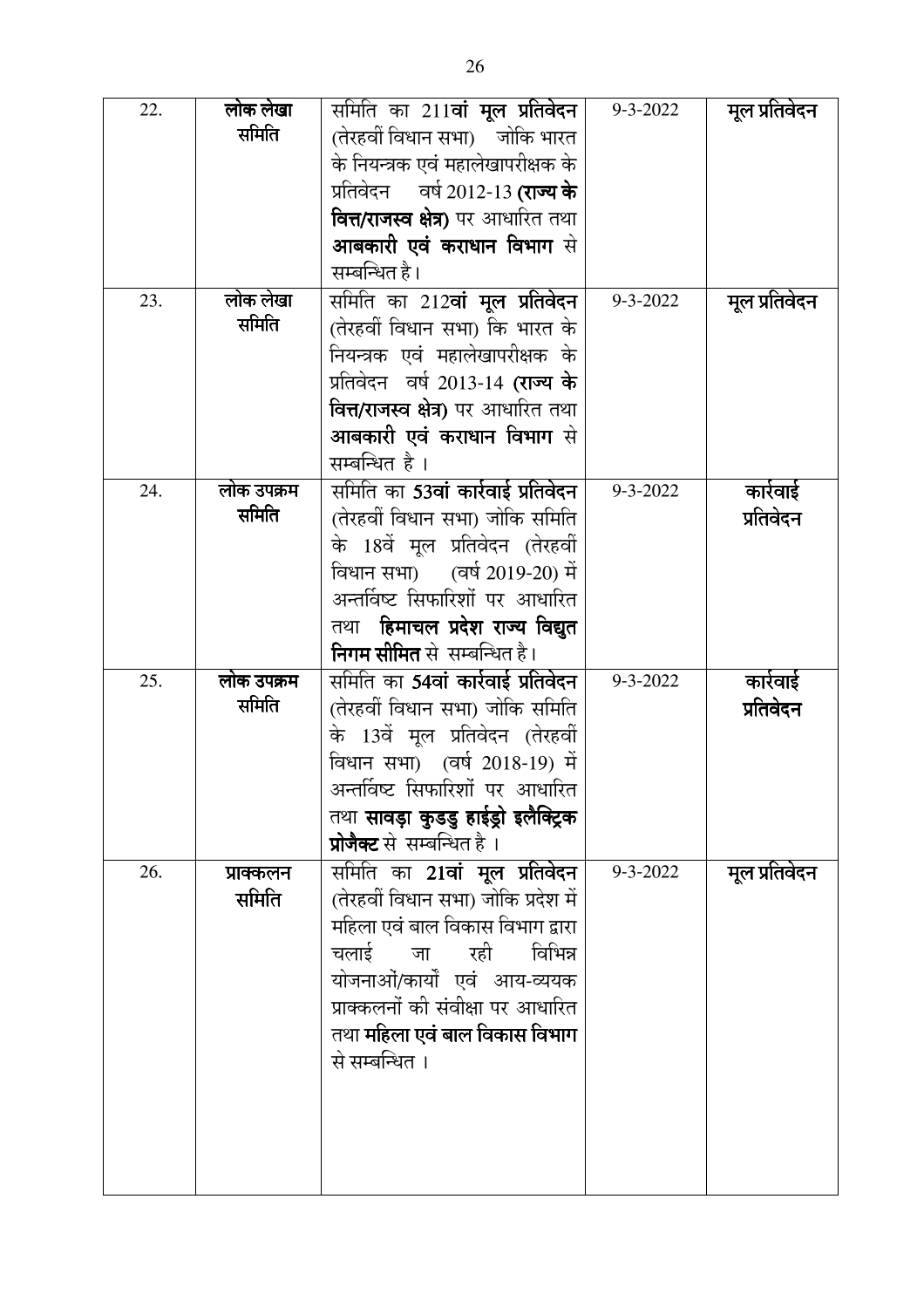| 27. | लोक लेखा   | समिति का <b>213वां कार्रवाई प्रतिवेदन</b>                        | 10-3-2022 | कार्रवाई      |
|-----|------------|------------------------------------------------------------------|-----------|---------------|
|     | समिति      | (तेरहवीं विधान सभा) जोकि समिति                                   |           | प्रतिवेदन     |
|     |            | के 49वें मूल प्रतिवेदन (तेरहवीं                                  |           |               |
|     |            | विधान सभा) में अन्तर्विष्ट सिफारिशों                             |           |               |
|     |            | पर आधारित तथा <b>लोक निर्माण</b>                                 |           |               |
|     |            | <b>विभाग</b> से सम्बन्धित है।                                    |           |               |
| 28. | लोक लेखा   | समिति का <b>214वां कार्रवाई प्रतिवेदन</b>                        | 10-3-2022 | कार्रवाई      |
|     | समिति      | (तेरहवीं विधान सभा) जोकि समिति                                   |           | प्रतिवेदन     |
|     |            | के 50वें मूल प्रतिवेदन (तेरहवीं                                  |           |               |
|     |            | विधान सभा) में अन्तर्विष्ट सिफारिशों                             |           |               |
|     |            | पर आधारित तथा <b>लोक निर्माण</b>                                 |           |               |
|     |            | <b>विभाग</b> से सम्बन्धित है।                                    |           |               |
| 29. | लोक लेखा   | समिति का 215वां कार्रवाई प्रतिवेदन                               | 10-3-2022 | कार्रवाई      |
|     | समिति      | (तेरहवीं विधान सभा) जोकि समिति                                   |           | प्रतिवेदन     |
|     |            | के 51वें मूल प्रतिवेदन (तेरहवीं                                  |           |               |
|     |            | विधान सभा) में अन्तर्विष्ट सिफारिशों                             |           |               |
|     |            | पर आधारित तथा <b>लोक निर्माण</b>                                 |           |               |
|     |            | <b>विभाग</b> से सम्बन्धित है।                                    |           |               |
| 30. | लोक लेखा   | समिति का 21 <b>6वां कार्रवाई प्रतिवेदन</b>                       | 10-3-2022 | कार्रवाई      |
|     | समिति      | (तेरहवीं विधान सभा) जोकि समिति                                   |           | प्रतिवेदन     |
|     |            | के 52वें मूल प्रतिवेदन (तेरहवीं                                  |           |               |
|     |            | विधान सभा) में अन्तर्विष्ट सिफारिशों                             |           |               |
|     |            | पर आधारित तथा <b>लोक निर्माण</b>                                 |           |               |
|     |            | विभाग से सम्बन्धित है ।                                          |           |               |
| 31. | प्राक्कलन  | समिति का 22 <b>वां मूल प्रतिवेदन</b>                             | 10-3-2022 | मूल प्रतिवेदन |
|     | समिति      | (तेरहवीं विधान सभा) जोकि परिवहन                                  |           |               |
|     |            | विभाग के विकासात्मक कार्यों एवं                                  |           |               |
|     |            | आय-व्ययक  प्राक्कलनों को संवीक्षा                                |           |               |
|     |            | पर आधारित है ।                                                   |           |               |
| 32. | लोक उपक्रम | समिति का <b>55वां कार्रवाई प्रतिवेदन</b>                         | 10-3-2022 | कार्रवाई      |
|     | समिति      | (तेरहवीं विधान सभा) जोकि समिति                                   |           | प्रतिवेदन     |
|     |            | के 19वें मूल प्रतिवेदन (तेरहवीं                                  |           |               |
|     |            | विधान सभा) (वर्ष 2019-20) में<br>अन्तर्विष्ट सिफारिशों पर आधारित |           |               |
|     |            |                                                                  |           |               |
|     |            | तथा हिमाचल प्रदेश विद्युत संचार<br>निगम सीमित से  सम्बन्धित है।  |           |               |
|     |            |                                                                  |           |               |
|     |            |                                                                  |           |               |
|     |            |                                                                  |           |               |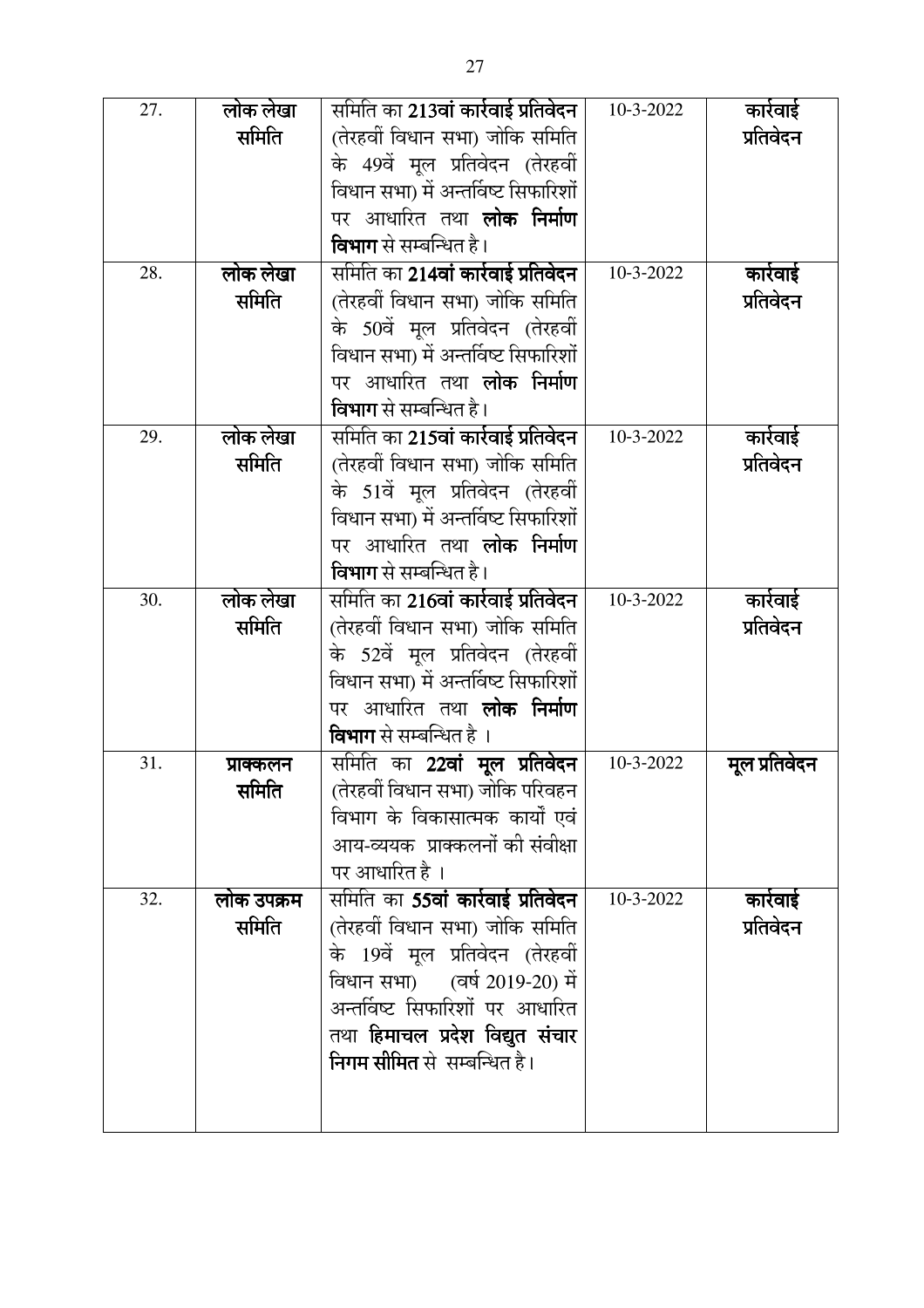| 33. | लोक उपक्रम    | र्सामेति का <b>56वां कार्रवाई प्रतिवेदन</b> | 10-3-2022 | कारेवाई       |
|-----|---------------|---------------------------------------------|-----------|---------------|
|     | समिति         | (तेरहवीं विधान सभा)<br>जोकि                 |           | प्रतिवेदन     |
|     |               | समिति के 40वें मूल प्रतिवेदन                |           |               |
|     |               | (तेरहवीं विधान सभा) (वर्ष 2020-             |           |               |
|     |               | 21) में अन्तर्विष्ट सिफारिशों पर            |           |               |
|     |               | आधारित तथा <b>हिमाचल प्रदेश</b>             |           |               |
|     |               | अल्पसंख्यक वित्त एवं विकास निगम             |           |               |
|     |               | से सम्बन्धित है।                            |           |               |
| 34. | कार्य-सलाहकार | <b>उन्नीसवां प्रतिवेदन</b> (तेरहवीं विधान)  | 10-3-2022 | मूल प्रतिवेदन |
|     | समिति         | सभा) ।                                      |           |               |
| 35. | लोक लेखा      | समिति का 217 <b>वां कार्रवाई प्रतिवेदन</b>  | 11-3-2022 | कार्रवाई      |
|     | समिति         | (तेरहवीं विधान सभा)<br>जोकि                 |           | प्रतिवेदन     |
|     |               | समिति के 129वें मूल प्रतिवेदन               |           |               |
|     |               | (तेरहवीं विधान सभा)                         |           |               |
|     |               | अन्तर्विष्ट सिफारिशों पर आधारित             |           |               |
|     |               | तथा <b>उच्चतर शिक्षा विभाग</b> से           |           |               |
|     |               | सम्बन्धित है:                               |           |               |
| 36. | लोक लेखा      | समिति का 218 <b>वां कार्रवाई प्रतिवेदन</b>  | 11-3-2022 | कार्रवाई      |
|     | समिति         | (तेरहवीं विधान सभा) जोकि समिति              |           | प्रतिवेदन     |
|     |               | के 130वें मूल प्रतिवेदन (तेरहवीं            |           |               |
|     |               | विधान सभा) में अन्तर्विष्ट सिफारिशों        |           |               |
|     |               | पर आधारित तथा <b>उच्चतर शिक्षा</b>          |           |               |
|     |               | <b>विभाग</b> से सम्बन्धित है।               |           |               |
| 37. | लोक लेखा      | समिति का <b>219वां कार्रवाई प्रतिवेदन</b>   | 11-3-2022 | कार्रवाई      |
|     | समिति         | (तेरहवीं विधान सभा)  जोकि समिति             |           | प्रतिवेदन     |
|     |               | के 134वें मूल प्रतिवेदन (तेरहवीं            |           |               |
|     |               | विधान सभा) में अन्तर्विष्ट सिफारिशों        |           |               |
|     |               | पर आधारित तथा <b>उच्चतर शिक्षा</b>          |           |               |
|     |               | विभाग से सम्बन्धित है।                      |           |               |
| 38. | लोक लेखा      | समिति का <b>220वां कार्रवाई प्रतिवेदन</b>   | 11-3-2022 | कारेवाई       |
|     | समिति         | (तेरहवीं विधान सभा) जोकि समिति              |           | प्रतिवेदन     |
|     |               | के 135वें मूल प्रतिवेदन (तेरहवीं            |           |               |
|     |               | विधान सभा) में अन्तर्विष्ट सिफारिशों        |           |               |
|     |               | पर आधारित तथा <b>उच्चतर शिक्षा</b>          |           |               |
|     |               | <b>विभाग</b> से सम्बन्धित है ।              |           |               |
|     |               |                                             |           |               |
|     |               |                                             |           |               |
|     |               |                                             |           |               |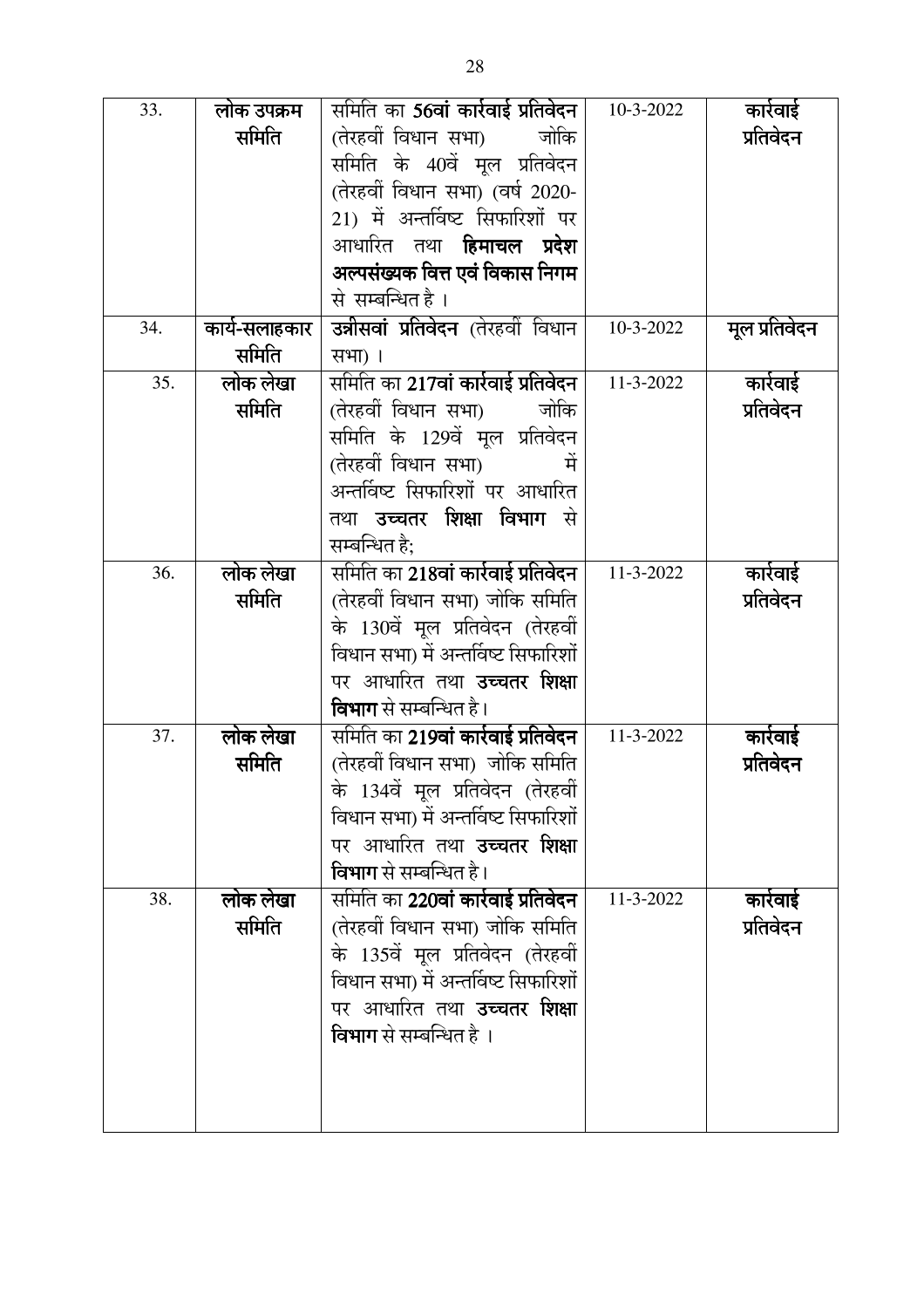| 39. | प्राक्कलन समिति     | समिति का <b>23वां मूल प्रतिवेदन</b>                                      | 11-3-2022 | मूल प्रतिवेदन     |
|-----|---------------------|--------------------------------------------------------------------------|-----------|-------------------|
|     |                     | (तेरहवीं विधान सभा) जोकि <b>जल</b>                                       |           |                   |
|     |                     | <b>शक्ति विभाग</b> के अन्तर्गत प्रदेश में                                |           |                   |
|     |                     | सप्लाई ऑफ पॉवर न मिलने/विलम्ब                                            |           |                   |
|     |                     | के कारण लम्बित सिंचाई एवं पेयजल                                          |           |                   |
|     |                     | योजनाओं की संवीक्षा<br>पर                                                |           |                   |
|     |                     | आधारित है ।                                                              |           |                   |
| 40. | लोक उपक्रम          | समिति का 57वां कार्रवाई प्रतिवेदन                                        | 11-3-2022 | कारेवाई           |
|     | समिति               | (तेरहवीं विधान सभा)<br>जोकि                                              |           | प्रतिवेदन         |
|     |                     | समिति के 27वें मूल प्रतिवेदन                                             |           |                   |
|     |                     | (तेरहवीं)<br>विधान<br>सभा)                                               |           |                   |
|     |                     | (वर्ष 2019-20) में अन्तर्विष्ट                                           |           |                   |
|     |                     | सिफारिशों पर आधारित तथा                                                  |           |                   |
|     |                     | हिमाचल प्रदेश सामान्य उद्योग निगम                                        |           |                   |
|     |                     | सीमित से सम्बन्धित है।                                                   |           |                   |
| 41. | लोक उपक्रम          | समिति का <b>58वां कार्रवाई प्रतिवेदन</b>                                 | 11-3-2022 | कार्रवाई          |
|     | समिति               | (तेरहवीं विधान सभा) जोकि समिति                                           |           | प्रतिवेदन         |
|     |                     | के 26वें मूल प्रतिवेदन (तेरहवीं                                          |           |                   |
|     |                     | विधान सभा) (वर्ष 2019-20) में                                            |           |                   |
|     |                     | अन्तर्विष्ट सिफारिशों पर आधारित                                          |           |                   |
|     |                     | तथा <b>हिमाचल प्रदेश राज्य नागरिक</b>                                    |           |                   |
|     |                     | आपूर्ति निगम सीमित<br>से                                                 |           |                   |
|     |                     | सम्बन्धित है ।                                                           |           |                   |
| 42. | जन-प्रशासन<br>समिति | समिति का 23 <b>वां मूल प्रतिवेदन</b>                                     | 11-3-2022 | मूल प्रतिवेदन     |
|     |                     | (तेरहवीं)<br>विधान<br>सभा)                                               |           |                   |
|     |                     | जोकि <b>मांग संख्या: 21 सहकारिता</b><br>विभाग की वित्तीय वर्ष 2022-23 की |           |                   |
|     |                     |                                                                          |           |                   |
|     |                     | अनुदान मांगों की संवीक्षा पर<br>आधारित है।                               |           |                   |
| 43. | लोक लेखा            | समिति के 147वें मूल प्रतिवेदन                                            | 14-3-2022 |                   |
|     | समिति               | (नवम् विधान सभा) में अन्तर्विष्ट                                         |           | अग्रेत्तर कारेवाई |
|     |                     | सिफारिशों पर बने 21वें कार्रवाई                                          |           | विवरण             |
|     |                     | प्रतिवेदन (दशम् विधान सभा) में                                           |           |                   |
|     |                     | निहित सिफारिशों पर सरकार द्वारा                                          |           |                   |
|     |                     | कृत कार्रवाई पर आधारित <b>अग्रेत्तर</b>                                  |           |                   |
|     |                     | कार्रवाई विवरण जोकि लोक निर्माण                                          |           |                   |
|     |                     | <b>विभाग</b> से सम्बन्धित है।                                            |           |                   |
|     |                     |                                                                          |           |                   |
|     |                     |                                                                          |           |                   |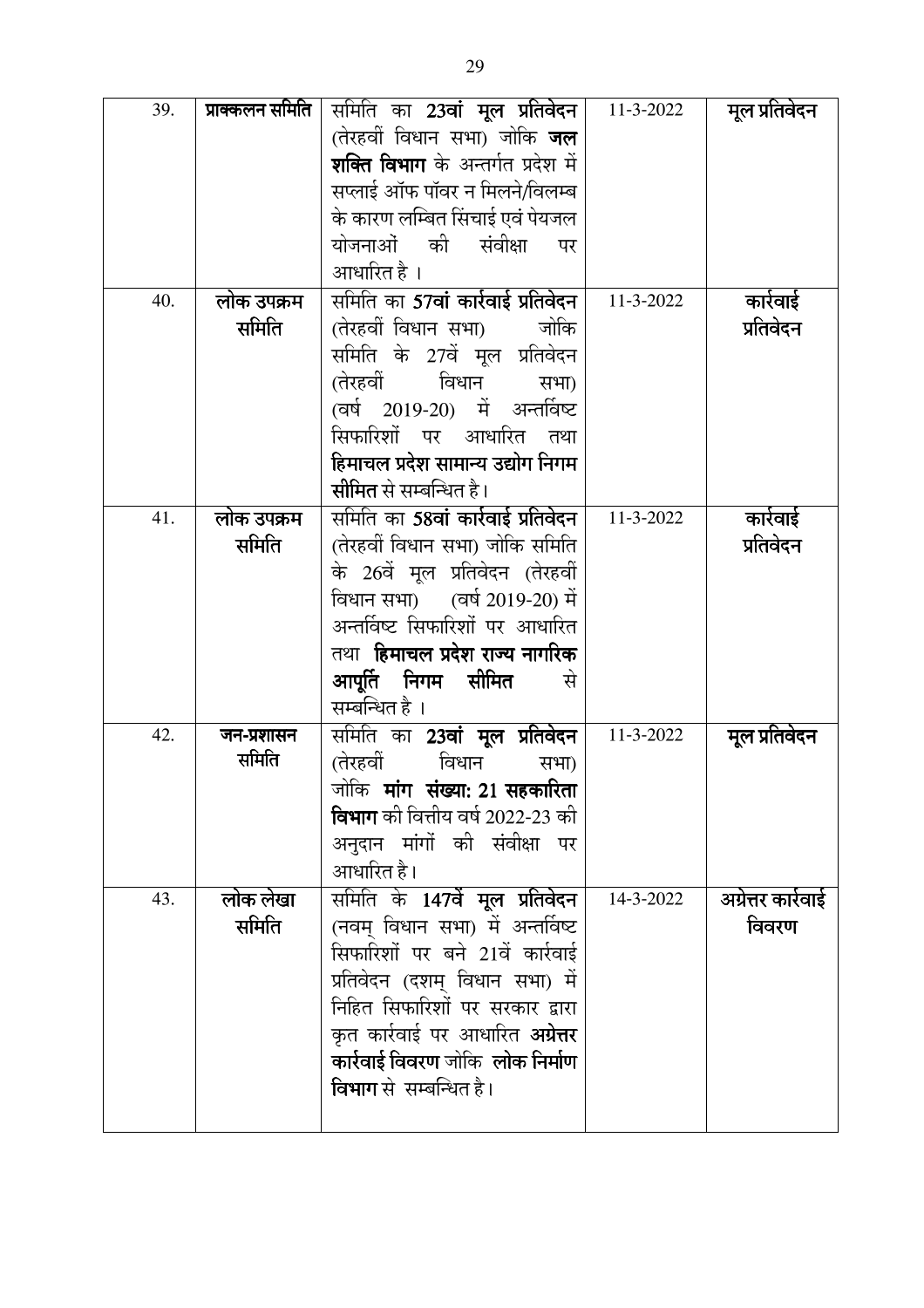| 44. | लोक लेखा<br>समिति      | समिति के 134 <b>वें मूल प्रतिवेदन</b>  <br>(नवम् विधान सभा) में अन्तर्विष्ट<br>सिफारिशों पर बने 91वें कार्रवाई<br>प्रतिवेदन (दशम् विधान सभा)<br>में<br>निहित सिफारिशों पर सरकार द्वारा<br>कृत कार्रवाई पर आधारित <b>अग्रेत्तर</b><br>कार्रवाई विवरण जोकि लोक निर्माण<br><b>विभाग</b> से  सम्बन्धित है। | 14-3-2022 | अग्रेत्तर कारेवाई<br>विवरण |
|-----|------------------------|--------------------------------------------------------------------------------------------------------------------------------------------------------------------------------------------------------------------------------------------------------------------------------------------------------|-----------|----------------------------|
| 45. | कल्याण समिति           | समिति का <b>43वां मूल प्रतिवेदन</b><br>जोकि<br>(तेरहवीं विधान सभा)<br>मांग संख्या:31-जनजातीय विकास<br><b>विभाग</b> की वित्तीय वर्ष 2022-23 की<br>अनुदान मांगों की संवीक्षा पर<br>आधारित है ।                                                                                                           | 14-3-2022 | मूल प्रतिवेदन              |
| 46. | मानव विकास<br>समिति    | समिति का 3 <b>0वां मूल प्रतिवेदन</b><br>जोकि <b>मांग  संख्या:9- स्वास्थ्य एवं</b><br><b>परिवार कल्याण विभाग</b> की वित्तीय<br>वर्ष 2022-23 की अनुदान मांगों की<br>संवीक्षा पर आधारित है।                                                                                                               | 14-3-2022 | मूल प्रतिवेदन              |
| 47. | मानव विकास<br>समिति    | समिति का 31 <b>वां मूल प्रतिवेदन</b><br>जोकि मांग संख्या:30-विविध<br>सामान्य सेवायें  के अन्तर्गत भाषा,<br>कला एवं संस्कृति विभाग को<br>वित्तीय वर्ष 2022-23 की अनुदान<br>मांगों की संवीक्षा पर आधारित है।                                                                                             | 14-3-2022 | मूल प्रतिवेदन              |
| 48. | सामान्य विकास<br>समिति | समिति का <b>30वां मूल प्रतिवेदन</b><br>जोकि मांग संख्या: 28-शहरी<br><b>विकास विभाग</b> की वित्तीय वर्ष<br>2022-23 की अनुदान मांगों की<br>संवीक्षा पर आधारित ।                                                                                                                                          | 14-3-2022 | मूल प्रतिवेदन              |
| 49. | ग्रामीण विकास<br>समिति | समिति का 27वां मूल प्रतिवेदन<br>जोकि मांग संख्या:14- पशुपालन<br><b>विभाग</b> को वित्तीय वर्ष 2022-23<br>की अनुदान मांगों की संवीक्षा पर<br>आधारित है ।                                                                                                                                                 | 14-3-2022 | मूल प्रतिवेदन              |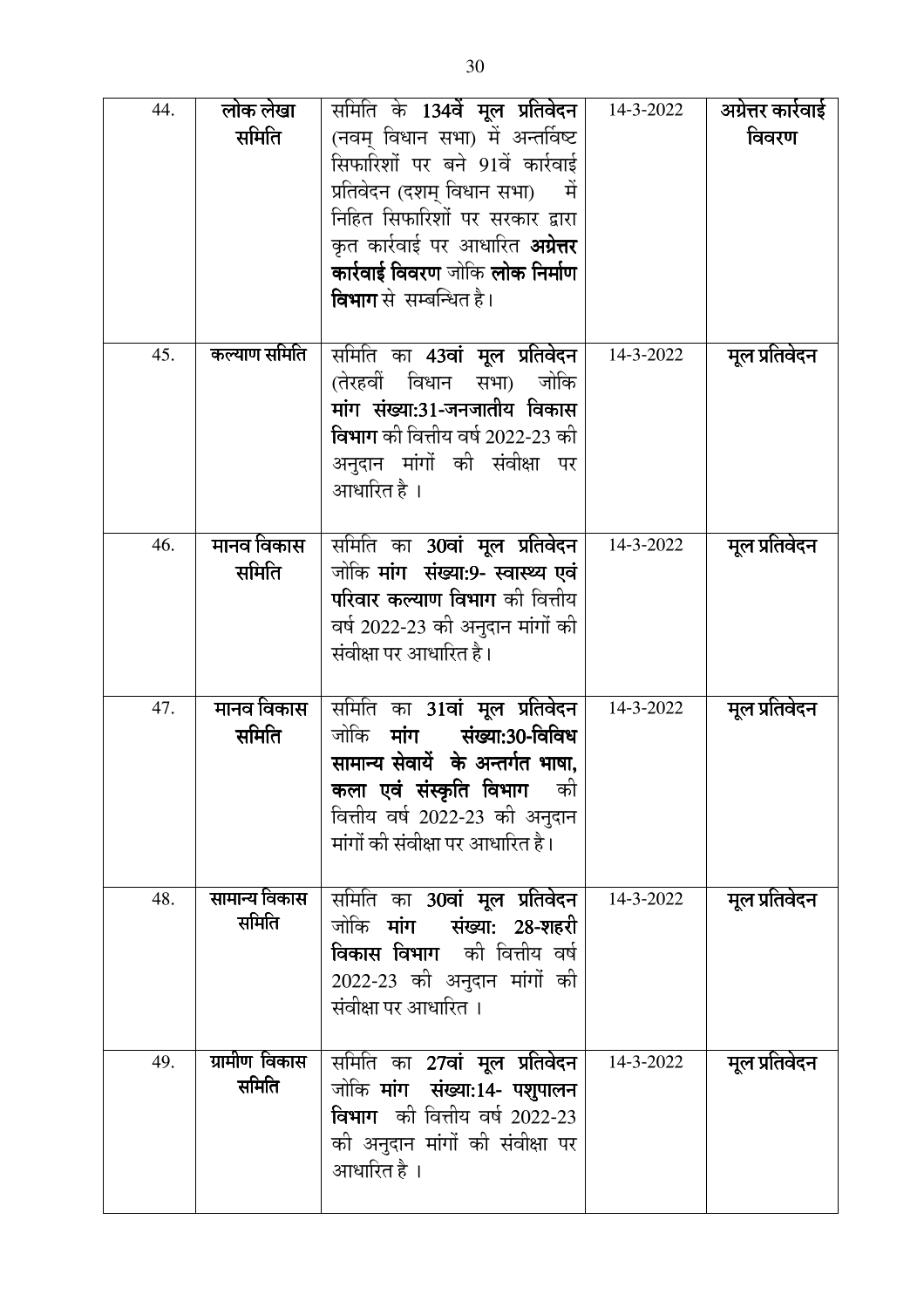| 50. | अधीनस्थ      | समिति का <b>नवम् प्रतिवेदन</b> (तेरहवीं  | 15-3-2022 | मूल प्रतिवेदन     |
|-----|--------------|------------------------------------------|-----------|-------------------|
|     | विधायन समिति | विधान सभा) जोकि तेरहवीं विधान            |           |                   |
|     |              | सभा के ग्यारहवें, बारहवें एवं तेरहवें    |           |                   |
|     |              | सत्रों के दौरान सांविधिक संगठनों,        |           |                   |
|     |              | सरकारी कम्पनियों<br>व<br>अन्य            |           |                   |
|     |              | स्वायतशासी संगठनों द्वारा<br>सभा         |           |                   |
|     |              | वार्षिक<br>उपस्थापित<br>पर<br>पटल        |           |                   |
|     |              | प्रतिवेदनों, लेखा परीक्षा प्रतिवेदनों    |           |                   |
|     |              | की संवीक्षा से सम्बन्धित है।             |           |                   |
| 51. | अधीनस्थ      | समिति का <b>दशम् प्रतिवेदन</b> (तेरहवीं  | 15-3-2022 | मूल प्रतिवेदन     |
|     | विधायन समिति | विधान सभा) जोकि तेरहवीं विधान            |           |                   |
|     |              | सभा के ग्यारहवें, बारहवें एवं तेरहवें    |           |                   |
|     |              | सत्रों के दौरान उपस्थापित किए गए         |           |                   |
|     |              | नियमों/परिनियमों की समिति द्वारा         |           |                   |
|     |              | संवीक्षा से सम्बन्धित है।                |           |                   |
| 52. | मानव विकास   | समिति का <b>29वां कार्रवाई प्रतिवेदन</b> | 15-3-2022 | कारेवाई           |
|     | समिति        | (तेरहवीं विधान सभा) जोकि समिति           |           | प्रतिवेदन         |
|     |              | के 18वें मूल प्रतिवेदन (तेरहवीं          |           |                   |
|     |              | विधान सभा) (वर्ष 2019-20) में            |           |                   |
|     |              | अन्तर्विष्ट सिफारिशों पर आधारित          |           |                   |
|     |              | तथा <b>उच्चतर शिक्षा विभाग</b> से        |           |                   |
|     |              | सम्बन्धित है।                            |           |                   |
| 53. | मानव विकास   | समिति के 20वें <b>मूल प्रतिवेदन</b>      | 15-3-2022 | अग्रेत्तर कारेवाई |
|     | समिति        | (तेरहवीं विधान सभा) (वर्ष 2019-          |           | विवरण             |
|     |              | 20) में अन्तर्विष्ट सिफारिशों पर बने     |           |                   |
|     |              | 27वें कार्रवाई प्रतिवेदन (तेरहवीं        |           |                   |
|     |              | विधान सभा) (वर्ष 2020-21) में            |           |                   |
|     |              | निहित सिफारिशों पर सरकार द्वारा          |           |                   |
|     |              | कृत कार्रवाई पर आधारित <b>अग्रेत्तर</b>  |           |                   |
|     |              | कार्रवाई<br>विवरण<br>जोकि                |           |                   |
|     |              | सूचना एवं जन-सम्पर्क विभाग से            |           |                   |
|     |              | सम्बन्धित है।                            |           |                   |
| 54. | प्रवर समिति  | हिमाचल प्रदेश भू-जोत अधिकतम              | 15-3-2022 | मूल प्रतिवेदन     |
|     |              | सीमा (संशोधन) विधेयक,2021                |           |                   |
|     |              | (2021 का विधेयक संख्यांक 6) ।            |           |                   |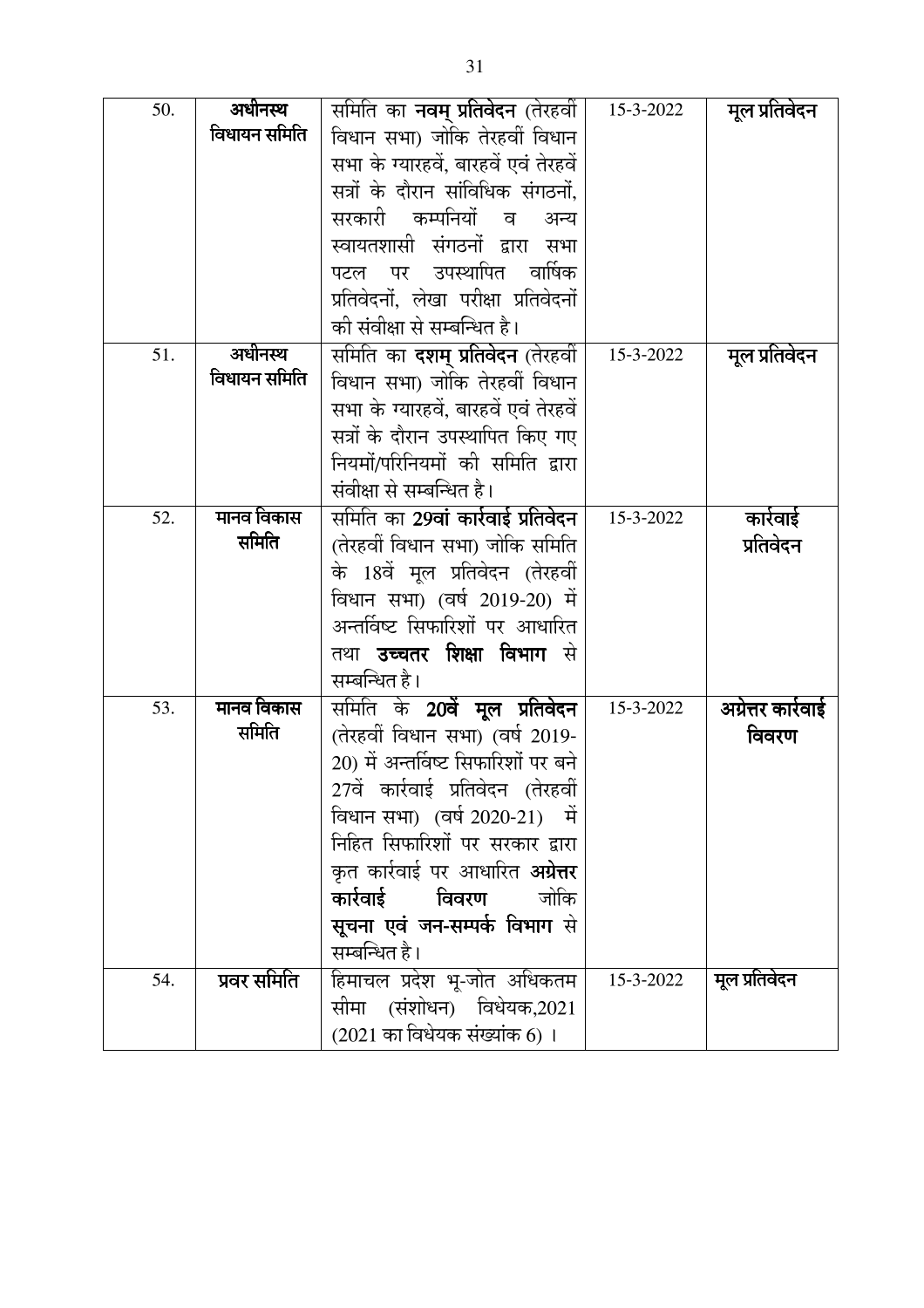| XX.              | LIST OF BILLS ASSENTED TO BY THE PRESIDENT/GOVERNOR OF<br>HIMACHAL PRADESH AND LAID ON THE TABLE OF THE HOUSE<br><b>DURING THE SESSION:</b> |                     |                                                              |                                                                                                                                              |
|------------------|---------------------------------------------------------------------------------------------------------------------------------------------|---------------------|--------------------------------------------------------------|----------------------------------------------------------------------------------------------------------------------------------------------|
| Sr.No.           | <b>Title of the Bill</b>                                                                                                                    |                     | Assented on                                                  | Act No. with year                                                                                                                            |
| 1.               | 2.                                                                                                                                          |                     | 3.                                                           | 4.                                                                                                                                           |
| 1.               | The Contract Labour (Regulation and Abolition)<br>Himachal Pradesh Amendment Bill, 2020 (Bill No.6 of<br>2020                               |                     | 26-11-2021<br><b>President</b>                               | 1 of 2022                                                                                                                                    |
| 2.               | The Himachal Pradesh Abadi Deh (Record of Rights)<br>Bill, 2021 (Bill No.10 of 2021)                                                        |                     | 02-02-2022<br>Governor                                       | 2 of 2022                                                                                                                                    |
| 3.               | <b>Sardar</b><br>The<br>Patel<br>University,<br>Mandi,<br><b>Regulation</b> )<br>(Establishment<br>Bill,<br>and<br>(Bill No.11 of 2021)     | <b>H.P.</b><br>2021 | 05-02-2022<br>Governor                                       | 3 of 2022                                                                                                                                    |
| $\overline{4}$ . | The Himachal Pradesh University (Amendment), Bill,<br>2021 (Bill No.12 of 2021)                                                             |                     | 05-02-2022<br>Governor                                       | 4 of 2022                                                                                                                                    |
| 5.               | (Himachal<br><b>Industrial</b><br><b>Disputes</b><br><b>The</b><br>Amendment) Bill, 2020 (Bill No. 5 of 2020)                               | <b>Pradesh</b>      | 25-12-2022<br><b>President</b>                               | 5 of 2022                                                                                                                                    |
| 6.               | The H.P. Technical University (Amendment)<br>2021(bill No. 9 of 2021)                                                                       | bill,               | 22-02-2022<br>Governor                                       | 6 of 2022                                                                                                                                    |
| XXI.             | <b>GOVERNMENT BILLS</b><br><b>PROGRESS</b><br>OF<br><b>SESSION:-</b>                                                                        |                     | <b>TAKEN</b>                                                 | UP<br><b>DURING</b><br><b>THE</b>                                                                                                            |
| Sl. No.          | <b>Title of the Bill</b>                                                                                                                    |                     | Minister in charge                                           | <b>Remarks</b>                                                                                                                               |
| 1.               | The Himachal Pradesh Appropriation Bill,<br>2022 (Bill No. 1 of 2022)                                                                       |                     | Shri Jai Ram Thakur<br><b>Chief Minister</b>                 | Introduced, considered<br>and passed on 26-2-<br>2022                                                                                        |
| 2.               | Municipal<br>The<br>Himachal<br>Pradesh<br>Corporation (Amendment) Bill, 2022<br>(Bill<br>No. 2 of 2022)                                    |                     | <b>Urban Development</b><br>Minister                         | Shri Suresh Bhardwaj   Introduced on<br>$14-3-$<br>2022 considered and<br>passed on 15-3-2022                                                |
| 3.               | The Himachal Pradesh<br><b>Land Revenue</b><br>(Amendment) Bill, 2022 (Bill No. 3 of 2022)                                                  |                     | <b>Shri Mahender Singh</b><br><b>Jal-Shakti Minister</b>     | <b>Introduced</b><br>$14-3-$<br>on<br>2022, considered and<br>passed on 15-3-2022                                                            |
| 4.               | The Himachal Pradesh Appropriation (No.2)<br>Bill, 2022 (Bill No. 4 of 2022)                                                                |                     | Shri Jai Ram Thakur<br><b>Chief Minister</b>                 | <b>Introduced</b> considered<br>and passed on 15-3-<br>2022                                                                                  |
| 5.               | <b>The</b><br>Himachal<br>Pradesh<br><b>Slum</b><br><b>Dwellers (Proprietary Rights) Bill, 2022</b><br>(Bill<br>No. 5 of 2022)              |                     | Shri Suresh Bhardwaj<br><b>Urban Development</b><br>Minister | <b>Introduced</b><br>$14-3-$<br>on<br>2022, considered and<br>passed on 15-3-2022                                                            |
| 6.               | The Himachal Pradesh Ceiling on Land<br><b>Holdings</b><br>(Amendment)<br>2021<br>Bill,<br>(Bill No. 6 of 2022)                             |                     | <b>Shri Mahender Singh</b><br>Jal-Shakti Minister            | Which was introduced<br>during the last Session<br>also passed<br>by the<br>House as reported by<br>the Select Committee<br>as on 15-3-2022. |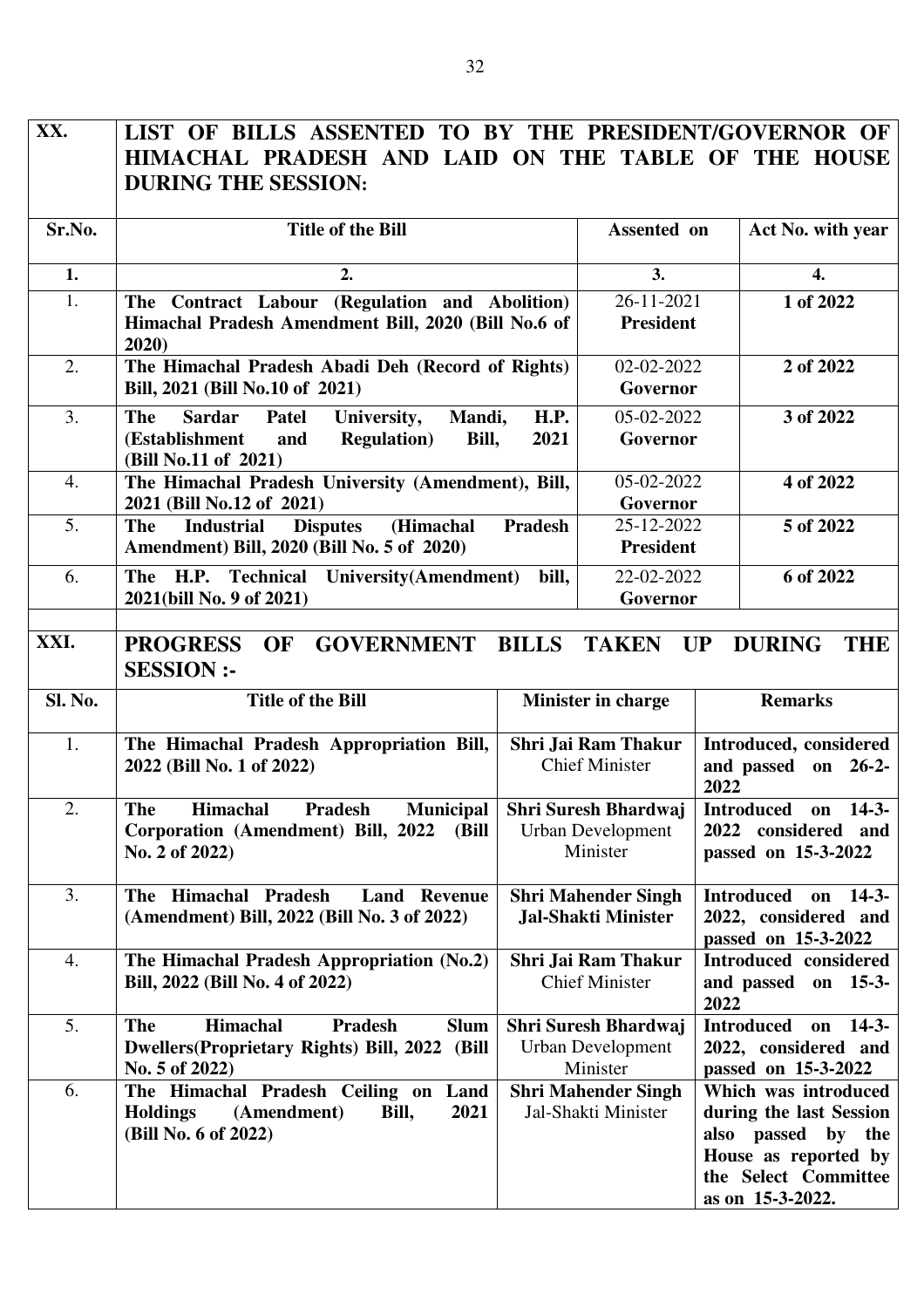|                                                                                                  |                                                                                                                                                                                        | XXII. AVERAGE TIME TAKEN ON DISCUSSION OF BILLS:   |                                                    |                                                                                                            |                                                                    |                                                                                                         |                                                                     |          |
|--------------------------------------------------------------------------------------------------|----------------------------------------------------------------------------------------------------------------------------------------------------------------------------------------|----------------------------------------------------|----------------------------------------------------|------------------------------------------------------------------------------------------------------------|--------------------------------------------------------------------|---------------------------------------------------------------------------------------------------------|---------------------------------------------------------------------|----------|
|                                                                                                  |                                                                                                                                                                                        | <b>Number of Bills</b>                             |                                                    | <b>Time</b>                                                                                                |                                                                    |                                                                                                         | <b>Remarks</b>                                                      |          |
|                                                                                                  |                                                                                                                                                                                        | 5                                                  |                                                    |                                                                                                            | 10 Minutes                                                         |                                                                                                         | $-$                                                                 |          |
|                                                                                                  |                                                                                                                                                                                        | XXIII. ORDINANCE LAID ON THE TABLE OF THE HOUSE:   |                                                    |                                                                                                            |                                                                    |                                                                                                         |                                                                     |          |
| Sl. No.                                                                                          |                                                                                                                                                                                        | Name & Description                                 |                                                    | <b>Table</b>                                                                                               | Laid on the                                                        |                                                                                                         | <b>Remarks</b>                                                      |          |
| 1.                                                                                               |                                                                                                                                                                                        | 2.                                                 |                                                    | 3.                                                                                                         |                                                                    |                                                                                                         | $\overline{4}$ .                                                    |          |
|                                                                                                  | The<br><b>Himachal</b><br><b>Pradesh</b><br><b>Municipal</b><br>Corporation (Amendment) Ordinance, 2022<br>(Bill No. 1 of 2022)<br><b>XXIV Motion of Thanks on Governor's Address:</b> |                                                    |                                                    | 23-2-2022                                                                                                  | <b>Under</b>                                                       | the<br>$1 - 2 - 2022$                                                                                   | provision<br>Article 213(1) of Constitution<br>of India promulgated | of<br>on |
|                                                                                                  |                                                                                                                                                                                        |                                                    |                                                    |                                                                                                            |                                                                    |                                                                                                         |                                                                     |          |
| 1.                                                                                               |                                                                                                                                                                                        | 2.                                                 |                                                    | 3.                                                                                                         |                                                                    | $\overline{4}$ .                                                                                        | 5.                                                                  |          |
| <b>Date of Discussion</b><br>alongwith time<br>taken.                                            |                                                                                                                                                                                        | Name of the<br>Proposer of motion<br>of thanks     |                                                    | <b>Name of the Seconder</b><br>of motion of thanks                                                         |                                                                    | <b>Number of</b><br><b>Number of</b><br>amendments<br>amendments<br>tabled on the<br>admitted<br>motion |                                                                     |          |
| 24.3.2022<br>$(1.30 \text{ Hrs.})$                                                               |                                                                                                                                                                                        | Dr. Rajeev Bindal<br>$(40.44 \text{ Hrs.})$        | <b>Shri Balbir Singh</b><br>$(25.25 \text{ Hrs.})$ |                                                                                                            | <b>Nil</b>                                                         |                                                                                                         | <b>Nil</b>                                                          |          |
| 24.2.2022<br>$(3.44 \text{ Hrs.})$<br>25.2.2022<br>$(05.15$ Hrs.)<br>26.3.2022<br>$(04.95$ Hrs.) |                                                                                                                                                                                        |                                                    |                                                    |                                                                                                            |                                                                    |                                                                                                         |                                                                     |          |
| Number of<br><b>Amendments</b><br>moved in the<br><b>House</b>                                   |                                                                                                                                                                                        | <b>Number of Amendments</b><br>which were accepted |                                                    | <b>Number of</b><br><b>Members</b> who<br>took part in the<br>debate including<br>proposer and<br>seconder | <b>Minister</b><br>who replied<br>the debate                       |                                                                                                         | <b>Remarks</b><br>total time taken for<br>discussion                |          |
| <b>NIL</b>                                                                                       |                                                                                                                                                                                        | <b>NIL</b>                                         |                                                    | 35<br>(15 Members of<br>BJP, 19 Member<br>of Congress, 1<br>CPIM took part in<br>the debate)               | Shri Jai Ram,<br>Thakur, Chief<br>Minister<br>$(01.2 \text{ Hrs})$ | The<br>Hrs)                                                                                             | Motion<br>Thanks was adopted<br>by the House on<br>2-3-2022(01.02   | of       |